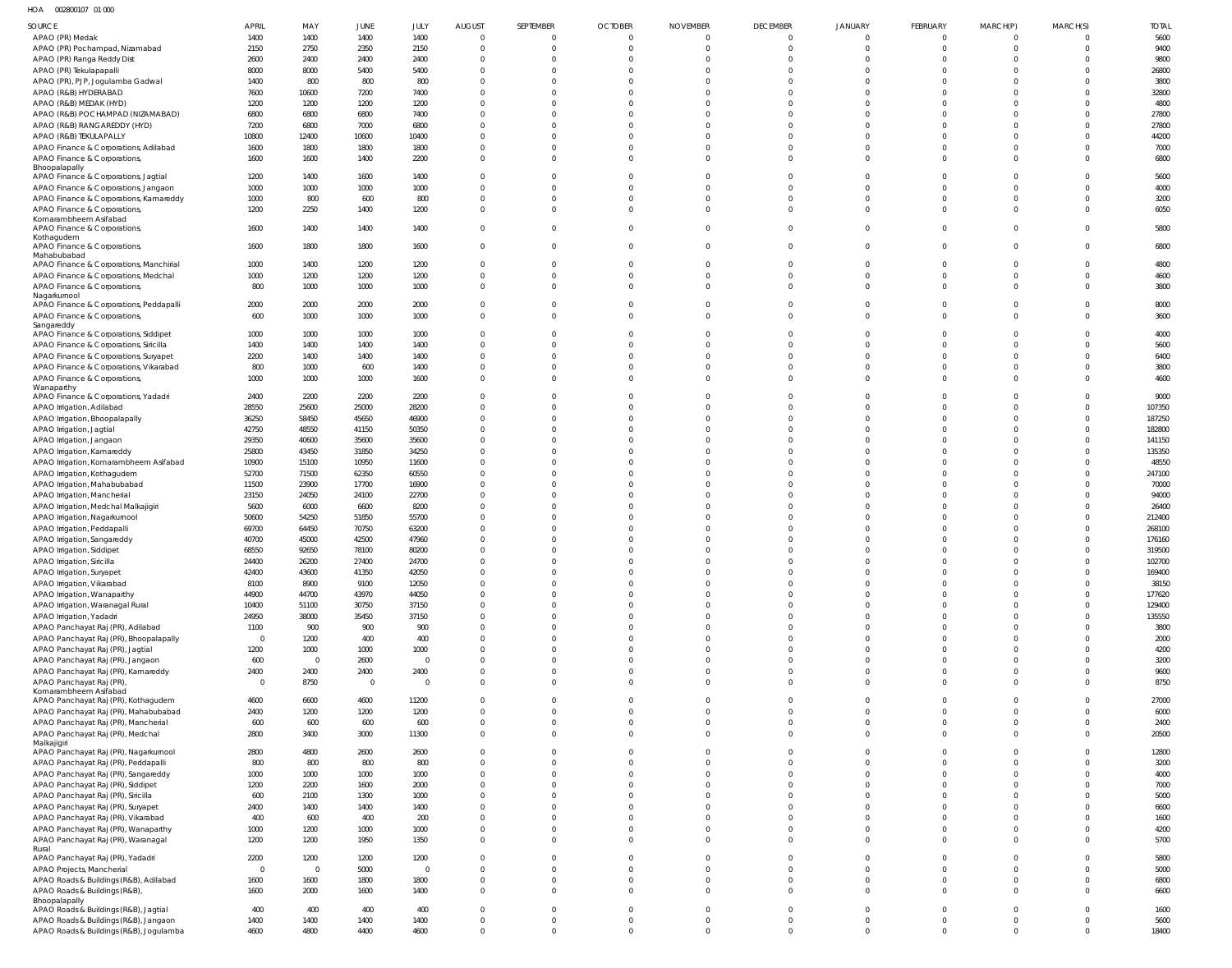002800107 01 000 HOA

| $\cdots$<br><b>OOLOODIOI</b> OI OOO                                            |                            |                  |                                 |                               |                         |                         |                       |                          |                          |                          |                                |                            |                            |                  |
|--------------------------------------------------------------------------------|----------------------------|------------------|---------------------------------|-------------------------------|-------------------------|-------------------------|-----------------------|--------------------------|--------------------------|--------------------------|--------------------------------|----------------------------|----------------------------|------------------|
| SOURCE<br>Gadwal                                                               | APRIL                      | MAY              | JUNE                            | JULY                          | <b>AUGUST</b>           | <b>SEPTEMBER</b>        | <b>OCTOBER</b>        | <b>NOVEMBER</b>          | <b>DECEMBER</b>          | <b>JANUARY</b>           | FEBRUARY                       | MARCH(P)                   | MARCH(S)                   | <b>TOTAL</b>     |
| APAO Roads & Buildings (R&B), Kamareddy                                        | 3000                       | 3200             | 3000                            | 3000                          | $\mathbf 0$             | $\mathbf 0$             | $\mathbf 0$           | $\Omega$                 | $\mathbf 0$              | $\mathbf 0$              | $\overline{0}$                 | $\overline{0}$             | $\mathbf{0}$               | 12200            |
| APAO Roads & Buildings (R&B)                                                   | 1000                       | 1000             | 1000                            | 800                           | $\Omega$                | $\mathbf 0$             | $\Omega$              | $\Omega$                 | $\Omega$                 | $\Omega$                 | $\Omega$                       | $\overline{0}$             | $\Omega$                   | 3800             |
| Komarambheem Asifabad<br>APAO Roads & Buildings (R&B)                          | 10600                      | 9000             | 8000                            | 7200                          | $\mathbf 0$             | $\mathbf 0$             | $\mathbf 0$           | $\Omega$                 | $\mathbf{0}$             | $\mathbf 0$              | $\overline{0}$                 | $\overline{0}$             | $\mathbf{0}$               | 34800            |
| Kothagudem                                                                     |                            |                  |                                 |                               |                         |                         |                       |                          |                          |                          |                                |                            |                            |                  |
| APAO Roads & Buildings (R&B),<br>Mahabubabad                                   | 1200                       | 1200             | 1200                            | 1200                          | $\mathbf 0$             | $\mathbf{0}$            | $\mathbf 0$           | $\Omega$                 | $\Omega$                 | $\Omega$                 | $\mathbf{0}$                   | $\Omega$                   | $\Omega$                   | 4800             |
| APAO Roads & Buildings (R&B), Mancherial                                       | 3900                       | 1400             | 1400                            | 3900                          | $\Omega$                | $\mathbf{0}$            | $\mathbf 0$           | $\Omega$                 | $\mathbf 0$              | $\mathbf 0$              | $\mathbf 0$                    | $\overline{0}$             | $\mathbf{0}$               | 10600            |
| APAO Roads & Buildings (R&B), Medchal                                          | 3800                       | 3600             | 3400                            | 3400                          | $\Omega$                | $\Omega$                | $\Omega$              | $\Omega$                 | $\Omega$                 | $\Omega$                 | $\Omega$                       | $\Omega$                   | $\Omega$                   | 14200            |
| Malkajigiri<br>APAO Roads & Buildings (R&B),                                   | 2800                       | 5800             | 2800                            | 2800                          | $\Omega$                | $\Omega$                | $\Omega$              |                          | $\Omega$                 | $\Omega$                 | $\Omega$                       | $\Omega$                   | $\Omega$                   | 14200            |
| Nagarkurnool                                                                   |                            |                  |                                 |                               |                         |                         |                       |                          |                          |                          |                                |                            |                            |                  |
| APAO Roads & Buildings (R&B), Peddapalli                                       | 2000                       | 1800             | 1800                            | 2400                          | $\Omega$                | $\mathbf{0}$            | $\mathbf 0$           | $\Omega$                 | $\Omega$                 | $\Omega$                 | $\overline{0}$                 | $\overline{0}$             | $\mathbf{0}$               | 8000             |
| APAO Roads & Buildings (R&B),<br>Sangareddy                                    | 3600                       | 3600             | 3400                            | 3400                          | $\Omega$                | $\Omega$                | $\Omega$              | $\Omega$                 | $\Omega$                 | $\Omega$                 | $\Omega$                       | $\Omega$                   | $\Omega$                   | 14000            |
| APAO Roads & Buildings (R&B), Siddipet                                         | 600                        | 2000             | 400                             | 800                           | $\Omega$                | $\Omega$                | $\Omega$              |                          | $\Omega$                 | $\Omega$                 | $\Omega$                       | $\Omega$                   | $\Omega$                   | 3800             |
| APAO Roads & Buildings (R&B), Siricilla                                        | 2800                       | 5600             | 2800                            | 2600                          |                         | $\Omega$                | U                     |                          | $\Omega$                 | $\Omega$                 | $\Omega$                       | $\Omega$                   | $\Omega$                   | 13800            |
| APAO Roads & Buildings (R&B), Suryapet                                         | 3200                       | 3600             | 3400                            | 3400                          |                         | $\Omega$                | U                     |                          | $\Omega$                 | $\Omega$                 | $\Omega$                       | $\Omega$                   | $\Omega$                   | 13600            |
| APAO Roads & Buildings (R&B), Vikarabad<br>APAO Roads & Buildings (R&B),       | 5000<br>1600               | 5000<br>1600     | 5000<br>1400                    | 5000<br>1800                  | $\Omega$<br>$\Omega$    | $\Omega$<br>$\Omega$    | $\Omega$<br>$\Omega$  | $\Omega$<br><sup>0</sup> | $\Omega$<br>$\Omega$     | $\Omega$<br>$\Omega$     | $\Omega$<br>$\Omega$           | $\Omega$<br>$\Omega$       | $\Omega$<br>$\Omega$       | 20000<br>6400    |
| Wanaparthy                                                                     |                            |                  |                                 |                               |                         |                         |                       |                          |                          |                          |                                |                            |                            |                  |
| APAO Roads & Buildings (R&B), Waranagal                                        | 800                        | 1200             | 800                             | 800                           | $\Omega$                | $\Omega$                | $\Omega$              |                          | $\Omega$                 | $\Omega$                 | $\Omega$                       | $\Omega$                   | $\Omega$                   | 3600             |
| Rural<br>APAO Roads & Buildings (R&B), Yadadri                                 | 3000                       | 3600             | 4600                            | 3400                          |                         | $\Omega$                | 0                     |                          | $\Omega$                 | $\Omega$                 | $\Omega$                       | $\Omega$                   | $\Omega$                   | 14600            |
| APAO, PJP (FINANCE), Jogulamba Gadwal                                          | 1000                       | 600              | 600                             | 800                           |                         | $\Omega$                | U                     |                          | $\Omega$                 | $\Omega$                 | $\Omega$                       | $\Omega$                   | $\Omega$                   | 3000             |
| APAO, SRSP (FINANCE), WARANGAL RURAL                                           | 1400                       | 1600             | 1600                            | 2200                          | $\Omega$                | $\Omega$                | 0                     |                          | $\Omega$                 | $\Omega$                 | $\Omega$                       | $\Omega$                   | $\Omega$                   | 6800             |
| PAO (PH) KHAMMAM                                                               | 800                        | 800              | 800                             | 800                           | $\Omega$                | $\Omega$                | $\Omega$              | <sup>0</sup>             | $\Omega$                 | $\Omega$                 | $\Omega$                       | $\Omega$                   | $\Omega$                   | 3200             |
| PAO (PH), HANUMAKONDA, Warangal<br>(Urban)                                     | 600                        | 1200             | 600                             | 600                           | $\Omega$                | $\Omega$                | U                     |                          | $\Omega$                 | $\Omega$                 | $\Omega$                       | $\Omega$                   | $\Omega$                   | 3000             |
| PAO (PR) (IW), LMD Colony, Karimnagar                                          | 1400                       | 1000             | 1800                            | 1200                          |                         | $\Omega$                |                       |                          | $\Omega$                 | $\Omega$                 | $\cup$                         | <sup>0</sup>               | $\Omega$                   | 5400             |
| PAO (PR) KCC, Warangal (Urban)                                                 | 2400                       | 2400             | 2400                            | 2400                          |                         | $\Omega$                | 0                     |                          | $\Omega$                 | $\Omega$                 | $\cup$                         | $\Omega$                   | $\Omega$                   | 9600             |
| PAO (PR) MAHABOOBNAGAR                                                         | 6400                       | 6000             | 4600                            | 4600                          |                         | $\Omega$<br>$\Omega$    | U<br>U                |                          | $\Omega$                 | $\Omega$<br>$\Omega$     | $\Omega$<br>$\Omega$           | $\Omega$<br>$\Omega$       | $\Omega$                   | 21600            |
| PAO (PR) Nalgonda<br>PAO (PR), Nirmal                                          | 5900<br>1600               | 4500<br>800      | 4900<br>800                     | 4500<br>800                   |                         | $\Omega$                |                       |                          | $\Omega$<br>$\Omega$     | $\Omega$                 | $\Omega$                       | <sup>0</sup>               | $\Omega$<br>$\Omega$       | 19800<br>4000    |
| PAO (R&B) (NIRMAL)                                                             | 2200                       | 2200             | 2400                            | 2200                          |                         | $\Omega$                | 0                     |                          | $\Omega$                 | $\Omega$                 | $\Omega$                       | $\Omega$                   | $\Omega$                   | 9000             |
| PAO (R&B), HANUMAKONDA, Warangal                                               | 4200                       | 4200             | 4200                            | 4000                          | $\Omega$                | $\Omega$                | $\Omega$              |                          | $\Omega$                 | $\Omega$                 | $\Omega$                       | $\Omega$                   | $\Omega$                   | 16600            |
| (Urban)<br>PAO (R&B) LMD                                                       |                            | 4800             | 4200                            | 3400                          |                         | $\Omega$                | 0                     |                          | $\Omega$                 | $\Omega$                 | $\Omega$                       | $\Omega$                   | $\Omega$                   | 15600            |
| PAO (R&B) MAHABOOBNAGAR                                                        | 3200<br>6600               | 6600             | 6600                            | 6600                          |                         | $\Omega$                | $\Omega$              |                          | $\Omega$                 | $\Omega$                 | $\Omega$                       | $\Omega$                   | $\Omega$                   | 26400            |
| PAO (R&B) NALGONDA                                                             | 5000                       | 5600             | 5000                            | 5000                          | $\Omega$                | $\Omega$                | $\Omega$              | 0                        | $\Omega$                 | $\Omega$                 | $\Omega$                       | $\Omega$                   | $\Omega$                   | 20600            |
| PAO - IRRIGATION DIVISION WARANGAL                                             | 51400                      | 57800            | 53300                           | 58350                         | $\Omega$                | $\Omega$                | $\Omega$              |                          | $\Omega$                 | $\Omega$                 | $\Omega$                       | $\Omega$                   | $\Omega$                   | 220850           |
| (Urban)<br>PAO IRRIGATION KARIMNAGAR                                           | 104300                     | 110300           | 113300                          | 107050                        | $\Omega$                | $\Omega$                | $\Omega$              |                          | $\Omega$                 | $\Omega$                 | $\Omega$                       | $\Omega$                   | $\Omega$                   | 434950           |
| PAO IRRIGATION DIVISION HYDERABAD                                              | 111150                     | 109400           | 119600                          | 112600                        |                         | $\Omega$                | U                     |                          | $\Omega$                 | $\Omega$                 | $\Omega$                       | $\Omega$                   | $\Omega$                   | 452750           |
| PAO IRRIGATION DIVISION KHAMMAM                                                | 85550                      | 134800           | 111500                          | 107550                        | $\Omega$                | $\Omega$                | 0                     |                          | $\Omega$                 | $\Omega$                 | $\Omega$                       | $\Omega$                   | $\Omega$                   | 439400           |
| PAO IRRIGATION DIVISION NALGONDA                                               | 167000                     | 168800           | 164950                          | 175637                        | $\Omega$                | $\Omega$                | $\Omega$              |                          | $\Omega$                 | $\Omega$                 | $\Omega$                       | $\Omega$                   | $\Omega$                   | 676387           |
| PAO IRRIGATION DIVISION,<br>MAHABOOBNAGAR                                      | 90250                      | 90800            | 94629                           | 91150                         | $\Omega$                | $\Omega$                | $\Omega$              |                          | $\Omega$                 | $\Omega$                 | $\Omega$                       | $\Omega$                   | $\Omega$                   | 366829           |
| PAO IRRIGATION NIZAMABAD                                                       | 75950                      | 79600            | 78250                           | 77950                         |                         | $\Omega$                | 0                     |                          | $\Omega$                 | $\Omega$                 | $\Omega$                       |                            | $\Omega$                   | 311750           |
| PAO IRRIGATION RANGA REDDY DISTRICT                                            | 132400                     | 123950           | 127400                          | 128400                        | $\Omega$                | $\Omega$                | 0                     |                          | $\Omega$                 | $\Omega$                 | $\Omega$                       | $\Omega$                   | $\Omega$                   | 512150           |
| PAO Irrigation Nirmal                                                          | 45350                      | 36650            | 46900                           | 37150                         | $\Omega$                | $\Omega$                | $\Omega$              | $\Omega$                 | $\Omega$                 | $\Omega$                 | $\Omega$                       | $\Omega$                   | $\Omega$                   | 166050           |
| PAO MEDAK(IW), MEDAK                                                           | 9600                       | 12200            | 11600                           | 11000                         | -0<br>$\Omega$          | $\Omega$<br>$\Omega$    |                       |                          | $\Omega$<br>$\Omega$     | $\Omega$<br>$\Omega$     | $\Omega$<br>$\Omega$           | $\Omega$<br>$\Omega$       | $\Omega$<br>$\Omega$       | 44400            |
| PAO, AMRP (FINANCE) NALGONDA<br>PAO, FINANCE (W & P) DEPT, HYDERABAD           | 2600<br>5300               | 3400<br>5300     | 3000<br>4700                    | 3400<br>4700                  | $\Omega$                | $\Omega$                | $\Omega$              | $\Omega$                 | $\Omega$                 | $\Omega$                 | $\Omega$                       | $\Omega$                   | $\Omega$                   | 12400<br>20000   |
| PAO, FINANCE (W & P) DEPT, KARIMNAGAR                                          | 7100                       | 7100             | 6900                            | 7300                          | $\Omega$                | $\Omega$                | $\Omega$              | $\Omega$                 | $\Omega$                 | $\Omega$                 | $\Omega$                       | $\Omega$                   | $\Omega$                   | 28400            |
| PAO, FINANCE (W & P) DEPT, KHAMMAM                                             | 2400                       | 2400             | 2400                            | 2400                          | $\Omega$                | $\Omega$                | $\Omega$              | $\Omega$                 | $\Omega$                 | $\Omega$                 | $\Omega$                       | $\Omega$                   | $\Omega$                   | 9600             |
| PAO, FINANCE (W & P) DEPT,                                                     | 1600                       | 1400             | 1400                            | 1400                          | $\Omega$                | $\Omega$                | $\Omega$              | $\Omega$                 | $\Omega$                 | $\Omega$                 | $\Omega$                       | $\Omega$                   | $\Omega$                   | 5800             |
| MAHABOOBNAGAR<br>PAO, FINANCE (W & P) DEPT, MEDAK                              | 1000                       | 1200             | 1200                            | 1000                          | $\Omega$                | $\Omega$                | $\Omega$              | $\Omega$                 | $\Omega$                 | $\Omega$                 | $\Omega$                       | $\Omega$                   | $\Omega$                   | 4400             |
| PAO, FINANCE (W & P) DEPT, NIRMAL                                              | 1200                       | 1200             | 1200                            | 1200                          | $\Omega$                | $\Omega$                | $\Omega$              | $\Omega$                 | $\Omega$                 | $\Omega$                 | $\Omega$                       | $\Omega$                   | $\Omega$                   | 4800             |
| PAO, FINANCE (W & P) DEPT, NIZAMABAD                                           | 1800                       | 1600             | 1600                            | 1600                          | $\Omega$                | $\Omega$                | $\Omega$              | $\Omega$                 | $\Omega$                 | $\Omega$                 | $\Omega$                       | $\Omega$                   | $\Omega$                   | 6600             |
| PAO, FINANCE (W & P) DEPT, RANGA<br>REDDY                                      | 1800                       | 1800             | 1800                            | 1800                          | $\Omega$                | $\Omega$                | $\Omega$              | $\Omega$                 | $\Omega$                 | $\Omega$                 | $\Omega$                       | $\Omega$                   | $\Omega$                   | 7200             |
| PAO, FINANCE (W & P) DEPT, WARANGAL                                            | 2000                       | 2000             | 2000                            | 2000                          | $\Omega$                | $\Omega$                | $\Omega$              | $\Omega$                 | $\Omega$                 | $\Omega$                 | $\Omega$                       | $\Omega$                   | $\Omega$                   | 8000             |
| PAO, PJP, Jogulamba Gadwal                                                     | 67300                      | 67100            | 68250                           | 67600                         | $\Omega$                | $\Omega$                | $\Omega$              | $\Omega$                 | $\Omega$                 | $\mathbf 0$              | $\Omega$                       | $\Omega$                   | $\Omega$                   | 270250           |
| Total:                                                                         | 1822950                    | 2072900          | 1947649                         | 1968997                       | $\Omega$                | $\mathbf 0$             | $\Omega$              | $\Omega$                 | $\Omega$                 | $\mathbf{0}$             | $\Omega$                       | $\Omega$                   | $\Omega$                   | 7812496          |
| HOA  004000102  05  000                                                        |                            |                  |                                 |                               |                         |                         |                       |                          |                          |                          |                                |                            |                            |                  |
| SOURCE                                                                         | APRIL                      | MAY              | JUNE                            | JULY                          | <b>AUGUST</b>           | <b>SEPTEMBER</b>        | <b>OCTOBER</b>        | <b>NOVEMBER</b>          | <b>DECEMBER</b>          | JANUARY                  | FEBRUARY                       | MARCH(P)                   | MARCH(S)                   | <b>TOTAL</b>     |
| APAO (PR) Pochampad, Nizamabad                                                 | 10295899                   | 321684           | $\mathbf 0$                     | $\mathbf 0$                   | $\Omega$                | $\overline{0}$          | $\mathbf 0$           | $\Omega$                 | $\mathbf{0}$             | $\overline{0}$           | $\overline{0}$                 | $\Omega$                   | $\Omega$                   | 10617583         |
| APAO (PR) Ranga Reddy Dist<br>APAO (PR), PJP, Jogulamba Gadwal                 | $\overline{0}$<br>$\Omega$ | 7049783<br>19426 | $\mathbf 0$<br>$\Omega$         | $\mathbf 0$<br>$\mathbf 0$    | $\Omega$<br>$\Omega$    | $\Omega$<br>$\Omega$    | $\Omega$<br>$\Omega$  | $\Omega$<br>$\Omega$     | $\mathbf 0$<br>$\Omega$  | $\mathbf{0}$<br>$\Omega$ | $\overline{0}$<br>$\Omega$     | $\Omega$<br>$\Omega$       | $\overline{0}$<br>$\Omega$ | 7049783<br>19426 |
| APAO (R&B) MEDAK (HYD)                                                         | 19179                      |                  | 0                               | $\Omega$                      | $\Omega$                | $\Omega$                | $\Omega$              | $\Omega$                 | $\Omega$                 | $\Omega$                 | $\Omega$                       | $\Omega$                   | $\Omega$                   | 19179            |
| APAO (R&B) POCHAMPAD (NIZAMABAD)                                               | 239701                     | $\Omega$         | 0                               | $\Omega$                      | $\Omega$                | $\Omega$                | $\Omega$              | $\Omega$                 | $\Omega$                 | $\Omega$                 | $\Omega$                       | $\Omega$                   | $\Omega$                   | 239701           |
| APAO (R&B) RANGAREDDY (HYD)                                                    | 29128                      | - 0              | 0                               | $\Omega$                      | $\Omega$                | $\Omega$                | $\Omega$              | $\Omega$                 | $\Omega$                 | $\Omega$                 | $\Omega$                       | $\Omega$                   | $\Omega$                   | 29128            |
| APAO (R&B) TEKULAPALLY                                                         | 0                          | 171668           | $\mathbf 0$                     | $\Omega$                      | $\Omega$                | $\Omega$                | $\Omega$              | $\Omega$                 | $\Omega$                 | $\Omega$                 | $\Omega$                       | $\Omega$                   | $\Omega$                   | 171668           |
| APAO Finance & Corporations, Adilabad                                          | 167207                     | 175638           | 0                               | 233495                        | $\Omega$                | $\Omega$<br>$\Omega$    | $\Omega$              | $\Omega$                 | $\mathbf{0}$<br>$\Omega$ | $\mathbf{0}$<br>$\Omega$ | $\mathbf 0$                    | $\overline{0}$<br>$\Omega$ | $\Omega$                   | 576340           |
| APAO Finance & Corporations,<br>Bhoopalapally                                  | $\Omega$                   | 356488           | $\mathbf 0$                     | 231474                        | $\Omega$                |                         | $\Omega$              | $\Omega$                 |                          |                          | $\mathbf{0}$                   |                            | $\Omega$                   | 587962           |
| APAO Finance & Corporations,                                                   | $\Omega$                   | 6464             | $\mathbf 0$                     | $\Omega$                      | $\Omega$                | $\Omega$                | $\Omega$              | $\Omega$                 | $\mathbf 0$              | $\mathbf 0$              | $\Omega$                       | $\Omega$                   | $\Omega$                   | 6464             |
| Kothagudem<br>APAO Finance & Corporations, Peddapalli                          | $\overline{0}$             | 6968             | $\mathbf 0$                     | $\mathbf 0$                   | $\Omega$                | $\mathbf 0$             | $\Omega$              | $\Omega$                 | $\overline{0}$           | $\Omega$                 | $\mathbf{0}$                   | $\overline{0}$             | $\Omega$                   | 6968             |
| APAO Finance & Corporations,                                                   | 2857                       | 888028           | $\mathbf 0$                     | $\Omega$                      | $\Omega$                | $\Omega$                | $\Omega$              | $\Omega$                 | $\Omega$                 | $\Omega$                 | $\Omega$                       | $\Omega$                   | $\Omega$                   | 890885           |
| Sangareddy                                                                     |                            |                  |                                 |                               |                         |                         |                       |                          |                          |                          |                                |                            |                            |                  |
| APAO Finance & Corporations, Siddipet<br>APAO Finance & Corporations, Suryapet | $\Omega$<br>$^{\circ}$     | 8936<br>26108    | $\mathbf 0$<br>$\boldsymbol{0}$ | $\mathbf 0$<br>$\overline{0}$ | $\Omega$<br>$\mathbf 0$ | $\Omega$<br>$\mathbf 0$ | $\Omega$<br>$\pmb{0}$ | $\Omega$<br>$\mathbf 0$  | $\Omega$<br>$\mathbf 0$  | $\Omega$<br>$\mathbf 0$  | $\mathbf{0}$<br>$\overline{0}$ | $\Omega$<br>$\overline{0}$ | $\Omega$<br>$\mathbf{0}$   | 8936<br>26108    |
| APAO Irrigation, Bhoopalapally                                                 | $\Omega$                   | $\Omega$         | 18305                           | 17825                         | $\mathbf 0$             | $\overline{0}$          | $\mathbf 0$           | $\mathbf{0}$             | $\mathbf 0$              | $\mathbf{0}$             | $\overline{0}$                 | $\overline{0}$             | $\mathbf 0$                | 36130            |
|                                                                                |                            |                  |                                 |                               |                         |                         |                       |                          |                          |                          |                                |                            |                            |                  |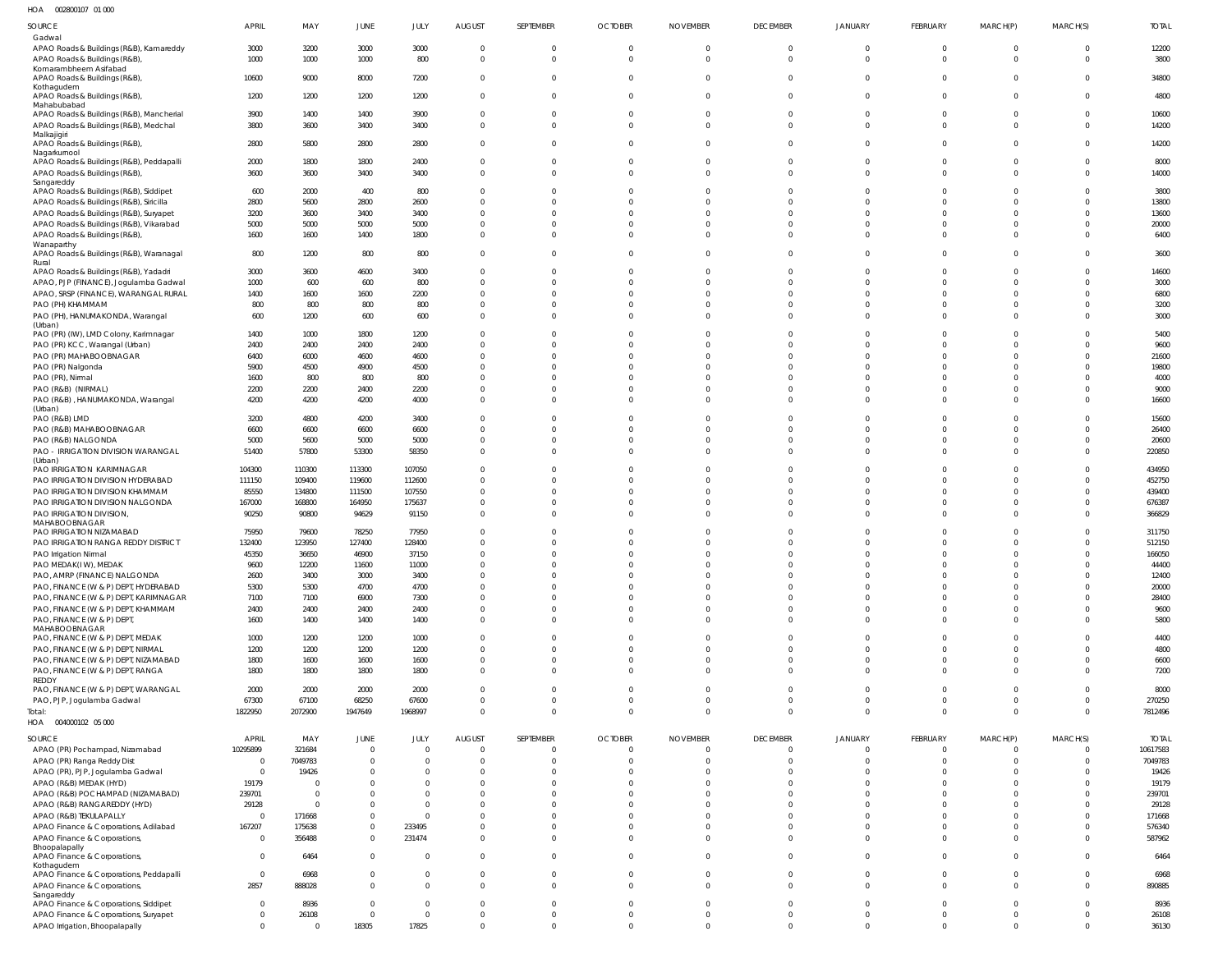004000102 05 000 HOA

| $\cdots$<br><b>OUTUUUIUL UU UUU</b>                   |                |                |                |                |                |                |                |                 |                 |                |             |          |                |              |
|-------------------------------------------------------|----------------|----------------|----------------|----------------|----------------|----------------|----------------|-----------------|-----------------|----------------|-------------|----------|----------------|--------------|
| SOURCE                                                | APRIL          | MAY            | JUNE           | JULY           | <b>AUGUST</b>  | SEPTEMBER      | <b>OCTOBER</b> | <b>NOVEMBER</b> | <b>DECEMBER</b> | <b>JANUARY</b> | FEBRUARY    | MARCH(P) | MARCH(S)       | <b>TOTAL</b> |
| APAO Irrigation, Jagtial                              | $\Omega$       | $\Omega$       | $\mathbf 0$    | 4093           | $\Omega$       | $\mathbf 0$    | $\mathbf{0}$   |                 | $\Omega$        | $\Omega$       | $\mathbf 0$ | $\Omega$ | $\Omega$       | 4093         |
| APAO Irrigation, Jangaon                              |                | $\Omega$       | $\mathbf 0$    | 101347         | $\Omega$       | $\Omega$       | $\Omega$       |                 | $\Omega$        | $\cup$         | $\Omega$    | $\Omega$ | $\mathbf 0$    | 101347       |
| APAO Irrigation, Kamareddy                            | 43709          | 2658           | $\mathbf 0$    | 410150         | $\Omega$       | $\Omega$       | $\Omega$       |                 | $\Omega$        |                |             |          | $\Omega$       | 456517       |
| APAO Irrigation, Komarambheem Asifabad                | $\Omega$       | $\Omega$       | $\mathbf 0$    | 4000           | $\Omega$       | $\Omega$       |                |                 | n               |                |             |          | $\Omega$       | 4000         |
| APAO Irrigation, Kothagudem                           | 10899          | $\Omega$       | $\mathbf 0$    | 4013           | $\Omega$       | $\Omega$       |                |                 |                 |                |             |          | $\Omega$       | 14912        |
| APAO Irrigation, Mahabubabad                          |                | $\Omega$       | 40104          | 8840           | $\Omega$       | $\Omega$       | $\Omega$       |                 |                 |                |             |          | $\Omega$       | 48944        |
| APAO Irrigation, Mancherial                           |                | $\Omega$       | 17316          | $\Omega$       | $\Omega$       | $\Omega$       | $\Omega$       |                 |                 |                |             |          | $\Omega$       | 17316        |
| APAO Irrigation, Nagarkurnool                         |                | $\Omega$       | $\overline{0}$ | 4875           |                |                |                |                 |                 |                |             |          | $\Omega$       | 4875         |
| APAO Irrigation, Peddapalli                           | 60779          | $\Omega$       | $\overline{0}$ | $\overline{0}$ | $\Omega$       | $\Omega$       | $\Omega$       |                 |                 |                |             |          | $\Omega$       | 60779        |
| APAO Irrigation, Sangareddy                           | $\overline{0}$ | 254742         | 91865          | 134632         | $\Omega$       | $\Omega$       |                |                 |                 |                |             |          | $\Omega$       | 481239       |
| APAO Irrigation, Siddipet                             | 34625          | $\Omega$       | 11958          | 14800          | $\Omega$       | $\Omega$       | $\Omega$       |                 |                 |                |             |          | $\Omega$       | 61383        |
| APAO Irrigation, Suryapet                             | 75811          | 95390          | 102635         | 124537         | $\Omega$       | $\Omega$       | $\Omega$       |                 |                 |                |             |          | $\Omega$       | 398373       |
| APAO Irrigation, Wanaparthy                           |                | $\Omega$       | $\mathbf 0$    | 4278           | $\Omega$       | $\Omega$       |                |                 |                 |                |             |          | $\Omega$       | 4278         |
| APAO Irrigation, Waranagal Rural                      |                | $\Omega$       | $\mathbf 0$    | 6405           | $\Omega$       | $\Omega$       | $\Omega$       |                 |                 |                |             |          | $\Omega$       | 6405         |
|                                                       |                |                | $\mathbf 0$    |                | $\Omega$       | $\Omega$       | $\Omega$       |                 |                 |                |             |          | $\Omega$       |              |
| APAO Irrigation, Yadadri                              |                | 1220           |                | 23             |                |                |                |                 |                 |                |             |          | $\Omega$       | 1243         |
| APAO Panchayat Raj (PR), Adilabad                     | 51333          | 161811         | $\mathbf 0$    | $\Omega$       | $\Omega$       |                |                |                 |                 |                |             |          |                | 213144       |
| APAO Panchayat Raj (PR), Bhoopalapally                | 59893          | $\Omega$       | $\mathbf 0$    | 13688          | $\Omega$       | $\Omega$       | $\Omega$       |                 |                 |                |             |          | $\Omega$       | 73581        |
| APAO Panchayat Raj (PR), Jagtial                      |                | 708            | $\mathbf 0$    | $\Omega$       | $\Omega$       | $\Omega$       |                |                 |                 |                |             |          | $\Omega$       | 708          |
| APAO Panchayat Raj (PR), Kamareddy                    |                | 1240           | $\mathbf 0$    | $\Omega$       | $\Omega$       | $\Omega$       | $\Omega$       |                 |                 |                |             |          | $\Omega$       | 1240         |
| APAO Panchayat Raj (PR), Mahabubabad                  |                |                | $\mathbf 0$    | 31610          | $\Omega$       | $\Omega$       |                |                 |                 |                |             |          | $\Omega$       | 31610        |
| APAO Panchayat Raj (PR), Nagarkurnool                 | $\Omega$       | 47773          | $\mathbf 0$    | $\Omega$       | $\Omega$       | $\Omega$       |                |                 |                 |                |             |          | $\Omega$       | 47773        |
| APAO Panchayat Raj (PR), Sangareddy                   | 476036         | 2745186        | $\Omega$       | $\Omega$       | $\Omega$       | $\Omega$       | $\Omega$       |                 |                 |                |             |          | $\Omega$       | 3221222      |
| APAO Panchayat Raj (PR), Siddipet                     | 572812         | 341881         | $\Omega$       | $\Omega$       | $\Omega$       | $\Omega$       |                |                 |                 |                |             |          | $\Omega$       | 914693       |
| APAO Panchayat Raj (PR), Siricilla                    | 65303          | 423034         | $\Omega$       | $\Omega$       |                |                |                |                 |                 |                |             |          | $\Omega$       | 488337       |
| APAO Panchayat Raj (PR), Suryapet                     | $\Omega$       | 157469         | $\Omega$       | $\Omega$       | $\Omega$       | $\Omega$       |                |                 |                 |                |             |          | $\Omega$       | 157469       |
| APAO Panchayat Raj (PR), Vikarabad                    | 40510          | 48886          | 275715         | $\Omega$       |                | $\Omega$       |                |                 |                 |                |             |          | $\Omega$       | 365111       |
| APAO Panchayat Raj (PR), Wanaparthy                   | $\Omega$       | 79583          | 34881          | $\Omega$       | $\Omega$       | $\Omega$       | $\Omega$       |                 | $\Omega$        |                | $\Omega$    |          | $\Omega$       | 114464       |
| APAO Panchayat Raj (PR), Waranagal                    | 102308         | $\Omega$       | $\Omega$       | 344061         | $\Omega$       | $\Omega$       | $\Omega$       |                 | $\Omega$        | $\cup$         | $\Omega$    |          | $\Omega$       | 446369       |
| Rural                                                 |                |                |                |                |                |                |                |                 |                 |                |             |          |                |              |
| APAO Projects, Mahabubabad                            | 406444         | $\mathbf 0$    | $\overline{0}$ | $\Omega$       | $\Omega$       | $\Omega$       | $\Omega$       |                 | $\Omega$        | $\cup$         | $\Omega$    |          | $\Omega$       | 406444       |
| APAO Projects, Mancherial                             |                | $\Omega$       | 100744         | $\mathbf 0$    | $\Omega$       | $\Omega$       | $\Omega$       |                 | $\Omega$        | $\cup$         | $\Omega$    | $\Omega$ | $\mathbf 0$    | 100744       |
| APAO Roads & Buildings (R&B),                         | 191570         | $\Omega$       | $\mathbf 0$    | $\Omega$       | $\Omega$       | $\Omega$       | $\Omega$       |                 | $\Omega$        | $\Omega$       | $\Omega$    | $\Omega$ | $\Omega$       | 191570       |
| Bhoopalapally                                         |                |                |                |                |                |                |                |                 |                 |                |             |          |                |              |
| APAO Roads & Buildings (R&B), Jangaon                 | 7980           |                | $\mathbf 0$    | -0             | $\Omega$       | $\Omega$       | $\overline{0}$ |                 | $\Omega$        | $\Omega$       | $\Omega$    |          | $\mathbf 0$    | 7980         |
| APAO Roads & Buildings (R&B),                         | $\Omega$       | 227034         | $\mathbf 0$    | $\Omega$       | $\Omega$       | $\Omega$       | $\Omega$       |                 | $\Omega$        | $\Omega$       | $\Omega$    | $\Omega$ | $\Omega$       | 227034       |
| Nagarkurnool                                          |                |                |                |                |                |                |                |                 |                 |                |             |          |                |              |
| APAO Roads & Buildings (R&B), Siddipet                | $\Omega$       | 65797          | $\mathbf 0$    | 129662         | - 0            | $\Omega$       | $\Omega$       |                 | -C              |                |             |          | $\Omega$       | 195459       |
| APAO Roads & Buildings (R&B), Siricilla               | $\Omega$       | 177425         | $\mathbf 0$    | $\overline{0}$ | $\Omega$       | $\Omega$       | $\Omega$       |                 | $\Omega$        |                |             |          | $\Omega$       | 177425       |
| PAO (PR) (IW), LMD Colony, Karimnagar                 | 11771          | 384941         | $\mathbf 0$    | $\overline{0}$ | $\Omega$       | $\Omega$       | $\Omega$       |                 | $\Omega$        |                | $\Omega$    | $\cap$   | $\Omega$       | 396712       |
| PAO (PR) MAHABOOBNAGAR                                | $\Omega$       | 46182          | $\mathbf 0$    | 200916         | $\Omega$       | $\Omega$       | $\Omega$       |                 |                 |                |             |          | $\Omega$       | 247098       |
| PAO (PR) Nalgonda                                     | $\Omega$       | 77981          | $\mathbf 0$    | $\Omega$       | $\Omega$       | $\Omega$       |                |                 |                 |                |             |          | $\Omega$       | 77981        |
| PAO (PR), Nirmal                                      | 95584          |                | $\Omega$       | $\overline{0}$ | $\Omega$       | $\Omega$       | $\Omega$       |                 |                 |                |             |          | $\Omega$       | 95584        |
| PAO (R&B) LMD                                         | 55272          | $\Omega$       | $\Omega$       | $\overline{0}$ |                | $\Omega$       |                |                 |                 |                |             |          | $\Omega$       | 55272        |
| PAO (R&B) MAHABOOBNAGAR                               |                |                | $\Omega$       | 22451          | $\Omega$       | $\Omega$       | $\Omega$       |                 |                 |                |             |          | $\Omega$       | 22451        |
| PAO (R&B) NALGONDA                                    |                | 8742           | $\mathbf 0$    | $\Omega$       | $\Omega$       |                |                |                 |                 |                |             |          | $\Omega$       | 8742         |
| PAO (W&P) NSP, TEKULAPALLY                            |                |                | $\mathbf 0$    | 605673         | $\Omega$       | $\Omega$       | $\Omega$       |                 |                 |                |             |          | $\Omega$       | 605673       |
| PAO (W&P), Waranagal (Urban)                          | 23331          |                | $\mathbf 0$    | $\Omega$       | $\Omega$       | $\Omega$       | $\Omega$       |                 | $\Omega$        |                | $\Omega$    |          | $\Omega$       | 23331        |
| PAO - IRRIGATION DIVISION WARANGAL                    | $\Omega$       | $\Omega$       | $\mathbf 0$    | 21125          | $\Omega$       | $\Omega$       | $\Omega$       |                 | $\Omega$        | $\Omega$       | $\Omega$    | $\Omega$ | $\Omega$       | 21125        |
| (Urban)                                               |                |                |                |                |                |                |                |                 |                 |                |             |          |                |              |
| PAO A M R P (SLBC), NALGONDA                          | $\sim$         |                | 590705         |                |                |                |                |                 |                 |                |             |          |                | 590705       |
| PAO IRRIGATION KARIMNAGAR                             | 58197          | 64399          | $\mathbf 0$    | 3200           | $\Omega$       | $\Omega$       | $\Omega$       |                 | $\Omega$        | $\cup$         | $\Omega$    | $\Omega$ | $\Omega$       | 125796       |
| PAO IRRIGATION DIVISION NALGONDA                      | $\Omega$       | $\overline{0}$ | 121410         | 31577          | $\Omega$       | $\Omega$       | $\mathbf{0}$   | $\Omega$        | $\Omega$        | $\Omega$       | $\Omega$    | $\Omega$ | $\overline{0}$ | 152987       |
| PAO IRRIGATION DIVISION,                              | 6800           | $\Omega$       | 194284         | 10006916       | $\Omega$       | $\Omega$       | $\Omega$       | $\Omega$        | $\Omega$        | $\Omega$       | $\Omega$    | $\Omega$ | $\Omega$       | 10208000     |
| MAHABOOBNAGAR                                         |                |                |                |                |                |                |                |                 |                 |                |             |          |                |              |
| PAO IRRIGATION NIZAMABAD                              | 507412         | 9534           | $\overline{0}$ | - 0            | $\Omega$       | $\Omega$       | $\Omega$       |                 | $\Omega$        | $\Omega$       | $\Omega$    | $\Omega$ | $\Omega$       | 516946       |
| PAO IRRIGATION RANGA REDDY DISTRICT                   | $\Omega$       | 387210         | $\mathbf 0$    | 5413           | $\Omega$       | $\Omega$       | $\Omega$       | $\Omega$        | $\Omega$        | $\Omega$       | $\Omega$    | $\Omega$ | $\Omega$       | 392623       |
| PAO Irrigation Nirmal                                 | $\Omega$       | 96927          | 14835          | 1791           | $\Omega$       | $\Omega$       | $\Omega$       |                 | $\Omega$        | $\Omega$       | $\Omega$    | $\Omega$ | $\Omega$       | 113553       |
| PAO MEDAK(IW), MEDAK                                  | $\Omega$       | $\Omega$       | 18524          | 6409           | $\Omega$       | $\Omega$       | $\Omega$       | <sup>0</sup>    | $\Omega$        | $\Omega$       | $\Omega$    | $\Omega$ | $\Omega$       | 24933        |
| PAO, AMRP (FINANCE) NALGONDA                          | 54253          | 405597         | $\overline{0}$ | $\overline{0}$ | $\Omega$       | $\Omega$       | $\Omega$       | $\Omega$        | $\Omega$        | $\Omega$       | $\Omega$    | $\Omega$ | $\Omega$       | 459850       |
| PAO, FINANCE (W & P) DEPT, HYDERABAD                  | 6455           | 74865          | $\mathbf 0$    | 370892         | $\Omega$       | $\Omega$       | $\Omega$       | $\Omega$        | $\Omega$        | $\Omega$       | $\Omega$    | $\Omega$ | $\Omega$       | 452212       |
| PAO, FINANCE (W & P) DEPT, KARIMNAGAR                 | $\Omega$       | 55094          | $\mathbf 0$    | $\Omega$       | $\Omega$       | $\Omega$       | $\Omega$       | $\Omega$        | $\Omega$        | $\Omega$       | $\Omega$    | $\Omega$ | $\Omega$       | 55094        |
| PAO, FINANCE (W & P) DEPT, KHAMMAM                    | $\Omega$       | 5256           | $\mathbf 0$    | $\overline{0}$ | $\Omega$       | $\Omega$       | $\Omega$       | <sup>0</sup>    | $\Omega$        | $\Omega$       | $\Omega$    | $\Omega$ | $\Omega$       | 5256         |
| PAO, FINANCE (W & P) DEPT,                            | $\Omega$       | 78815          | $\mathbf 0$    | $\Omega$       | $\Omega$       | $\Omega$       | $\Omega$       | $\Omega$        | $\Omega$        | $\Omega$       | $\Omega$    | $\Omega$ | $\Omega$       | 78815        |
| MAHABOOBNAGAR                                         |                |                |                |                |                |                |                |                 |                 |                |             |          |                |              |
| PAO, FINANCE (W & P) DEPT, NIZAMABAD                  | 66217          | 128568         | $\mathbf 0$    | 16248          | $\Omega$       | $\mathbf 0$    | $\Omega$       | $\Omega$        | $\Omega$        | $\Omega$       | $\Omega$    | $\Omega$ | $\overline{0}$ | 211033       |
| PAO, FINANCE (W & P) DEPT, RANGA                      | 5505           | 66638          | $\mathbf 0$    | 3730           | $\Omega$       | $\Omega$       | $\Omega$       | $\Omega$        | $\Omega$        | $\Omega$       | $\Omega$    | $\Omega$ | $\Omega$       | 75873        |
| REDDY                                                 |                |                |                |                |                |                |                |                 |                 |                |             |          |                |              |
| PAO, FINANCE (W & P) DEPT, WARANGAL                   | 5024           | 143809         | $\overline{0}$ | $\overline{0}$ | $\Omega$       | $\Omega$       | $\Omega$       | $\Omega$        | $\Omega$        | $\Omega$       | $\Omega$    | $\Omega$ | $\Omega$       | 148833       |
| PAO, PJP, Jogulamba Gadwal                            | 256114         | $\Omega$       | $\mathbf 0$    | $\mathbf{0}$   | $\Omega$       | $\mathbf 0$    | $\Omega$       | $\Omega$        | $\Omega$        | $\mathbf 0$    | $\Omega$    | $\Omega$ | $\overline{0}$ | 256114       |
| Total:                                                | 14105918       | 15897586       | 1633281        | 13120149       | $\Omega$       | $\overline{0}$ | $\Omega$       | $\Omega$        | $\Omega$        | $\Omega$       | $\Omega$    | $\Omega$ | $\Omega$       | 44756934     |
| HOA  004904800  01  001                               |                |                |                |                |                |                |                |                 |                 |                |             |          |                |              |
| SOURCE                                                | <b>APRIL</b>   | MAY            | JUNE           | JULY           | <b>AUGUST</b>  | SEPTEMBER      | <b>OCTOBER</b> | <b>NOVEMBER</b> | <b>DECEMBER</b> | <b>JANUARY</b> | FEBRUARY    | MARCH(P) | MARCH(S)       | <b>TOTAL</b> |
|                                                       |                |                |                |                |                |                |                |                 |                 |                |             | $\Omega$ |                |              |
| APAO Finance & Corporations, Adilabad                 | 4746           | 4746           | 4746           | 4746           | $\overline{0}$ | $\overline{0}$ | $\mathbf 0$    | $\mathbf{0}$    | $\mathbf 0$     | $\mathbf 0$    | $\mathbf 0$ |          | $\overline{0}$ | 18984        |
| APAO Finance & Corporations,<br>Komarambheem Asifabad | $\Omega$       | $\overline{0}$ | 43610          | 21805          | $\overline{0}$ | $\overline{0}$ | $\mathbf{0}$   | $\Omega$        | $\mathbf 0$     | $\mathbf 0$    | $\mathbf 0$ | $\Omega$ | $\overline{0}$ | 65415        |
| APAO Finance & Corporations, Manchirial               | $\overline{0}$ | 22099          | 11047          | 11047          | $\Omega$       | $\overline{0}$ | $\mathbf{0}$   | $\mathbf{0}$    | $\mathbf{0}$    | $\mathbf 0$    | $\mathbf 0$ | $\Omega$ | $\overline{0}$ | 44193        |
| APAO Finance & Corporations,                          | 17628          | 17628          | 17628          | 17628          | $\Omega$       | $\Omega$       | $\Omega$       | $\Omega$        | $\Omega$        | $\Omega$       | $\Omega$    | $\Omega$ | $\overline{0}$ | 70512        |
| Nagarkurnool                                          |                |                |                |                |                |                |                |                 |                 |                |             |          |                |              |
| APAO Irrigation, Jagtial                              | 6070           | 6070           | 6070           | 6070           | $\Omega$       | $\Omega$       | $\Omega$       | <sup>0</sup>    | $\Omega$        | $\Omega$       | $\Omega$    | $\Omega$ | $\Omega$       | 24280        |
| APAO Irrigation, Mancherial                           | 4482           | 4462           | 4462           | $\overline{0}$ | $\Omega$       | $\Omega$       | $\Omega$       | $\Omega$        | $\Omega$        | $\Omega$       | $\Omega$    | $\Omega$ | $\Omega$       | 13406        |
| APAO Irrigation, Peddapalli                           | 37635          | 21572          | 26348          | 23960          | $\Omega$       | $\Omega$       | $\Omega$       | $\Omega$        | $\Omega$        | $\Omega$       | $\Omega$    | $\Omega$ | $\Omega$       | 109515       |
| APAO Irrigation, Wanaparthy                           | 8495           | 8495           | 34535          | 1985           | $\Omega$       | $\Omega$       | $\Omega$       |                 | $\Omega$        | $\Omega$       | $\Omega$    | $\Omega$ | $\Omega$       | 53510        |
| APAO Irrigation, Waranagal Rural                      | $\Omega$       | 4720           | 2360           | 2360           | $\Omega$       | $\Omega$       | $\Omega$       | $\Omega$        | $\Omega$        | $\Omega$       | $\Omega$    | $\Omega$ | $\Omega$       | 9440         |
| PAO - IRRIGATION DIVISION WARANGAL                    | $\Omega$       | 6682           | 3341           | 3341           | $\Omega$       | $\overline{0}$ | $\Omega$       | $\Omega$        | $\Omega$        | $\mathbf 0$    | $\Omega$    | $\Omega$ | $\overline{0}$ | 13364        |
| (Urban)                                               |                |                |                |                |                |                |                |                 |                 |                |             |          |                |              |
|                                                       |                |                |                |                |                |                |                |                 |                 |                |             |          |                |              |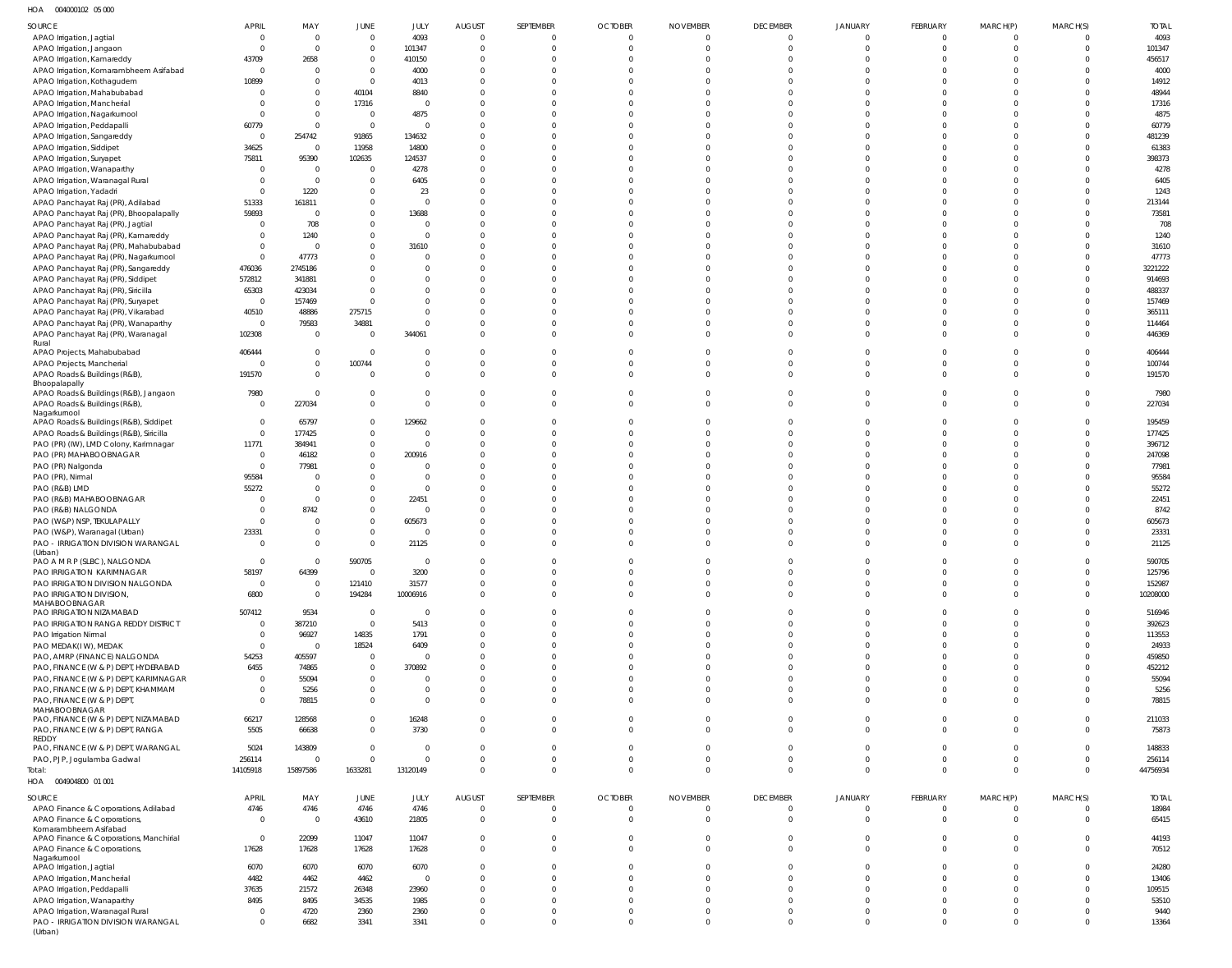| $11^{\circ}$ $\wedge$ | 004004000 01.001 |  |
|-----------------------|------------------|--|

| HOA<br>004904800 01 001                                                   |                |                         |                |                |                         |                |                |                 |                 |                |                 |                |                |              |
|---------------------------------------------------------------------------|----------------|-------------------------|----------------|----------------|-------------------------|----------------|----------------|-----------------|-----------------|----------------|-----------------|----------------|----------------|--------------|
| SOURCE                                                                    | <b>APRIL</b>   | MAY                     | JUNE           | JULY           | <b>AUGUST</b>           | SEPTEMBER      | <b>OCTOBER</b> | <b>NOVEMBER</b> | <b>DECEMBER</b> | JANUARY        | <b>FEBRUARY</b> | MARCH(P)       | MARCH(S)       | <b>TOTAL</b> |
| PAO IRRIGATION KARIMNAGAR                                                 | 36001          | 1125                    | 1125           | 1125           | $\overline{0}$          | $\overline{0}$ | $\overline{0}$ | $\overline{0}$  | $\Omega$        | $\Omega$       | $\Omega$        | $\overline{0}$ | $\Omega$       | 39376        |
| PAO IRRIGATION DIVISION HYDERABAD                                         | 23447          | 23447                   | 18241          | 18241          | $\overline{0}$          | $\overline{0}$ | $\overline{0}$ | $\overline{0}$  | $\Omega$        | $\Omega$       | $\Omega$        | $\overline{0}$ | $\Omega$       | 83376        |
| PAO IRRIGATION DIVISION NALGONDA                                          | 83718          | 34183                   | 34183          | 23247          | $\overline{0}$          | $\overline{0}$ | $\mathbf{0}$   | $\mathbf{0}$    | $\Omega$        | $\overline{0}$ | $\Omega$        | $\overline{0}$ | $\Omega$       | 175331       |
| PAO IRRIGATION DIVISION                                                   | 6939           | 6939                    | 6939           | 24260          | $\overline{0}$          | $\overline{0}$ | $^{\circ}$     | $\overline{0}$  | $\Omega$        | $\Omega$       | $\Omega$        | $\overline{0}$ | $\Omega$       | 45077        |
| MAHABOOBNAGAR                                                             |                |                         |                |                |                         |                |                |                 |                 |                |                 |                |                |              |
| PAO IRRIGATION RANGA REDDY DISTRICT                                       | 13932          | 13932                   | 11978          | 12955          | $\overline{0}$          | $\overline{0}$ | $\mathbf{0}$   | $\Omega$        | $\Omega$        | $\Omega$       | $\Omega$        | $\mathbf{0}$   | $\Omega$       | 52797        |
| PAO, AMRP (FINANCE) NALGONDA                                              | 5302           | 5302                    | 5302           | 5302           | $\overline{0}$          | $\Omega$       | $\mathbf{0}$   | $\Omega$        | $\Omega$        | $\Omega$       | $\Omega$        | $\mathbf 0$    | $\Omega$       | 21208        |
| PAO, FINANCE (W & P) DEPT, KARIMNAGAR                                     | 22094          | 11047                   | 11047          | 11047          | $\overline{0}$          | $\Omega$       | $\mathbf{0}$   | $\Omega$        | $\Omega$        | $\Omega$       | $\Omega$        | $\Omega$       | $\Omega$       | 55235        |
| PAO, FINANCE (W & P) DEPT, WARANGAL                                       | $\overline{0}$ | $\overline{0}$          | 5681           | 1786           | $\overline{0}$          | $\Omega$       | $\mathbf{0}$   | $\Omega$        | $\Omega$        | $\Omega$       | $\Omega$        | $\mathbf{0}$   | $\Omega$       | 7467         |
| PAO, PJP, Jogulamba Gadwal                                                | 2479           | $\overline{0}$          | $\overline{0}$ | $\Omega$       | $\overline{0}$          | $\overline{0}$ | $\mathbf{0}$   | $\Omega$        | $\Omega$        | $\Omega$       | $\Omega$        | $\mathbf{0}$   | $\Omega$       | 2479         |
| Total:                                                                    | 272968         | 192449                  | 248643         | 190905         | $\overline{0}$          | $\overline{0}$ | $\mathbf{0}$   | $\overline{0}$  | $\Omega$        | $\Omega$       | $\Omega$        | $\overline{0}$ | $\Omega$       | 904965       |
| HOA  004904800  01 003                                                    |                |                         |                |                |                         |                |                |                 |                 |                |                 |                |                |              |
|                                                                           |                |                         |                |                |                         |                |                |                 |                 |                |                 |                |                |              |
| SOURCE                                                                    | <b>APRIL</b>   | MAY                     | <b>JUNE</b>    | JULY           | <b>AUGUST</b>           | SEPTEMBER      | <b>OCTOBER</b> | <b>NOVEMBER</b> | <b>DECEMBER</b> | <b>JANUARY</b> | <b>FEBRUARY</b> | MARCH(P)       | MARCH(S)       | <b>TOTAL</b> |
| APAO Finance & Corporations,                                              | 1000           | 1000                    | 1000           | 1000           | $\overline{0}$          | $\overline{0}$ | $\mathbf 0$    | $\mathbf 0$     | $\overline{0}$  | $\overline{0}$ | $\mathbf{0}$    | $\overline{0}$ | $\Omega$       | 4000         |
| Nagarkurnool<br>APAO Irrigation, Jagtial                                  | 8388           | 8388                    | $\overline{0}$ | $\overline{0}$ | $\overline{\mathbf{0}}$ | $\overline{0}$ | $\overline{0}$ | 0               | $\Omega$        | $\Omega$       | $\Omega$        | $\overline{0}$ | $\Omega$       | 16776        |
| APAO Irrigation, Nagarkurnool                                             | 1000           | 1000                    | 1000           | 1000           | $\overline{0}$          | $\overline{0}$ | $\mathbf{0}$   | $\overline{0}$  | $\Omega$        | $\Omega$       | $\Omega$        | $\mathbf 0$    | $\Omega$       | 4000         |
| APAO Irrigation, Wanaparthy                                               | 372            | 372                     | 372            | 372            | $\overline{0}$          | $\mathbf{0}$   | $\mathbf{0}$   | 0               | $\Omega$        | $\Omega$       | $\Omega$        | $\mathbf{0}$   |                | 1488         |
|                                                                           | 5400           | $\overline{0}$          | $\overline{0}$ | $\Omega$       | $\overline{0}$          | $\mathbf{0}$   | $\mathbf{0}$   | $\Omega$        | $\Omega$        | $\Omega$       | $\Omega$        | $\mathbf{0}$   |                | 5400         |
| PAO (R&B) NALGONDA                                                        |                |                         |                |                | $\overline{0}$          |                |                |                 | $\Omega$        | $\Omega$       | $\Omega$        |                |                |              |
| PAO IRRIGATION DIVISION HYDERABAD<br>PAO IRRIGATION DIVISION NALGONDA     | 697            | 697                     | 697            | 697            | $\overline{0}$          | $\Omega$       | $\mathbf{0}$   | $\Omega$        | $\Omega$        | $\Omega$       | $\Omega$        | $\mathbf{0}$   |                | 2788         |
|                                                                           | 700            | 1398                    | 1398           | 1398           |                         | $\mathbf{0}$   | $\mathbf{0}$   | $\Omega$        | $\Omega$        |                |                 | $\mathbf{0}$   |                | 4894         |
| PAO IRRIGATION DIVISION,<br>MAHABOOBNAGAR                                 | 2000           | 2000                    | 2000           | 2000           | $\overline{0}$          | $\mathbf 0$    | $\Omega$       | $\Omega$        |                 | $\Omega$       | $\Omega$        | $\mathbf 0$    | $\Omega$       | 8000         |
| PAO IRRIGATION RANGA REDDY DISTRICT                                       | 712            | 712                     | 712            | 712            | $\overline{0}$          | $\overline{0}$ | $\overline{0}$ | $\overline{0}$  | $\Omega$        | $\Omega$       | $\Omega$        | $\overline{0}$ | $\Omega$       | 2848         |
| Total:                                                                    | 20269          | 15567                   | 7179           | 7179           | $\overline{0}$          | $\overline{0}$ | $\mathbf{0}$   | $\mathbf{0}$    | $\Omega$        | $\Omega$       | $\Omega$        | $\overline{0}$ | $\Omega$       | 50194        |
| 004904800 01 004<br>HOA                                                   |                |                         |                |                |                         |                |                |                 |                 |                |                 |                |                |              |
|                                                                           |                |                         |                |                |                         |                |                |                 |                 |                |                 |                |                |              |
| SOURCE                                                                    | <b>APRIL</b>   | MAY                     | JUNE           | JULY           | <b>AUGUST</b>           | SEPTEMBER      | <b>OCTOBER</b> | <b>NOVEMBER</b> | <b>DECEMBER</b> | <b>JANUARY</b> | FEBRUARY        | MARCH(P)       | MARCH(S)       | <b>TOTAL</b> |
| APAO Irrigation, Sangareddy                                               | 2338           | 2338                    | 2338           | 2338           | $\overline{\mathbf{0}}$ | - 0            | $\overline{0}$ | $\overline{0}$  | $\Omega$        | $\Omega$       | $\Omega$        | $\overline{0}$ | - 0            | 9352         |
| PAO IRRIGATION DIVISION HYDERABAD                                         | 2682           | 2682                    | 2682           | 2682           | $\overline{0}$          | $\circ$        | $\overline{0}$ | $\overline{0}$  | $\overline{0}$  | $\mathbf 0$    | $\overline{0}$  | $\overline{0}$ | $\Omega$       | 10728        |
| Total:                                                                    | 5020           | 5020                    | 5020           | 5020           | $\overline{0}$          | $\overline{0}$ | $\overline{0}$ | $\overline{0}$  | $\Omega$        | $\Omega$       | $\Omega$        | $\overline{0}$ | $\Omega$       | 20080        |
| HOA<br>004904800 01 005                                                   |                |                         |                |                |                         |                |                |                 |                 |                |                 |                |                |              |
|                                                                           |                |                         |                |                |                         |                |                |                 |                 |                |                 |                |                |              |
| SOURCE                                                                    | <b>APRIL</b>   | MAY                     | JUNE           | JULY           | <b>AUGUST</b>           | SEPTEMBER      | <b>OCTOBER</b> | <b>NOVEMBER</b> | <b>DECEMBER</b> | JANUARY        | <b>FEBRUARY</b> | MARCH(P)       | MARCH(S)       | <b>TOTAL</b> |
| APAO Irrigation, Medchal Malkajigiri                                      | $\overline{0}$ | $\overline{0}$          | $\overline{0}$ | 4240           | $\overline{0}$          | $\overline{0}$ | $\overline{0}$ | $\overline{0}$  | $\Omega$        | $\overline{0}$ | $\Omega$        | $\overline{0}$ | - 0            | 4240         |
| PAO IRRIGATION DIVISION HYDERABAD                                         | 584            | 584                     | 584            | 584            | $\overline{0}$          | - 0            | $\overline{0}$ | $\overline{0}$  | $\Omega$        | $\overline{0}$ | $\Omega$        | $\overline{0}$ | $\Omega$       | 2336         |
| Total:                                                                    | 584            | 584                     | 584            | 4824           | $\overline{0}$          | $\overline{0}$ | $\overline{0}$ | $\overline{0}$  | $\overline{0}$  | $\mathbf{0}$   | $\mathbf{0}$    | $\overline{0}$ | $\Omega$       | 6576         |
| HOA  004904800  21 000                                                    |                |                         |                |                |                         |                |                |                 |                 |                |                 |                |                |              |
| SOURCE                                                                    | <b>APRIL</b>   | MAY                     | JUNE           | JULY           | <b>AUGUST</b>           | SEPTEMBER      | <b>OCTOBER</b> | <b>NOVEMBER</b> | <b>DECEMBER</b> | JANUARY        | <b>FEBRUARY</b> | MARCH(P)       | MARCH(S)       | <b>TOTAL</b> |
| APAO Finance & Corporations, Jangaon                                      | $\mathbf{0}$   | 4000                    | $\overline{0}$ | $\overline{0}$ | $\overline{\mathbf{0}}$ | $\circ$        | $\overline{0}$ | $\overline{0}$  | $\Omega$        | $\mathbf 0$    | $\overline{0}$  | $\overline{0}$ | $\Omega$       | 4000         |
| Total:                                                                    | $\Omega$       | 4000                    | $\overline{0}$ | $\Omega$       | $\overline{0}$          | $\overline{0}$ | $\overline{0}$ | $\overline{0}$  | $\overline{0}$  | $\mathbf{0}$   | $\mathbf{0}$    | $\overline{0}$ | $\Omega$       | 4000         |
| 004904800 22 000                                                          |                |                         |                |                |                         |                |                |                 |                 |                |                 |                |                |              |
| HOA                                                                       |                |                         |                |                |                         |                |                |                 |                 |                |                 |                |                |              |
| SOURCE                                                                    | <b>APRIL</b>   | MAY                     | JUNE           | JULY           | <b>AUGUST</b>           | SEPTEMBER      | <b>OCTOBER</b> | <b>NOVEMBER</b> | <b>DECEMBER</b> | JANUARY        | <b>FEBRUARY</b> | MARCH(P)       | MARCH(S)       | <b>TOTAL</b> |
| APAO (R&B) RANGAREDDY (HYD)                                               | 37871          | $\overline{0}$          | 380268         | $\Omega$       | $\overline{0}$          | - 0            | $\overline{0}$ | $\overline{0}$  | $\Omega$        | $\Omega$       | $\Omega$        | $\overline{0}$ | $\Omega$       | 418139       |
| APAO Irrigation, Sangareddy                                               | $\mathbf{0}$   | 8862838                 | $\overline{0}$ | $\Omega$       | $\overline{\mathbf{0}}$ | - 0            | 0              | 0               | $\Omega$        | $\Omega$       | $\Omega$        | $\overline{0}$ |                | 8862838      |
| APAO Projects, Kamareddy                                                  | $\overline{0}$ | 166459                  | $\overline{0}$ | $\Omega$       | $\overline{0}$          | $\mathbf{0}$   | 0              | $\Omega$        | $\Omega$        | $\Omega$       | $\Omega$        | $\overline{0}$ |                | 166459       |
| APAO, SRSP SSP, KARIMNAGAR                                                | $\Omega$       | - 0                     | $\overline{0}$ | 2066346        | $\overline{0}$          | $\Omega$       | 0              | $\Omega$        | $\Omega$        | $\Omega$       | $\Omega$        | $\mathbf{0}$   |                | 2066346      |
| PAO A M R P (SLBC), NALGONDA                                              | 3006967        | $\overline{0}$          | $\overline{0}$ | $\Omega$       | $\Omega$                | $\Omega$       | $\Omega$       | $\Omega$        | $\Omega$        | $\Omega$       | $\Omega$        | $\overline{0}$ |                | 3006967      |
| PAO IRRIGATION DIVISION NALGONDA                                          |                | -0                      | $\overline{0}$ | 8733840        | $\overline{0}$          |                | 0              | 0               |                 | - 0            |                 | 0              |                | 8733840      |
| Total:                                                                    | 3044838        | 9029297                 | 380268         | 10800186       | $\overline{0}$          | $\overline{0}$ | $\mathbf{0}$   | $\overline{0}$  | $\overline{0}$  | $\Omega$       | $\mathbf{0}$    | $\overline{0}$ | $\Omega$       | 23254589     |
| HOA  005500800  81  001                                                   |                |                         |                |                |                         |                |                |                 |                 |                |                 |                |                |              |
|                                                                           |                |                         |                |                |                         |                |                |                 |                 |                |                 |                |                |              |
| SOURCE                                                                    | <b>APRIL</b>   | MAY                     | JUNE           | JULY           | <b>AUGUST</b>           | SEPTEMBER      | <b>OCTOBER</b> | <b>NOVEMBER</b> | <b>DECEMBER</b> | JANUARY        | <b>FEBRUARY</b> | MARCH(P)       | MARCH(S)       | <b>TOTAL</b> |
| APAO Finance & Corporations,                                              | $\overline{0}$ | 21340                   | $\overline{0}$ | $\Omega$       | $\overline{0}$          | $\overline{0}$ | $\overline{0}$ | $\mathbf{0}$    | $\Omega$        | $\Omega$       | $\Omega$        | $\overline{0}$ | $\Omega$       | 21340        |
| Sangareddy                                                                |                |                         |                |                |                         |                |                |                 |                 |                |                 |                |                |              |
| PAO, FINANCE (W & P) DEPT, KARIMNAGAR                                     | 35013          | $\overline{\mathbf{0}}$ | $\overline{0}$ | $\Omega$       | $\overline{0}$          | $\mathbf{0}$   | $\overline{0}$ | $\overline{0}$  | $\Omega$        | $\Omega$       | $\Omega$        | $\mathbf{0}$   | $\Omega$       | 35013        |
| PAO, FINANCE (W & P) DEPT, WARANGAL                                       | 2368           | 31443                   | $\overline{0}$ | $\Omega$       | $\overline{0}$          | $\overline{0}$ | $\overline{0}$ | $\overline{0}$  | $\overline{0}$  | $\overline{0}$ | $\mathbf{0}$    | $\overline{0}$ | $\Omega$       | 33811        |
| Total:                                                                    | 37381          | 52783                   | $\overline{0}$ | $\Omega$       | $\overline{0}$          | $\overline{0}$ | $\overline{0}$ | $\overline{0}$  | $\Omega$        | $\Omega$       | $\Omega$        | $\overline{0}$ | $\Omega$       | 90164        |
| HOA  005901102  01  000                                                   |                |                         |                |                |                         |                |                |                 |                 |                |                 |                |                |              |
| SOURCE                                                                    | <b>APRIL</b>   | MAY                     | JUNE           | JULY           | <b>AUGUST</b>           | SEPTEMBER      | <b>OCTOBER</b> | <b>NOVEMBER</b> | <b>DECEMBER</b> | JANUARY        | <b>FEBRUARY</b> | MARCH(P)       | MARCH(S)       | <b>TOTAL</b> |
| APAO (R&B) POCHAMPAD (NIZAMABAD)                                          | $\overline{0}$ | $\overline{0}$          | 92272          | 4500           | $\overline{0}$          | $\overline{0}$ | $\overline{0}$ | $\overline{0}$  | $\Omega$        | $\mathbf{0}$   | $\Omega$        | $\overline{0}$ | $\Omega$       | 96772        |
| APAO Roads & Buildings (R&B),                                             | $\mathbf 0$    | $\overline{0}$          | $\overline{0}$ | 5000           | $\overline{0}$          | $\overline{0}$ | $\overline{0}$ | $\overline{0}$  | $\Omega$        | $\overline{0}$ | $\Omega$        | $\overline{0}$ | $\Omega$       | 5000         |
| Komarambheem Asifabad                                                     |                |                         |                |                |                         |                |                |                 |                 |                |                 |                |                |              |
| PAO (R&B) (NIRMAL)                                                        | $\Omega$       | 7900                    | $\overline{0}$ | 17240          | $\overline{0}$          | $\overline{0}$ | $\overline{0}$ | $\overline{0}$  | $\Omega$        | $\overline{0}$ | $\Omega$        | $\overline{0}$ | $\Omega$       | 25140        |
| Total:                                                                    | $\Omega$       | 7900                    | 92272          | 26740          | $\overline{0}$          | $\overline{0}$ | $\mathbf{0}$   | $\mathbf{0}$    | $\Omega$        | $\overline{0}$ | $\Omega$        | $\overline{0}$ | $\Omega$       | 126912       |
| HOA<br>005980011 01 000                                                   |                |                         |                |                |                         |                |                |                 |                 |                |                 |                |                |              |
| SOURCE                                                                    | <b>APRIL</b>   | MAY                     | <b>JUNE</b>    | JULY           | <b>AUGUST</b>           | SEPTEMBER      | <b>OCTOBER</b> | <b>NOVEMBER</b> | <b>DECEMBER</b> | JANUARY        | FEBRUARY        | MARCH(P)       | MARCH(S)       | <b>TOTAL</b> |
|                                                                           |                | $\overline{0}$          |                |                |                         |                |                | $\mathbf{0}$    | $\Omega$        |                |                 | $\overline{0}$ | $\Omega$       |              |
| APAO Roads & Buildings (R&B),<br>Nagarkurnool                             | $\overline{0}$ |                         | $\overline{0}$ | 1500           | $\overline{0}$          | $\overline{0}$ | $\overline{0}$ |                 |                 | $\Omega$       | $\Omega$        |                |                | 1500         |
| Total:                                                                    | $\overline{0}$ | $\mathbf 0$             | $\overline{0}$ | 1500           | $\overline{0}$          | $\overline{0}$ | $\overline{0}$ | $\overline{0}$  | $\overline{0}$  | $\overline{0}$ | $\overline{0}$  | $\overline{0}$ | $\overline{0}$ | 1500         |
| HOA  005980800  81  000                                                   |                |                         |                |                |                         |                |                |                 |                 |                |                 |                |                |              |
|                                                                           |                |                         |                |                |                         |                |                |                 |                 |                |                 |                |                |              |
| SOURCE                                                                    | <b>APRIL</b>   | MAY                     | JUNE           | JULY           | <b>AUGUST</b>           | SEPTEMBER      | <b>OCTOBER</b> | <b>NOVEMBER</b> | <b>DECEMBER</b> | JANUARY        | FEBRUARY        | MARCH(P)       | MARCH(S)       | <b>TOTAL</b> |
| APAO (R&B) HYDERABAD                                                      | $\overline{0}$ | 1164110                 | 558520         | 505762         | $\overline{\mathbf{0}}$ | - 0            | $\overline{0}$ | $\overline{0}$  | $\Omega$        | $\Omega$       | $\Omega$        | $\mathbf{0}$   |                | 2228392      |
| APAO (R&B) RANGAREDDY (HYD)                                               | 83900          | $\overline{0}$          | 619842         | 62400          | $\overline{0}$          | $\overline{0}$ | $\overline{0}$ | $\overline{0}$  | $\Omega$        | $\mathbf{0}$   | $\Omega$        | $\overline{0}$ | $\Omega$       | 766142       |
| APAO Finance & Corporations,                                              | $\overline{0}$ | 815                     | $\overline{0}$ | $\Omega$       | $\overline{0}$          | $\overline{0}$ | $\overline{0}$ | $\overline{0}$  | $\Omega$        | $\Omega$       | $\Omega$        | $\overline{0}$ | $\Omega$       | 815          |
| Kothagudem                                                                |                |                         |                |                |                         |                |                |                 |                 |                |                 |                |                |              |
| APAO Panchayat Raj (PR), Mancherial                                       | $\Omega$       | 2553                    | $\overline{0}$ | $\overline{0}$ | $\overline{0}$          | $\overline{0}$ | $\overline{0}$ | $\Omega$        | $\Omega$        | $\Omega$       | $\Omega$        | $\overline{0}$ | $\Omega$       | 2553         |
| APAO Roads & Buildings (R&B),                                             | $\Omega$       | $\overline{0}$          | $\overline{0}$ | 1000           | $\overline{0}$          | $\mathbf 0$    | $\overline{0}$ | $\Omega$        | $\Omega$        | $\Omega$       | $\Omega$        | $\overline{0}$ | $\Omega$       | 1000         |
| Komarambheem Asifabad                                                     | $\Omega$       | $\overline{0}$          | $\overline{0}$ |                | $\overline{0}$          | $\overline{0}$ | $\overline{0}$ | $\overline{0}$  | $\Omega$        | $\Omega$       | $\Omega$        | $\overline{0}$ | $\Omega$       | 25415        |
| APAO Roads & Buildings (R&B), Mancherial<br>APAO Roads & Buildings (R&B), | $\Omega$       | $\overline{0}$          | 2250           | 25415          | $\overline{0}$          | $\Omega$       | $\overline{0}$ | $\Omega$        | $\Omega$        | $\Omega$       | $\Omega$        | $\overline{0}$ | $\Omega$       | 3250         |
| Sangareddy                                                                |                |                         |                | 1000           |                         |                |                |                 |                 |                |                 |                |                |              |
| APAO Roads & Buildings (R&B), Siddipet                                    | 1000           | $\overline{0}$          | 6000           | $\Omega$       | $\overline{0}$          | $\overline{0}$ | $\overline{0}$ | $\overline{0}$  | $\Omega$        | $\Omega$       | $\Omega$        | $\mathbf{0}$   | $\Omega$       | 7000         |
| APAO Roads & Buildings (R&B), Vikarabad                                   | 5000           | $\mathbf 0$             | $\overline{0}$ | $\overline{0}$ | $\overline{0}$          | $\mathbf 0$    | $\mathbf 0$    | $\mathbf{0}$    | $\Omega$        | $\Omega$       | $\Omega$        | $\overline{0}$ | $\Omega$       | 5000         |
|                                                                           |                |                         |                |                |                         |                |                |                 |                 |                |                 |                |                |              |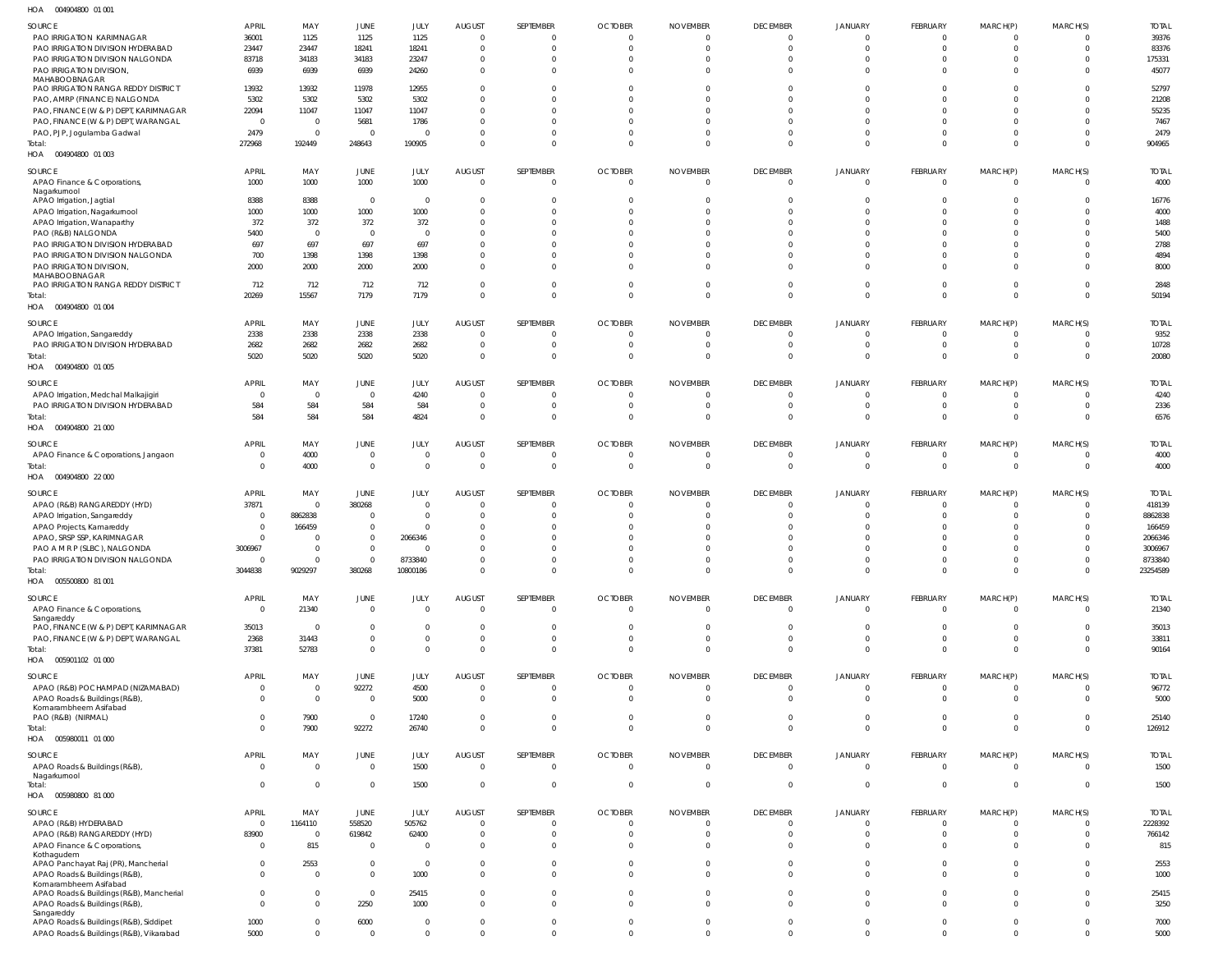| $\sim$ | COFOCOOCO C1.000 |  |
|--------|------------------|--|

| HOA<br>005980800 81 000                                    |                                |                 |                        |                |                                 |                             |                                  |                                   |                                   |                           |                            |                            |                         |                        |
|------------------------------------------------------------|--------------------------------|-----------------|------------------------|----------------|---------------------------------|-----------------------------|----------------------------------|-----------------------------------|-----------------------------------|---------------------------|----------------------------|----------------------------|-------------------------|------------------------|
| <b>SOURCE</b><br>PAO IRRIGATION DIVISION,<br>MAHABOOBNAGAR | <b>APRIL</b><br>$\overline{0}$ | MAY<br>$\Omega$ | JUNE<br>$\overline{0}$ | JULY<br>463631 | <b>AUGUST</b><br>$\overline{0}$ | SEPTEMBER<br>$\overline{0}$ | <b>OCTOBER</b><br>$\overline{0}$ | <b>NOVEMBER</b><br>$\overline{0}$ | <b>DECEMBER</b><br>$\overline{0}$ | JANUARY<br>$\overline{0}$ | FEBRUARY<br>$\overline{0}$ | MARCH(P)<br>$\overline{0}$ | MARCH(S)<br>$\mathbf 0$ | <b>TOTAL</b><br>463631 |
| Total:<br>HOA  007060118  01  000                          | 89900                          | 1167478         | 1186612                | 1059208        | $\overline{0}$                  | $\mathbf{0}$                | $\overline{0}$                   | $\mathbf 0$                       | $\overline{0}$                    | $\overline{0}$            | $\overline{0}$             | $\overline{0}$             | $\Omega$                | 3503198                |
|                                                            |                                |                 |                        |                |                                 |                             |                                  |                                   |                                   |                           |                            |                            |                         |                        |
| SOURCE                                                     | <b>APRIL</b>                   | MAY             | <b>JUNE</b>            | <b>JULY</b>    | AUGUST                          | SEPTEMBER                   | <b>OCTOBER</b>                   | <b>NOVEMBER</b>                   | <b>DECEMBER</b>                   | <b>JANUARY</b>            | <b>FEBRUARY</b>            | MARCH(P)                   | MARCH(S)                | <b>TOTAL</b>           |
| PAO (PH) LMD (KARIMNAGAR)                                  | - 0                            | $\overline{0}$  | $\overline{0}$         | 44             | $\overline{0}$                  | $\overline{0}$              | $\overline{0}$                   | $\overline{0}$                    | $\overline{0}$                    | $\overline{0}$            | $\overline{0}$             | $\overline{0}$             | 0                       | 44                     |
| PAO IRRIGATION DIVISION NALGONDA                           |                                | $\overline{0}$  | $\mathbf 0$            | 10             | $\overline{0}$                  | $\overline{0}$              | $\overline{0}$                   | $\overline{0}$                    | $\overline{0}$                    | $\overline{0}$            | $\overline{0}$             | - 0                        | $\mathbf 0$             | 10                     |
| Total:<br>HOA  007060800  81  000                          |                                | $\overline{0}$  | $\mathbf 0$            | 54             | $\Omega$                        | $\overline{0}$              | $\overline{0}$                   | $\overline{0}$                    | $\overline{0}$                    | $\overline{0}$            | $\Omega$                   | $\overline{0}$             | $\mathbf 0$             | 54                     |
|                                                            |                                |                 |                        |                |                                 |                             |                                  |                                   |                                   |                           |                            |                            |                         |                        |
| SOURCE                                                     | <b>APRIL</b>                   | MAY             | <b>JUNE</b>            | JULY           | <b>AUGUST</b>                   | SEPTEMBER                   | <b>OCTOBER</b>                   | <b>NOVEMBER</b>                   | <b>DECEMBER</b>                   | <b>JANUARY</b>            | <b>FEBRUARY</b>            | MARCH(P)                   | MARCH(S)                | <b>TOTAL</b>           |
| PAO, FINANCE (W & P) DEPT, HYDERABAD                       | $\Omega$                       | $\overline{0}$  | $\mathbf 0$            | 7526           | $\overline{0}$                  | $\overline{0}$              | $\overline{0}$                   | $\overline{0}$                    | $\overline{0}$                    | $\overline{0}$            | $\overline{0}$             | $\overline{0}$             | 0                       | 7526                   |
| Total:                                                     | $\Omega$                       | $\overline{0}$  | $\mathbf 0$            | 7526           | $\overline{0}$                  | $\overline{0}$              | $\overline{0}$                   | $\overline{0}$                    | $\overline{0}$                    | $\overline{0}$            | $\Omega$                   | $\overline{0}$             | $\mathbf 0$             | 7526                   |
| HOA  020201102  81  000                                    |                                |                 |                        |                |                                 |                             |                                  |                                   |                                   |                           |                            |                            |                         |                        |
|                                                            |                                |                 |                        |                |                                 |                             |                                  |                                   |                                   |                           |                            |                            |                         |                        |
| <b>SOURCE</b>                                              | <b>APRIL</b>                   | MAY             | <b>JUNE</b>            | JULY           | <b>AUGUST</b>                   | SEPTEMBER                   | <b>OCTOBER</b>                   | <b>NOVEMBER</b>                   | <b>DECEMBER</b>                   | <b>JANUARY</b>            | <b>FEBRUARY</b>            | MARCH(P)                   | MARCH(S)                | <b>TOTAL</b>           |
| PAO, FINANCE (W & P) DEPT, KHAMMAM                         | $\Omega$                       | 5387            | $\overline{0}$         | $\overline{0}$ | $\overline{0}$                  | $\overline{0}$              | $\mathbf 0$                      | $\overline{0}$                    | $\overline{0}$                    | $\overline{0}$            | $\overline{0}$             | $\overline{0}$             | 0                       | 5387                   |
| Total:                                                     |                                | 5387            | $\overline{0}$         | $\overline{0}$ | $\Omega$                        | $\overline{0}$              | $\mathbf{0}$                     | $\overline{0}$                    | $\overline{0}$                    | $\overline{0}$            | $\overline{0}$             | $\overline{0}$             | $\mathbf 0$             | 5387                   |
| HOA  021501102  01  000                                    |                                |                 |                        |                |                                 |                             |                                  |                                   |                                   |                           |                            |                            |                         |                        |
|                                                            |                                | MAY             | JUNE                   |                |                                 | SEPTEMBER                   |                                  |                                   |                                   | <b>JANUARY</b>            |                            |                            |                         | <b>TOTAL</b>           |
| SOURCE                                                     | APRIL                          |                 |                        | JULY           | <b>AUGUST</b>                   |                             | <b>OCTOBER</b>                   | <b>NOVEMBER</b>                   | <b>DECEMBER</b>                   |                           | FEBRUARY                   | MARCH(P)                   | MARCH(S)                |                        |
| APAO (PR) Medak                                            | 36000                          | $\overline{0}$  | $\mathbf 0$            | $\overline{0}$ | $\Omega$                        | $\Omega$                    | - 0                              | $\Omega$                          | $\Omega$                          | $\Omega$                  | $\Omega$                   | $\Omega$                   |                         | 36000                  |
| APAO (PR) Ranga Reddy Dist                                 | 416517                         | 332887          | 266000                 | 9000           | $\Omega$                        | 0                           | 0                                | $\Omega$                          | $\Omega$                          | $\Omega$                  | $\Omega$                   | $\Omega$                   |                         | 1024404                |
| APAO (PR) Tekulapapalli                                    | 24220                          | 16726           | $\mathbf 0$            | 30000          | $\Omega$                        | $\Omega$                    | $\Omega$                         | $\Omega$                          | $\Omega$                          | $\Omega$                  | $\Omega$                   | $\Omega$                   |                         | 70946                  |
| APAO Finance & Corporations, Suryapet                      | $\Omega$                       | 4445            | $\mathbf 0$            | - 0            | $\Omega$                        | $\Omega$                    | $\Omega$                         | $\Omega$                          | $\Omega$                          | $\Omega$                  | $\Omega$                   | - 0                        |                         | 4445                   |
| APAO Panchayat Raj (PR), Bhoopalapally                     | 230000                         | 36000           | $\mathbf 0$            | $^{\circ}$     | $\Omega$                        | $\Omega$                    | $\Omega$                         | $\Omega$                          | $\Omega$                          | $\Omega$                  | $\Omega$                   | $\Omega$                   |                         | 266000                 |
| APAO Panchayat Raj (PR), Kothagudem                        | 1000                           | $\mathbf{0}$    | $\mathbf 0$            | $\mathbf 0$    | $\Omega$                        | $\Omega$                    | $\Omega$                         | $\Omega$                          | $\Omega$                          | $\Omega$                  | $\Omega$                   | $\Omega$                   |                         | 1000                   |
| APAO Panchayat Raj (PR), Medchal                           | $\Omega$                       | $\overline{0}$  | 10000                  | $\mathbf 0$    | $\Omega$                        | $\Omega$                    | $\Omega$                         | $\Omega$                          | $\Omega$                          | $\Omega$                  | $\Omega$                   | $\Omega$                   |                         | 10000                  |
| Malkajigiri                                                |                                |                 |                        |                |                                 |                             |                                  |                                   |                                   |                           |                            |                            |                         |                        |
| APAO Panchayat Raj (PR), Peddapalli                        | 3000                           | 1500            | 500                    | 12000          | $\Omega$                        | $\Omega$                    | $\Omega$                         | $\Omega$                          | $\Omega$                          | $\Omega$                  | $\Omega$                   | $\Omega$                   |                         | 17000                  |
| APAO Panchayat Raj (PR), Sangareddy                        | 163475                         | 44275           | $\mathbf 0$            | -0             | $\Omega$                        | $\Omega$                    | $\Omega$                         | $\Omega$                          | $\Omega$                          | $\Omega$                  | $\Omega$                   | $\Omega$                   |                         | 207750                 |
| APAO Panchayat Raj (PR), Siddipet                          | 53469                          | 12253           | $\overline{0}$         | $\Omega$       | $\Omega$                        | $\Omega$                    | $\Omega$                         | $\Omega$                          | $\Omega$                          | $\Omega$                  | $\Omega$                   | $\Omega$                   |                         | 65722                  |
| APAO Panchayat Raj (PR), Siricilla                         | - 0                            | 5000            | 6000                   | $\mathbf{0}$   | $\Omega$                        | $\Omega$                    | $\Omega$                         | $\Omega$                          | $\Omega$                          | $\Omega$                  | $\Omega$                   | $\Omega$                   |                         | 11000                  |
| APAO Panchayat Raj (PR), Suryapet                          | 28026                          | 15000           | $\mathbf 0$            | $\mathbf{0}$   | $\Omega$                        | $\Omega$                    | $\Omega$                         | $\Omega$                          | $\Omega$                          | $\Omega$                  | $\Omega$                   | $\Omega$                   |                         | 43026                  |
| PAO (PR) (IW), LMD Colony, Karimnagar                      | - 0                            | $\Omega$        | $\mathbf 0$            | 6000           | $\Omega$                        | $\Omega$                    | $\Omega$                         | $\Omega$                          | $\Omega$                          | $\Omega$                  | $\Omega$                   | $\Omega$                   |                         | 6000                   |
| PAO (PR) MAHABOOBNAGAR                                     | 185000                         | 48000           | 6957                   | 303853         | $\Omega$                        | $\Omega$                    | $\Omega$                         | $\Omega$                          | $\Omega$                          | $\overline{0}$            | $\overline{0}$             | $\mathbf{0}$               |                         | 543810                 |
| Total:                                                     | 1140707                        | 516086          | 289457                 | 360853         | $\Omega$                        | $\Omega$                    | $\Omega$                         | $\Omega$                          | $\Omega$                          | $\Omega$                  | $\Omega$                   | $\Omega$                   | $\Omega$                | 2307103                |
| HOA  021501103  03  000                                    |                                |                 |                        |                |                                 |                             |                                  |                                   |                                   |                           |                            |                            |                         |                        |
|                                                            |                                |                 |                        |                |                                 |                             |                                  |                                   |                                   |                           |                            |                            |                         |                        |
| <b>SOURCE</b>                                              | <b>APRIL</b>                   | MAY             | JUNE                   | JULY           | <b>AUGUST</b>                   | SEPTEMBER                   | <b>OCTOBER</b>                   | <b>NOVEMBER</b>                   | <b>DECEMBER</b>                   | <b>JANUARY</b>            | FEBRUARY                   | MARCH(P)                   | MARCH(S)                | <b>TOTAL</b>           |
| APAO, (PH) POCHAMPAD (NZM)                                 | $\Omega$                       | $\overline{0}$  | 35000                  | $\overline{0}$ | $\overline{0}$                  | 0                           | $\overline{0}$                   | $\overline{0}$                    | $\Omega$                          | $\overline{0}$            | $\overline{0}$             | - 0                        | 0                       | 35000                  |
| PAO (PH) KHAMMAM                                           |                                | $\overline{0}$  | 10000                  | $\mathbf 0$    | $\overline{0}$                  | $\Omega$                    | - 0                              | $\Omega$                          | $\Omega$                          | $\overline{0}$            | $\Omega$                   | - 0                        | 0                       | 10000                  |
| PAO, AMRP (FINANCE) NALGONDA                               | $\Omega$                       | 19692           | $\mathbf 0$            | $\mathbf 0$    | $\overline{0}$                  | $\Omega$                    | 0                                | $\Omega$                          | $\overline{0}$                    | $\overline{0}$            | $\overline{0}$             | - 0                        | $\Omega$                | 19692                  |
| Total:                                                     | $\cap$                         | 19692           | 45000                  | $\mathbf 0$    | $\overline{0}$                  | $\overline{0}$              | $\Omega$                         | $\Omega$                          | $\overline{0}$                    | $\Omega$                  | $\Omega$                   | $\Omega$                   | $\Omega$                | 64692                  |
| HOA  021501800  81 000                                     |                                |                 |                        |                |                                 |                             |                                  |                                   |                                   |                           |                            |                            |                         |                        |
|                                                            |                                |                 |                        |                |                                 |                             |                                  |                                   |                                   |                           |                            |                            |                         |                        |
| SOURCE                                                     | <b>APRIL</b>                   | MAY             | JUNE                   | JULY           | <b>AUGUST</b>                   | SEPTEMBER                   | <b>OCTOBER</b>                   | <b>NOVEMBER</b>                   | <b>DECEMBER</b>                   | JANUARY                   | FEBRUARY                   | MARCH(P)                   | MARCH(S)                | <b>TOTAL</b>           |
| PAO (PH) LMD (KARIMNAGAR)                                  | - 0                            | $\overline{0}$  | $\mathbf 0$            | 31000          | $\Omega$                        | $\Omega$                    | $\Omega$                         | $\Omega$                          | $\Omega$                          | $\Omega$                  | $\Omega$                   | $\Omega$                   |                         | 31000                  |
| PAO (PH) MAHABOOBNAGAR                                     |                                | $\overline{0}$  | $\mathbf 0$            | 70000          | $\Omega$                        | $\Omega$                    | 0                                | $\Omega$                          | $\Omega$                          | $\Omega$                  | $\Omega$                   | -0                         |                         | 70000                  |
| PAO Public Health (PH), Ranga Reddy                        | 180700                         | 65000           | 381000                 | $\Omega$       | $\Omega$                        | $\Omega$                    | $\Omega$                         | $\Omega$                          | $\Omega$                          | $\Omega$                  | $\Omega$                   | $\Omega$                   |                         | 626700                 |
| Total:                                                     | 180700                         | 65000           | 381000                 | 101000         |                                 |                             |                                  |                                   |                                   |                           |                            |                            |                         | 727700                 |
| HOA  021601106  01  000                                    |                                |                 |                        |                |                                 |                             |                                  |                                   |                                   |                           |                            |                            |                         |                        |
| SOURCE                                                     | <b>APRIL</b>                   | MAY             | JUNE                   | JULY           | <b>AUGUST</b>                   | SEPTEMBER                   | <b>OCTOBER</b>                   | <b>NOVEMBER</b>                   | <b>DECEMBER</b>                   | <b>JANUARY</b>            | FEBRUARY                   | MARCH(P)                   | MARCH(S)                | <b>TOTAL</b>           |
| APAO (R&B) RANGAREDDY (HYD)                                | 1064                           | $\overline{0}$  | 1000                   | 2000           | $\overline{0}$                  | $\mathbf 0$                 | $\mathbf 0$                      | $\mathbf 0$                       | $\overline{0}$                    | $\overline{0}$            | $\overline{0}$             | $\overline{0}$             |                         | 4064                   |
| APAO Irrigation, Nagarkurnool                              | 47                             | 47              | 47                     | 233447         | $\overline{0}$                  | $\overline{0}$              | $\overline{0}$                   | $\overline{0}$                    | $\overline{0}$                    | $\overline{0}$            | $\overline{0}$             | $\overline{0}$             | $\mathbf 0$             | 233588                 |
|                                                            | 180                            | 180             | 180                    | 180            | $\overline{0}$                  | $\overline{0}$              | $\Omega$                         | $\Omega$                          | $\Omega$                          | $\Omega$                  | $\Omega$                   | $\Omega$                   | <sup>0</sup>            | 720                    |
| APAO Irrigation, Sangareddy                                |                                | $\overline{2}$  |                        |                | $\Omega$                        | $\Omega$                    | $\Omega$                         | $\Omega$                          | $\Omega$                          | $\Omega$                  | $\Omega$                   | $\Omega$                   |                         | -8                     |
| APAO Irrigation, Wanaparthy                                | $\overline{2}$                 |                 | $\overline{2}$         | $\overline{2}$ |                                 |                             |                                  |                                   |                                   |                           |                            |                            |                         |                        |
| APAO Irrigation, Yadadri                                   | $\mathbf{3}$                   | $\mathbf{3}$    | 6                      | 8              | $\Omega$                        | $\Omega$                    | $\Omega$                         | $\Omega$                          | $\Omega$                          | $\Omega$                  | $\Omega$                   | $\Omega$                   |                         | 20                     |
| PAO (R&B) (NIRMAL)                                         | $\Omega$                       | 40560           | $\overline{0}$         | $\mathbf 0$    | $\Omega$                        | $\Omega$                    | $\Omega$                         | $\Omega$                          | $\Omega$                          | $\Omega$                  | $\Omega$                   | $\Omega$                   | $\Omega$                | 40560                  |
| PAO IRRIGATION DIVISION HYDERABAD                          | 172                            | 172             | 172                    | 172            | $\Omega$                        | $\Omega$                    | $\Omega$                         | $\Omega$                          | $\Omega$                          | $\Omega$                  | $\Omega$                   | $\Omega$                   | $\Omega$                | 688                    |
| PAO IRRIGATION DIVISION NALGONDA                           | 47                             | 47              | 77                     | 77             | $\Omega$                        | $\Omega$                    | $\Omega$                         | $\Omega$                          | $\Omega$                          | $\overline{0}$            | $\Omega$                   | $\overline{0}$             | $\Omega$                | 248                    |
| PAO IRRIGATION DIVISION,                                   |                                | $\overline{0}$  | $\overline{0}$         | $\mathbf 0$    | $\Omega$                        | $\Omega$                    | $\Omega$                         | $\Omega$                          | $\Omega$                          | $\overline{0}$            | $\Omega$                   | $\Omega$                   |                         | -6                     |
| MAHABOOBNAGAR<br>PAO IRRIGATION RANGA REDDY DISTRICT       | 549                            | 549             | 549                    | 549            | $\Omega$                        | $\mathbf{0}$                | $\Omega$                         | $\Omega$                          | $\Omega$                          | $\overline{0}$            | $\overline{0}$             | $\overline{0}$             | <sup>0</sup>            | 2196                   |
|                                                            |                                |                 |                        |                |                                 |                             |                                  |                                   |                                   |                           |                            |                            | $\Omega$                |                        |
| PAO, PJP, Jogulamba Gadwal                                 | $\overline{2}$                 | 2               | $\overline{2}$         | $\overline{2}$ | $\overline{0}$                  | $\overline{0}$              | $\Omega$                         | $\overline{0}$                    | $\overline{0}$                    | $\overline{0}$            | $\overline{0}$             | $\overline{0}$             |                         |                        |
| Total:                                                     | 2072                           | 41562           | 2035                   | 236437         | $\overline{0}$                  | $\mathbf{0}$                | $\Omega$                         | $\mathbf{0}$                      | $\overline{0}$                    | $\overline{0}$            | $\overline{0}$             | $\overline{0}$             | $\mathbf 0$             | 282106                 |
| HOA  023560800  01  000                                    |                                |                 |                        |                |                                 |                             |                                  |                                   |                                   |                           |                            |                            |                         |                        |
| SOURCE                                                     | <b>APRIL</b>                   | MAY             | JUNE                   | JULY           | <b>AUGUST</b>                   | SEPTEMBER                   | <b>OCTOBER</b>                   | <b>NOVEMBER</b>                   | <b>DECEMBER</b>                   | <b>JANUARY</b>            | FEBRUARY                   | MARCH(P)                   | MARCH(S)                | <b>TOTAL</b>           |
| APAO (PR) Medak                                            | 675                            | $\Omega$        | $\overline{0}$         | $\overline{0}$ | $\overline{0}$                  | $\overline{0}$              | $\overline{0}$                   | $\overline{0}$                    | $\overline{0}$                    | $\overline{0}$            | $\overline{0}$             | $\overline{0}$             | $\Omega$                | 675                    |
| APAO (PR), PJP, Jogulamba Gadwal                           | 23000                          | 20000           | $\mathbf 0$            | $\mathbf 0$    | $\overline{0}$                  | $\overline{0}$              | $\Omega$                         | $\overline{0}$                    | $\overline{0}$                    | $\overline{0}$            | $\overline{0}$             | $\overline{0}$             | $\Omega$                | 43000                  |
| APAO Finance & Corporations,                               | $\mathbf{0}$                   | 2046            | $\mathbf{0}$           | $\Omega$       | $\Omega$                        | $\Omega$                    | $\Omega$                         | $\Omega$                          | $\Omega$                          | $\overline{0}$            | $\Omega$                   | $\Omega$                   | $\Omega$                | 2046                   |
| Komarambheem Asifabad                                      |                                |                 |                        |                |                                 |                             |                                  |                                   |                                   |                           |                            |                            |                         |                        |
| APAO Finance & Corporations, Vikarabad                     | $\Omega$                       | 10000           | $\mathbf 0$            | $\overline{0}$ | $\Omega$                        | $\Omega$                    | $\Omega$                         | $\Omega$                          | $\Omega$                          | $\Omega$                  | $\Omega$                   | $\Omega$                   |                         | 10000                  |
| APAO Irrigation, Jagtial                                   |                                | $\Omega$        | $\mathbf 0$            | 1000           | $\Omega$                        | $\Omega$                    | $\Omega$                         | $\Omega$                          | $\Omega$                          | $\Omega$                  | $\Omega$                   | $\Omega$                   |                         | 1000                   |
| APAO Irrigation, Jangaon                                   |                                | $\Omega$        | 1500                   | 6000           | $\Omega$                        | $\Omega$                    | $\Omega$                         | $\Omega$                          | $\Omega$                          | $\Omega$                  | $\Omega$                   | $\Omega$                   |                         | 7500                   |
| APAO Irrigation, Peddapalli                                | 415000                         | $\Omega$        | $\mathbf 0$            | $\Omega$       | $\Omega$                        | $\Omega$                    | $\Omega$                         | $\Omega$                          | $\Omega$                          | $\Omega$                  | $\Omega$                   | $\Omega$                   |                         | 415000                 |
| APAO Irrigation, Vikarabad                                 | $\Omega$                       | $\Omega$        | $\mathbf 0$            | 5000           | $\Omega$                        | $\Omega$                    | $\Omega$                         | $\Omega$                          | $\Omega$                          | $\Omega$                  | $\Omega$                   | $\Omega$                   |                         | 5000                   |
| APAO Irrigation, Wanaparthy                                | 159219                         | $\Omega$        | $\mathbf 0$            | $\overline{0}$ | $\Omega$                        | $\Omega$                    | $\Omega$                         | $\Omega$                          | $\Omega$                          | $\Omega$                  | $\Omega$                   | $\Omega$                   |                         | 159219                 |
| APAO Panchayat Raj (PR)                                    | $\overline{0}$                 | 11164           | $\overline{0}$         | $\Omega$       | $\Omega$                        | $\Omega$                    | $\Omega$                         | $\Omega$                          | $\Omega$                          | $\Omega$                  | $\Omega$                   | $\mathbf{0}$               |                         | 11164                  |
| Komarambheem Asifabad                                      |                                |                 |                        |                |                                 |                             |                                  |                                   |                                   |                           |                            |                            |                         |                        |
| APAO Panchayat Raj (PR), Nagarkurnool                      | 33000                          | $\overline{0}$  | $\mathbf 0$            | $\mathbf 0$    | $\Omega$                        | $\Omega$                    | $\Omega$                         | $\Omega$                          | $\Omega$                          | $\Omega$                  | $\Omega$                   | $\Omega$                   |                         | 33000                  |
| APAO Panchayat Raj (PR), Vikarabad                         | 100436                         | 212106          | 778319                 | $\mathbf{0}$   | $\Omega$                        | $\Omega$                    | $\Omega$                         | $\Omega$                          | $\Omega$                          | $\Omega$                  | $\Omega$                   | $\Omega$                   |                         | 1090861                |
| APAO Panchayat Raj (PR), Wanaparthy                        | 65000                          | 6000            | $\mathbf 0$            | $\mathbf 0$    | $\Omega$                        | $\Omega$                    | $\Omega$                         | $\Omega$                          | $\Omega$                          | $\Omega$                  | $\Omega$                   | $\Omega$                   |                         | 71000                  |
| PAO, AMRP (FINANCE) NALGONDA                               |                                | 19340           | $\mathbf 0$            | $\mathbf 0$    | $\Omega$                        | $\Omega$                    | $\Omega$                         | $\Omega$                          | $\Omega$                          | $\Omega$                  | $\overline{0}$             | $\Omega$                   |                         | 19340                  |
| PAO, FINANCE (W & P) DEPT, RANGA                           | $\overline{0}$                 | 104446          | $\mathbf 0$            | $\mathbf{0}$   | $\Omega$                        | $\Omega$                    | $\Omega$                         | $\Omega$                          | $\Omega$                          | $\Omega$                  | $\mathbf{0}$               | $\Omega$                   | $\Omega$                | 104446                 |
|                                                            |                                |                 |                        |                |                                 |                             |                                  |                                   |                                   |                           |                            |                            |                         |                        |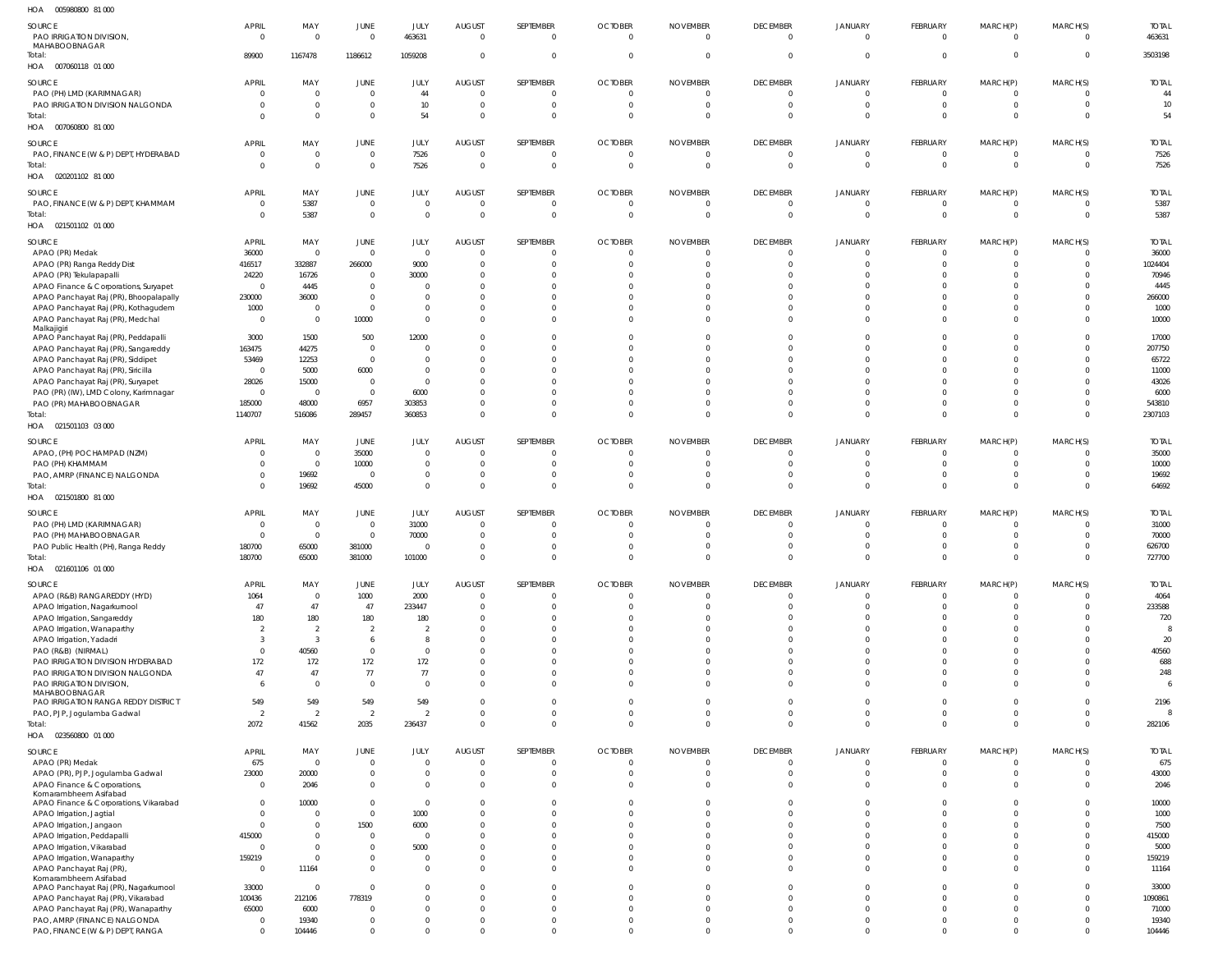| SOURCE<br>REDDY                                                              | <b>APRIL</b>                 | MAY                              | <b>JUNE</b>                      | JULY                        | <b>AUGUST</b>                    | SEPTEMBER                  | <b>OCTOBER</b>                | <b>NOVEMBER</b>            | <b>DECEMBER</b>            | <b>JANUARY</b>                   | FEBRUARY       | MARCH(P)                     | MARCH(S)                   | <b>TOTAL</b>    |
|------------------------------------------------------------------------------|------------------------------|----------------------------------|----------------------------------|-----------------------------|----------------------------------|----------------------------|-------------------------------|----------------------------|----------------------------|----------------------------------|----------------|------------------------------|----------------------------|-----------------|
| PAO, FINANCE (W & P) DEPT, WARANGAL                                          | 27280                        | $\overline{0}$                   | 75680                            | $\overline{0}$              | $\overline{0}$                   | $\mathbf 0$                | $\mathbf 0$                   | $\mathbf 0$                | $\overline{0}$             | $\overline{0}$                   | C              | $\mathbf 0$                  | $\overline{0}$             | 102960          |
| Total:<br>HOA  025000102  01 000                                             | 823610                       | 385102                           | 855499                           | 12000                       | $\Omega$                         | $\mathbf 0$                | $\Omega$                      | $\Omega$                   | $\Omega$                   | $\Omega$                         | $\Omega$       | $\mathbf 0$                  | $\Omega$                   | 2076211         |
| SOURCE                                                                       | <b>APRIL</b>                 | MAY                              | JUNE                             | JULY                        | <b>AUGUST</b>                    | SEPTEMBER                  | <b>OCTOBER</b>                | <b>NOVEMBER</b>            | <b>DECEMBER</b>            | JANUARY                          | FEBRUARY       | MARCH(P)                     | MARCH(S)                   | <b>TOTAL</b>    |
| APAO Finance & Corporations, Adilabad<br>APAO Finance & Corporations,        | 26931<br>$\overline{0}$      | 125000<br>1000                   | $\overline{0}$<br>$\overline{0}$ | $\mathbf 0$<br>$\mathbf{0}$ | $\overline{0}$<br>$\Omega$       | $\mathbf 0$<br>$\mathbf 0$ | $\overline{0}$<br>$\Omega$    | $\mathbf 0$<br>$\mathbf 0$ | $\overline{0}$<br>$\Omega$ | $\circ$<br>$\Omega$              | - 0            | $\mathbf 0$<br>$\mathbf{0}$  | $\overline{0}$<br>$\Omega$ | 151931<br>1000  |
| Sangareddy<br>PAO, AMRP (FINANCE) NALGONDA                                   | 15000                        | 122935                           | $\overline{0}$                   | $\mathbf 0$                 | $\overline{0}$                   | $\mathbf 0$                | $\Omega$                      | 0                          | $\Omega$                   | $\Omega$                         |                | $\Omega$                     | $\Omega$                   | 137935          |
| PAO, FINANCE (W & P) DEPT, KARIMNAGAR                                        | 4811                         | 40585                            | $\overline{0}$                   | $\bf 0$                     | $\overline{0}$                   | $\mathbf 0$                | $\mathbf 0$                   | 0                          | $\circ$                    | $\Omega$                         |                | $\mathbf{0}$                 | $\Omega$                   | 45396           |
| Total:                                                                       | 46742                        | 289520                           | $\overline{0}$                   | $\mathbf 0$                 | $\overline{0}$                   | $\mathbf 0$                | $\mathbf 0$                   | $\mathbf 0$                | $\circ$                    | $\Omega$                         |                | $\mathbf 0$                  | $\Omega$                   | 336262          |
| HOA  040601800  02  000                                                      |                              |                                  |                                  |                             |                                  |                            |                               |                            |                            |                                  |                |                              |                            |                 |
| SOURCE                                                                       | <b>APRIL</b>                 | MAY                              | JUNE                             | JULY                        | <b>AUGUST</b>                    | SEPTEMBER                  | <b>OCTOBER</b>                | <b>NOVEMBER</b>            | <b>DECEMBER</b>            | <b>JANUARY</b>                   | FEBRUARY       | MARCH(P)                     | MARCH(S)                   | <b>TOTAL</b>    |
| APAO Finance & Corporations, Adilabad                                        | $\mathbf{0}$                 | 3000                             | $\overline{0}$                   | $\overline{0}$              | $\Omega$                         | $\mathbf 0$                | $\mathbf 0$                   | $\mathbf 0$                | $\Omega$                   | $\Omega$                         | - 0            | $\mathbf{0}$                 | $\Omega$                   | 3000            |
| PAO (PR) MAHABOOBNAGAR<br>Total:                                             | $\Omega$<br>$\Omega$         | 9905<br>12905                    | $\overline{0}$<br>$\overline{0}$ | $-9905$<br>$-9905$          | $\overline{0}$<br>$\overline{0}$ | $\Omega$<br>$\mathbf 0$    | $\Omega$<br>$\Omega$          | $\Omega$<br>$\Omega$       | - 0<br>$\Omega$            | $\Omega$<br>$\Omega$             | -C             | $\mathbf{0}$<br>$\mathbf 0$  | $\Omega$<br>$\Omega$       | 3000            |
| HOA  043500800  03  000                                                      |                              |                                  |                                  |                             |                                  |                            |                               |                            |                            |                                  |                |                              |                            |                 |
| SOURCE                                                                       | <b>APRIL</b>                 | MAY                              | JUNE                             | JULY                        | <b>AUGUST</b>                    | SEPTEMBER                  | <b>OCTOBER</b>                | <b>NOVEMBER</b>            | <b>DECEMBER</b>            | <b>JANUARY</b>                   | FEBRUARY       | MARCH(P)                     | MARCH(S)                   | <b>TOTAL</b>    |
| PAO, FINANCE (W & P) DEPT, WARANGAL                                          | $\mathbf 0$<br>$\mathbf{0}$  | $\mathbf 0$<br>$\mathbf 0$       | $\overline{0}$                   | 146000                      | $\overline{0}$<br>$\overline{0}$ | $\mathbf 0$<br>$\mathbf 0$ | $\mathbf 0$<br>$\overline{0}$ | $\mathbf 0$<br>$\mathbf 0$ | - 0<br>$\overline{0}$      | - 0<br>$\overline{0}$            | - 0<br>- 0     | $\mathbf 0$<br>$\mathbf 0$   | $\Omega$<br>$\overline{0}$ | 146000          |
| Total:<br>HOA  051500800  81 000                                             |                              |                                  | $\overline{0}$                   | 146000                      |                                  |                            |                               |                            |                            |                                  |                |                              |                            | 146000          |
| SOURCE                                                                       | <b>APRIL</b>                 | MAY                              | JUNE                             | JULY                        | <b>AUGUST</b>                    | SEPTEMBER                  | <b>OCTOBER</b>                | <b>NOVEMBER</b>            | <b>DECEMBER</b>            | <b>JANUARY</b>                   | FEBRUARY       | MARCH(P)                     | MARCH(S)                   | <b>TOTAI</b>    |
| APAO (PR) Pochampad, Nizamabad                                               | $\mathbf{0}$                 | $\overline{0}$                   | $\overline{0}$                   | 10838                       | $\overline{0}$                   | $\mathbf 0$                | $\mathbf 0$                   | $\mathbf 0$                | $\circ$                    | $\overline{0}$                   | - 0            | $\mathbf{0}$                 | $\Omega$                   | 10838           |
| APAO Finance & Corporations,<br>Kothagudem                                   | $\mathbf{0}$                 | 196580                           | $\overline{0}$                   | 290887                      | $\overline{0}$                   | $\mathbf 0$                | $\Omega$                      | $\Omega$                   | $\Omega$                   | $\Omega$                         | $\Omega$       | $\mathbf 0$                  | $\Omega$                   | 487467          |
| APAO Panchayat Raj (PR), Adilabad                                            | $\Omega$                     | 6000                             | $\overline{0}$                   | 30000                       | $\Omega$                         |                            |                               |                            | - 0                        |                                  |                | n                            | $\Omega$                   | 36000           |
| APAO Panchayat Raj (PR), Kamareddy                                           | $\Omega$                     | 124                              | $\Omega$<br>$\overline{0}$       | $\Omega$<br>$\mathbf 0$     | - 0<br>$\Omega$                  | $\Omega$                   | <sup>0</sup>                  |                            | $\Omega$<br>$\Omega$       |                                  |                | $\Omega$<br>$\Omega$         | $\Omega$<br>$\Omega$       | 124<br>10001    |
| APAO Panchayat Raj (PR), Mancherial<br>APAO Panchayat Raj (PR), Nagarkurnool | 10000<br>43996               | $\overline{0}$                   | $\overline{0}$                   | $\mathbf 0$                 | - 0                              | $\Omega$                   | $\Omega$                      |                            | $\Omega$                   | $\Omega$                         |                | $\Omega$                     | $\Omega$                   | 43996           |
| APAO Panchayat Raj (PR), Waranagal                                           | 0                            | $\overline{0}$                   | $\overline{0}$                   | 20000                       | $\Omega$                         | $\Omega$                   |                               |                            | $\Omega$                   |                                  |                | $\Omega$                     | $\Omega$                   | 20000           |
| Rural<br>PAO (PR) (IW), LMD Colony, Karimnagar                               | $\mathbf{0}$                 | 500                              | $\overline{0}$                   | $\mathbf 0$                 | $\Omega$                         | $\mathbf 0$                | $\mathbf 0$                   | $\Omega$                   | $\Omega$                   | $\Omega$                         |                | $\mathbf{0}$                 | $\Omega$                   | 500             |
| Total:                                                                       | 53996                        | 203205                           | $\Omega$                         | 351725                      | $\Omega$                         | $\mathbf 0$                | $\Omega$                      | $\Omega$                   | $\Omega$                   | $\Omega$                         | $\Omega$       | $\mathbf 0$                  | $\Omega$                   | 608926          |
| HOA  070001101  81 000                                                       |                              |                                  |                                  |                             |                                  |                            |                               |                            |                            |                                  |                |                              |                            |                 |
| SOURCE                                                                       | <b>APRIL</b>                 | MAY                              | JUNE                             | JULY                        | <b>AUGUST</b>                    | SEPTEMBER                  | <b>OCTOBER</b>                | <b>NOVEMBER</b>            | <b>DECEMBER</b>            | JANUARY                          | FEBRUARY       | MARCH(P)                     | MARCH(S)                   | <b>TOTAL</b>    |
| PAO, PJP, Jogulamba Gadwal<br>Total:                                         | 2000<br>2000                 | $\mathbf 0$<br>$\mathbf 0$       | $\overline{0}$<br>$\overline{0}$ | $\mathbf 0$<br>$\mathbf{0}$ | $\overline{0}$<br>$\overline{0}$ | $\mathbf 0$<br>$\mathbf 0$ | $\mathbf 0$<br>$\mathbf{0}$   | $\mathbf 0$<br>$\mathbf 0$ | - 0<br>$\overline{0}$      | - 0<br>$\overline{0}$            | - 0<br>C       | $\mathbf 0$<br>$\mathbf 0$   | $\Omega$<br>$\overline{0}$ | 2000<br>2000    |
| HOA  070001800  81 000                                                       |                              |                                  |                                  |                             |                                  |                            |                               |                            |                            |                                  |                |                              |                            |                 |
| SOURCE                                                                       | <b>APRIL</b>                 | MAY                              | JUNE                             | JULY                        | <b>AUGUST</b>                    | SEPTEMBER                  | <b>OCTOBER</b>                | <b>NOVEMBER</b>            | <b>DECEMBER</b>            | <b>JANUARY</b>                   | FEBRUARY       | MARCH(P)                     | MARCH(S)                   | <b>TOTAI</b>    |
| APAO Irrigation, Jagtial                                                     | 494977                       | $\overline{0}$                   | $\overline{0}$                   | 285300                      | $\Omega$                         | $\mathbf 0$                | $\Omega$                      | $\Omega$                   | $\Omega$                   | $\Omega$                         | -C             | $\mathbf{0}$                 | $\Omega$                   | 780277          |
| APAO Irrigation, Peddapalli                                                  | 0                            | 35914588                         | 6000                             | 32603357                    | $\overline{0}$                   | $\Omega$                   | $\Omega$                      | $\Omega$                   | $\Omega$                   | $\Omega$                         |                | $\Omega$                     | $\Omega$                   | 68523945        |
| APAO Roads & Buildings (R&B),                                                | $\mathbf{0}$                 | $\overline{0}$                   | $\overline{0}$                   | 5000                        | $\Omega$                         | $\Omega$                   | $\Omega$                      |                            | $\Omega$                   | $\Omega$                         |                | $\Omega$                     | $\Omega$                   | 5000            |
| Mahabubabad<br>APAO, SRSP SSP, KARIMNAGAR                                    | 80120                        | 34500                            | $\overline{0}$                   | 2000                        | $\Omega$                         | $\Omega$                   |                               |                            | - 0                        |                                  |                | n                            | $\Omega$                   | 116620          |
| PAO IRRIGATION KARIMNAGAR                                                    | $\Omega$                     | $\overline{0}$                   | 17499                            | 200                         | $\Omega$                         |                            |                               |                            | - 0                        |                                  |                |                              | $\Omega$                   | 17699           |
| PAO IRRIGATION DIVISION HYDERABAD                                            | $\Omega$                     | 90000                            | $\Omega$                         | 6883300                     | $\Omega$                         | $\Omega$                   | <sup>0</sup>                  |                            |                            |                                  |                | $\Omega$                     | $\Omega$                   | 6973300         |
| PAO IRRIGATION DIVISION KHAMMAM                                              | $\Omega$                     | $\Omega$                         | 47085                            | $\Omega$                    | $\Omega$                         |                            |                               |                            |                            |                                  |                | $\Omega$                     | $\Omega$                   | 47085           |
| PAO IRRIGATION RANGA REDDY DISTRICT<br>PAO, PJP, Jogulamba Gadwal            | 380000<br>$\mathbf{0}$       | 116000<br>6000                   | 182000<br>$\Omega$               | 321360<br>$\mathbf 0$       | $\Omega$<br>$\overline{0}$       | $\Omega$<br>$\mathbf 0$    | $\Omega$<br>$\mathbf 0$       | $\mathbf{0}$               | $\Omega$<br>$\overline{0}$ | $\Omega$<br>$\overline{0}$       | $\Omega$       | $\Omega$<br>$\mathbf{0}$     | $\Omega$<br>$\Omega$       | 999360<br>6000  |
| Total:                                                                       | 955097                       | 36161088                         | 252584                           | 40100517                    | $\Omega$                         | $\mathbf 0$                | $\Omega$                      | $\Omega$                   | $\Omega$                   | $\Omega$                         | $\Omega$       | $\mathbf 0$                  | $\Omega$                   | 77469286        |
| HOA  070101800  81 000                                                       |                              |                                  |                                  |                             |                                  |                            |                               |                            |                            |                                  |                |                              |                            |                 |
| SOURCE                                                                       | <b>APRIL</b>                 | MAY                              | JUNE                             | JULY                        | <b>AUGUST</b>                    | SEPTEMBER                  | <b>OCTOBER</b>                | <b>NOVEMBER</b>            | <b>DECEMBER</b>            | <b>JANUARY</b>                   | FEBRUARY       | MARCH(P)                     | MARCH(S)                   | <b>TOTAL</b>    |
| APAO Irrigation, Mancherial<br>APAO Irrigation, Nagarkurnool                 | $\mathbf 0$<br>$\mathbf 0$   | $\mathbf 0$<br>$\mathbf{0}$      | 1422<br>$\overline{0}$           | $\mathbf{0}$<br>2001000     | $\overline{0}$<br>$\overline{0}$ | $\mathbf 0$<br>$\mathbf 0$ | $\mathbf 0$<br>$\Omega$       | $\mathbf 0$<br>$\Omega$    | $\overline{0}$<br>$\circ$  | $\overline{0}$<br>$\Omega$       | $\Omega$       | $\mathbf{0}$<br>$\mathbf{0}$ | $\Omega$<br>$\Omega$       | 1422<br>2001000 |
| APAO, SRSP, NIZAMABAD                                                        | $\mathbf{0}$                 | $\mathbf{0}$                     | $\overline{0}$                   | 10000                       | $\overline{0}$                   | $\Omega$                   | $\Omega$                      |                            | $\Omega$                   | $\Omega$                         |                | $\Omega$                     | $\Omega$                   | 10000           |
| PAO A M R P (SLBC), NALGONDA                                                 | 6315008                      | $\overline{0}$                   | $\overline{0}$                   | $\overline{0}$              | $\Omega$                         | $\Omega$                   | $\Omega$                      |                            | $\Omega$                   | $\Omega$                         |                | $\Omega$                     | $\Omega$                   | 6315008         |
| PAO IRRIGATION DIVISION NALGONDA                                             | $\mathbf{0}$                 | $\overline{0}$                   | $\overline{0}$                   | 4603                        | $\Omega$                         | $\Omega$                   | $\Omega$                      |                            | $\Omega$                   |                                  |                | $\Omega$                     | $\Omega$                   | 4603            |
| PAO IRRIGATION NIZAMABAD                                                     | $\Omega$                     | $\overline{0}$                   | 260200                           | 196128                      | $\Omega$                         | $\Omega$                   | <sup>0</sup>                  |                            | $\Omega$                   | $\Omega$                         |                | $\Omega$                     | $\Omega$                   | 456328          |
| PAO Irrigation Nirmal<br>PAO MEDAK(IW), MEDAK                                | $\mathbf{0}$<br>$\Omega$     | $\overline{0}$<br>$\overline{0}$ | $\overline{0}$<br>$\overline{0}$ | 8310<br>67                  | $\Omega$<br>$\Omega$             | $\Omega$<br>$\mathbf 0$    | $\Omega$<br>$\Omega$          |                            | $\Omega$<br>$\Omega$       | $\Omega$                         |                | $\Omega$<br>$\Omega$         | $\Omega$<br>$\Omega$       | 8310<br>67      |
| PAO, FINANCE (W & P) DEPT, RANGA                                             | 10171                        | $\overline{0}$                   | $\overline{0}$                   | $\overline{0}$              | $\Omega$                         | $\mathbf 0$                | $\Omega$                      | $\Omega$                   | $\Omega$                   | $\Omega$                         |                | $\mathbf{0}$                 | $\Omega$                   | 10171           |
| REDDY<br>PAO, PJP, Jogulamba Gadwal                                          | 5000                         | 6000                             | $\overline{0}$                   | 12000                       | $\overline{0}$                   | $\mathbf 0$                | $\mathbf 0$                   | $\mathbf 0$                | $\overline{0}$             | $\overline{0}$                   | $\Omega$       | $\mathbf 0$                  | $\Omega$                   | 23000           |
| Total:                                                                       | 6330179                      | 6000                             | 261622                           | 2232108                     | $\overline{0}$                   | $\mathbf 0$                | $\Omega$                      | $\mathbf 0$                | $\Omega$                   | $\Omega$                         | $\Omega$       | $\mathbf 0$                  | $\Omega$                   | 8829909         |
| HOA  070103800  81 000                                                       |                              |                                  |                                  |                             |                                  |                            |                               |                            |                            |                                  |                |                              |                            |                 |
| SOURCE                                                                       | <b>APRIL</b>                 | MAY                              | JUNE                             | JULY                        | <b>AUGUST</b>                    | SEPTEMBER                  | <b>OCTOBER</b>                | <b>NOVEMBER</b>            | <b>DECEMBER</b>            | <b>JANUARY</b>                   | FEBRUARY       | MARCH(P)                     | MARCH(S)                   | <b>TOTAL</b>    |
| APAO Irrigation, Siddipet                                                    | 1000                         | $\mathbf{0}$                     | 7000                             | $\overline{0}$              | $\Omega$                         | $\overline{0}$             | $\mathbf 0$                   | $\mathbf 0$                | $\overline{0}$             | $\mathbf 0$                      | $\Omega$       | $\mathbf{0}$                 | $\Omega$                   | 8000            |
| PAO IRRIGATION DIVISION NALGONDA                                             | $\mathbf{0}$                 | $\overline{0}$                   | 1000                             | 1000                        | $\overline{0}$                   | $\mathbf 0$                | $\mathbf 0$                   | $\mathbf 0$                | $\overline{0}$             | $\mathbf 0$                      | - 0            | $\mathbf 0$                  | $\Omega$                   | 2000            |
| Total:<br>HOA  070201101  01  000                                            | 1000                         | $\mathbf{0}$                     | 8000                             | 1000                        | $\Omega$                         | $\mathbf 0$                | $\Omega$                      | $\Omega$                   | $\Omega$                   | $\Omega$                         | $\Omega$       | $\mathbf 0$                  | $\Omega$                   | 10000           |
| SOURCE                                                                       | <b>APRIL</b>                 | MAY                              | <b>JUNE</b>                      | JULY                        | <b>AUGUST</b>                    | SEPTEMBER                  | <b>OCTOBER</b>                | <b>NOVEMBER</b>            | <b>DECEMBER</b>            | <b>JANUARY</b>                   | FEBRUARY       | MARCH(P)                     | MARCH(S)                   | <b>TOTAL</b>    |
| APAO Irrigation, Kothagudem                                                  | 15000                        | $\mathbf 0$                      | 5000                             | $\overline{0}$              | $\overline{0}$                   | 0                          | $\mathbf 0$                   | 0                          | $\overline{0}$             | $\overline{0}$                   | $\overline{0}$ | $\mathbf 0$                  | $\Omega$                   | 20000           |
| Total:<br>HOA  070201800  81  001                                            | 15000                        | $\mathbf 0$                      | 5000                             | $\overline{0}$              | $\overline{0}$                   | $\overline{0}$             | $\overline{0}$                | $\mathbf 0$                | $\overline{0}$             | $\overline{0}$                   | $\Omega$       | $\mathbf 0$                  | $\overline{0}$             | 20000           |
|                                                                              |                              |                                  |                                  |                             |                                  | SEPTEMBER                  | <b>OCTOBER</b>                | <b>NOVEMBER</b>            | <b>DECEMBER</b>            |                                  | FEBRUARY       |                              | MARCH(S)                   | <b>TOTAL</b>    |
| SOURCE<br>APAO Irrigation, Adilabad                                          | <b>APRIL</b><br>$\mathbf{0}$ | MAY<br>10000                     | <b>JUNE</b><br>$\overline{0}$    | JULY<br>$\mathbf 0$         | <b>AUGUST</b><br>$\Omega$        | $\mathbf 0$                | $\mathbf 0$                   | $\mathbf{0}$               | $\overline{0}$             | <b>JANUARY</b><br>$\overline{0}$ | $\Omega$       | MARCH(P)<br>$\mathbf{0}$     | $\Omega$                   | 10000           |
| APAO Irrigation, Kothagudem                                                  | $\mathbf{0}$                 | $\overline{0}$                   | 1012070                          | 4391698                     | $\overline{0}$                   | $\mathbf 0$                | $\Omega$                      | $\Omega$                   | $\overline{0}$             | $\Omega$                         |                | $\mathbf{0}$                 | $\Omega$                   | 5403768         |
| APAO Irrigation, Peddapalli                                                  | $\mathbf{0}$                 | $\overline{0}$                   | 12520702                         | $\mathbf 0$                 | $\Omega$                         | $\mathbf 0$                | $\mathbf{0}$                  | 0                          | $\circ$                    | $\Omega$                         | - 0            | $\mathbf{0}$                 | $\Omega$                   | 12520702        |
| APAO Irrigation, Suryapet                                                    | $\Omega$                     | $\overline{0}$                   | 407750                           | 277119                      | $\Omega$                         | $\Omega$                   | $\Omega$                      | $\Omega$                   | $\Omega$                   |                                  |                | $\Omega$                     | $\Omega$                   | 684869          |

023560800 01 000 HOA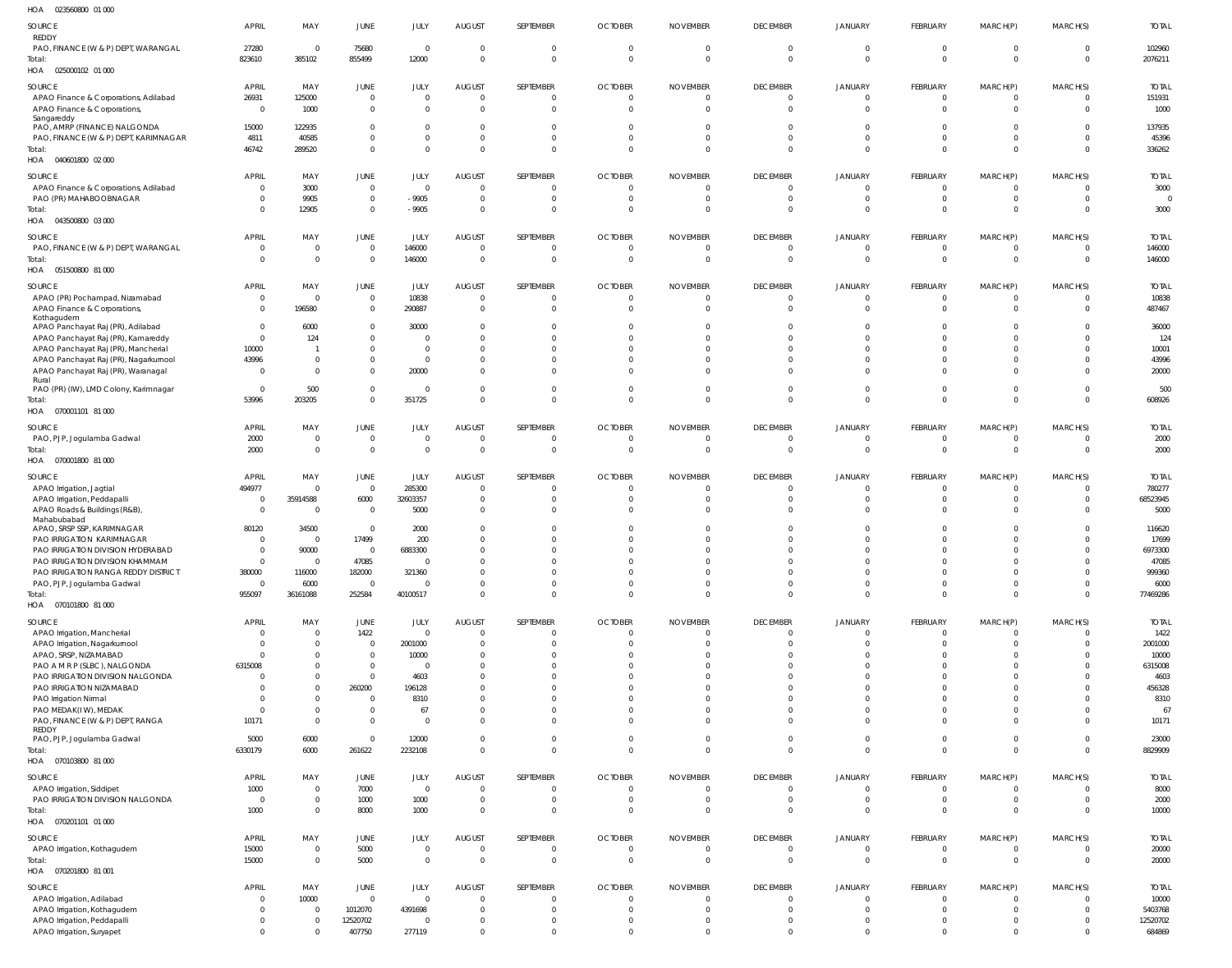| HOA  070201800  81  001                          |                |                |                             |            |                |                |                |                 |                 |                |                |                |                |              |
|--------------------------------------------------|----------------|----------------|-----------------------------|------------|----------------|----------------|----------------|-----------------|-----------------|----------------|----------------|----------------|----------------|--------------|
| SOURCE                                           | <b>APRIL</b>   | MAY            | JUNE                        | JULY       | <b>AUGUST</b>  | SEPTEMBER      | <b>OCTOBER</b> | <b>NOVEMBER</b> | <b>DECEMBER</b> | <b>JANUARY</b> | FEBRUARY       | MARCH(P)       | MARCH(S)       | <b>TOTAL</b> |
| APAO Irrigation, Waranagal Rural                 | $\Omega$       | $\Omega$       | 6000                        | $\Omega$   | $\overline{0}$ | $\overline{0}$ | $\overline{0}$ | $\overline{0}$  | $\overline{0}$  | $\Omega$       | $\overline{0}$ | $\overline{0}$ | $\overline{0}$ | 6000         |
| PAO - IRRIGATION DIVISION WARANGAL               | $\Omega$       | $\Omega$       | $\overline{0}$              | 3000       | $\overline{0}$ | $\overline{0}$ | $\overline{0}$ | $\overline{0}$  | $\Omega$        | $\Omega$       | $\Omega$       | $\mathbf{0}$   | $\Omega$       | 3000         |
| (Urban)                                          |                |                |                             |            |                |                |                |                 |                 |                |                |                |                |              |
| PAO IRRIGATION KARIMNAGAR                        |                | 0              | 50000                       | 1000       | $\Omega$       | 0              | 0              | 0               | $\Omega$        | $\Omega$       |                | 0              | $\Omega$       | 51000        |
| PAO IRRIGATION DIVISION NALGONDA                 |                | $\Omega$       | 4000                        | - 0        | $\Omega$       | $\Omega$       | $\Omega$       | $\Omega$        | $\Omega$        | $\Omega$       | $\Omega$       | $\Omega$       | $\Omega$       | 4000         |
| PAO IRRIGATION DIVISION,                         |                | $\Omega$       | 1000                        | 1000       | $\Omega$       | $\mathbf 0$    | $\mathbf 0$    | $\Omega$        | $\Omega$        | $\Omega$       | $\Omega$       | $\Omega$       | $\Omega$       | 2000         |
| MAHABOOBNAGAR                                    |                |                |                             |            |                |                |                |                 |                 |                |                |                |                |              |
| PAO IRRIGATION NIZAMABAD                         |                | 2500           | $\overline{0}$              | 2000       | $\Omega$       | $\Omega$       | $\mathbf 0$    | $\Omega$        | $\Omega$        | $\Omega$       | $\Omega$       | $\Omega$       | $\Omega$       | 4500         |
| PAO Irrigation Nirmal                            |                | $\Omega$       | 10000                       | 5000       | $\Omega$       | $\Omega$       | $\Omega$       | $\Omega$        |                 | $\Omega$       |                | $\Omega$       | $\Omega$       | 15000        |
| PAO MEDAK(IW), MEDAK                             | 1000           | $\Omega$       | 1000                        | 5000       | $\Omega$       | $\Omega$       | $\Omega$       | $\Omega$        | $\cap$          | $\Omega$       | $\Omega$       | $\Omega$       | $\Omega$       | 7000         |
| PAO, SRSP, SSP, NIRMAL                           | 6660           | $\Omega$       | $\overline{0}$              |            | $\Omega$       | $\Omega$       | $\Omega$       | $\Omega$        | $\Omega$        | $\Omega$       | $\Omega$       | $\Omega$       | $\Omega$       | 6660         |
| Total:                                           | 7660           | 12500          | 14012522                    | 4685817    | $\Omega$       | $\Omega$       | $\Omega$       | $\Omega$        | $\Omega$        | $\Omega$       | $\Omega$       | $\Omega$       | $\Omega$       | 18718499     |
| HOA  085300102  02  000                          |                |                |                             |            |                |                |                |                 |                 |                |                |                |                |              |
| SOURCE                                           | <b>APRIL</b>   | MAY            | JUNE                        | JULY       | <b>AUGUST</b>  | SEPTEMBER      | <b>OCTOBER</b> | <b>NOVEMBER</b> | <b>DECEMBER</b> | <b>JANUARY</b> | FEBRUARY       | MARCH(P)       | MARCH(S)       | <b>TOTAL</b> |
|                                                  |                |                | $\mathbf 0$                 |            | $\overline{0}$ | 0              | $\overline{0}$ | 0               | $\Omega$        | $\Omega$       | $\Omega$       |                | $\overline{0}$ |              |
| APAO (PR) Medak                                  | 486544         | 246346         |                             | 974        |                |                |                |                 |                 |                |                | 0              |                | 733864       |
| APAO (PR) Pochampad, Nizamabad                   | 1444721        | 2207614        | $\mathbf 0$                 | 146532     | $\Omega$       | 0              | 0              | $\Omega$        | $\Omega$        | $\Omega$       | $\Omega$       | 0              | $\Omega$       | 3798867      |
| APAO (PR) Ranga Reddy Dist                       | 23208          | 1958335        | $\mathbf 0$                 | $\Omega$   | $\Omega$       | $\Omega$       | 0              | $\Omega$        | $\Omega$        | $\Omega$       | $\Omega$       | $\Omega$       | $\Omega$       | 1981543      |
| APAO (PR) Tekulapapalli                          | 59504          | 713959         | $\mathbf 0$                 | 50036      | $\Omega$       | $\Omega$       | $\Omega$       | $\Omega$        | $\Omega$        |                | $\cap$         | $\Omega$       | $\Omega$       | 823499       |
| APAO (PR), PJP, Jogulamba Gadwal                 | 2428           | 389365         | 543863                      | $\Omega$   | $\Omega$       | $\Omega$       | $\Omega$       | -0              | $\Omega$        | $\Omega$       | $\Omega$       | $\Omega$       | $\Omega$       | 935656       |
| APAO (R&B) HYDERABAD                             | 268416         | 5749           | 30442                       | 34916      | $\Omega$       | $\Omega$       | $\Omega$       | $\Omega$        | $\cap$          | $\cap$         | $\cap$         | $\Omega$       | $\Omega$       | 339523       |
| APAO (R&B) MEDAK (HYD)                           | 152025         | 1812595        | 248475                      | 347535     | $\Omega$       | $\Omega$       | $\Omega$       | $\Omega$        |                 |                |                | $\Omega$       | $\Omega$       | 2560630      |
| APAO (R&B) POCHAMPAD (NIZAMABAD)                 | 5777250        | $\overline{0}$ | $\overline{0}$              | 701120     | $\Omega$       | $\Omega$       | $\Omega$       | -0              |                 |                | $\cap$         | $\Omega$       | $\Omega$       | 6478370      |
| APAO (R&B) RANGAREDDY (HYD)                      | 6412910        | $\Omega$       | $\overline{0}$              | 8617       | $\Omega$       | $\Omega$       | $\Omega$       | $\Omega$        | $\Omega$        |                | $\Omega$       | $\Omega$       | $\Omega$       | 6421527      |
| APAO (R&B) TEKULAPALLY                           | 434897         | 13727831       | 3343528                     | 974389     | $\Omega$       | $\Omega$       | $\Omega$       | $\Omega$        | $\cap$          | $\Omega$       | $\cap$         | $\Omega$       | $\Omega$       | 18480645     |
| APAO Finance & Corporations, Adilabad            | 37088          | 1298719        | 535                         | 169479     | $\Omega$       | 0              | $\Omega$       | $\Omega$        | $\Omega$        | $\Omega$       | $\Omega$       | $\Omega$       | $\Omega$       | 1505821      |
| APAO Finance & Corporations,                     | 705293         | 2764776        | 137092                      | 1313636    | $\Omega$       | $\Omega$       | $\Omega$       | $\Omega$        | $\Omega$        | $\Omega$       | $\Omega$       | $\Omega$       | $\Omega$       | 4920797      |
| Bhoopalapally                                    |                |                |                             |            |                |                |                |                 |                 |                |                |                |                |              |
| APAO Finance & Corporations, Jagtial             | $\overline{0}$ | 273198         | $\overline{0}$              | $\bigcap$  | $\Omega$       | $\Omega$       | $\Omega$       | $\Omega$        |                 | $\Omega$       |                | $\Omega$       | $\Omega$       | 273198       |
| APAO Finance & Corporations, Jangaon             | 7929           | 106833         | $\mathbf 0$                 | $\Omega$   | $\Omega$       | $\Omega$       | $\Omega$       | $\Omega$        |                 | $\Omega$       |                | $\Omega$       | $\Omega$       | 114762       |
| APAO Finance & Corporations, Kamareddy           | 1459367        | 226978         | $\mathbf 0$                 | 574132     | $\mathbf{0}$   | 0              | 0              | 0               | $\Omega$        | $\Omega$       | $\Omega$       | $\Omega$       | $\Omega$       | 2260477      |
| APAO Finance & Corporations,                     | $\Omega$       | 768745         | $\mathbf 0$                 | 684807     | $\Omega$       | $\Omega$       | $\Omega$       | $\Omega$        | $\Omega$        | $\Omega$       | $\Omega$       | $\Omega$       | $\Omega$       | 1453552      |
| Kothagudem<br>APAO Finance & Corporations,       | $\Omega$       | 12341          | $\mathbf 0$                 | - 0        | $\Omega$       | $\mathbf 0$    | $\mathbf 0$    | $\Omega$        | $\Omega$        | $\Omega$       | $\Omega$       | $\Omega$       | $\Omega$       | 12341        |
| Mahabubabad                                      |                |                |                             |            |                |                |                |                 |                 |                |                |                |                |              |
| APAO Finance & Corporations, Medchal             | $\Omega$       | 52585          | $\mathbf 0$                 |            | $\Omega$       | 0              | 0              | 0               | $\Omega$        | $\Omega$       | $\Omega$       | $\Omega$       | $\Omega$       | 52585        |
| APAO Finance & Corporations,                     | 780620         | 553            | $\overline{0}$              | $\Omega$   | $\Omega$       | $\mathbf 0$    | $\mathbf 0$    | $\mathbf 0$     | $\Omega$        | $\Omega$       | $\Omega$       | $\mathbf 0$    | $\Omega$       | 781173       |
| Nagarkurnool                                     |                |                |                             |            |                |                |                |                 |                 |                |                |                |                |              |
| APAO Finance & Corporations, Peddapalli          | $\Omega$       | 62007          | $\overline{0}$              | $\Omega$   | $\Omega$       | $\mathbf 0$    | 0              | 0               | $\Omega$        | $\Omega$       | $\Omega$       | $\mathbf{0}$   | $\Omega$       | 62007        |
| APAO Finance & Corporations,                     | 264321         | 794010         | 280002                      | $\Omega$   | $\Omega$       | $\Omega$       | $\Omega$       | $\Omega$        | $\Omega$        | $\Omega$       | $\Omega$       | $\Omega$       | $\Omega$       | 1338333      |
| Sangareddy                                       |                |                |                             |            |                |                |                |                 |                 |                |                |                |                |              |
| APAO Finance & Corporations, Siddipet            | 48             | 175085         | $\mathbf 0$                 | 2498       | $\Omega$       | $\Omega$       | 0              | $\Omega$        | $\Omega$        | $\Omega$       |                | $\Omega$       | $\Omega$       | 177631       |
| APAO Finance & Corporations, Siricilla           | $\Omega$       | 3798           | $\mathbf 0$                 | $\Omega$   | $\Omega$       | 0              | $\mathbf 0$    | $\Omega$        | $\Omega$        | $\Omega$       | $\Omega$       | $\Omega$       | $\Omega$       | 3798         |
| APAO Finance & Corporations, Suryapet            | $\Omega$       | 4613217        | $\mathbf 0$                 | $\Omega$   | $\Omega$       | 0              | 0              | $\Omega$        | $\cap$          | $\Omega$       | $\Omega$       | $\Omega$       | $\Omega$       | 4613217      |
| APAO Finance & Corporations, Vikarabad           | $\Omega$       | 116656         | $\mathbf 0$                 | $\Omega$   | $\Omega$       | 0              | 0              | $\Omega$        | $\Omega$        | $\Omega$       | $\Omega$       | $\Omega$       | $\Omega$       | 116656       |
| APAO Finance & Corporations,                     | $\Omega$       | 151928         | $\mathbf 0$                 | $\Omega$   | $\Omega$       | $\Omega$       | $\Omega$       | $\Omega$        | $\Omega$        | $\Omega$       | $\Omega$       | $\Omega$       | $\Omega$       | 151928       |
| Wanaparthy                                       |                |                |                             |            |                |                |                |                 |                 |                |                |                |                |              |
| APAO Finance & Corporations, Yadadri             | 152            | 21219          | $\overline{0}$              | $\Omega$   | $\Omega$       | $\Omega$       | $\Omega$       | $\Omega$        |                 |                |                | $\Omega$       | $\Omega$       | 21371        |
| APAO Irrigation, Adilabad                        | 484283         | 189658         | 191500                      | 1220092    | $\Omega$       | $\Omega$       | 0              | $\Omega$        | $\Omega$        |                | $\Omega$       | $\Omega$       | $\Omega$       | 2085533      |
| APAO Irrigation, Bhoopalapally                   | $\Omega$       | 518641         | 530140                      | 667460     | $\Omega$       | $\Omega$       | $\Omega$       | $\Omega$        | $\Omega$        | $\Omega$       | $\Omega$       | $\Omega$       | $\Omega$       | 1716241      |
| APAO Irrigation, Jagtial                         | 254107         | $\Omega$       | $\Omega$                    | 518401     | $\Omega$       | $\Omega$       | $\Omega$       | $\cap$          |                 |                |                | $\Omega$       | $\Omega$       | 772508       |
| APAO Irrigation, Jangaon                         | 1347342        | $\Omega$       | 997267                      | 2705393    | $\Omega$       | $\mathbf 0$    | $\mathbf 0$    | $\mathbf 0$     | $\Omega$        | $\Omega$       | $\Omega$       | $\mathbf{0}$   | $\Omega$       | 5050002      |
| APAO Irrigation, Kamareddy                       | 427065         | 21419          | 605668                      | 400103     | $\overline{0}$ | $\mathbf 0$    | $\mathbf 0$    | $\mathbf 0$     | $\Omega$        | $\Omega$       | $\overline{0}$ | $\mathbf{0}$   | $\Omega$       | 1454255      |
| APAO Irrigation, Komarambheem Asifabad           | 501983         | $\overline{0}$ | 304721                      | 34         | $\overline{0}$ | $\mathbf 0$    | $\mathbf 0$    | $\mathbf 0$     | $\Omega$        | $\Omega$       | $\Omega$       | $\Omega$       | $\Omega$       | 806738       |
| APAO Irrigation, Kothagudem                      | 2188680        | 863000         | 1175693                     | 419900     | $\overline{0}$ | $\mathbf 0$    | $\Omega$       | $\mathbf 0$     | $\Omega$        | $\Omega$       | $\Omega$       | $\Omega$       | $\Omega$       | 4647273      |
| APAO Irrigation, Mahabubabad                     | 688812         | 612216         | 81470                       | 236180     | $\mathbf{0}$   | $\mathbf 0$    | $\mathbf 0$    | $\mathbf 0$     | $\Omega$        | $\Omega$       | $\Omega$       | $\Omega$       | $\Omega$       | 1618678      |
| APAO Irrigation, Mancherial                      | 163511         | $\Omega$       | 69820                       | 348312     | $\mathbf{0}$   | $\mathbf 0$    | $\Omega$       | $\mathbf 0$     | $\Omega$        | $\Omega$       | $\Omega$       | $\Omega$       | $\Omega$       | 581643       |
| APAO Irrigation, Nagarkurnool                    | 1812422        | 59204786       | 1135753                     | 43006208   | $\Omega$       | $\mathbf 0$    | $\Omega$       | $\mathbf 0$     | $\Omega$        | $\Omega$       | $\Omega$       | $\Omega$       | $\Omega$       | 105159169    |
| APAO Irrigation, Peddapalli                      | 1764811        | 372953         | 6735                        | 2877449    | $\mathbf 0$    | $\mathbf 0$    | $\Omega$       | $\mathbf 0$     | $\Omega$        | $\Omega$       | $\Omega$       | $\Omega$       | $\Omega$       | 5021948      |
| APAO Irrigation, Sangareddy                      | 147501         | 350141         | 163089                      | 340132     | $\mathbf 0$    | $\mathbf 0$    | $\mathbf 0$    | $\mathbf 0$     | $\Omega$        | $\Omega$       | $\Omega$       | $\Omega$       | $\Omega$       | 1000863      |
| APAO Irrigation, Siddipet                        | 1260552        | 20225377       | 1048641                     | 73098      | $\overline{0}$ | $\mathbf 0$    | $\Omega$       | $\mathbf 0$     | $\Omega$        | $\Omega$       | $\Omega$       | $\Omega$       | $\Omega$       | 22607668     |
| APAO Irrigation, Siricilla                       | 163441         | 1628155        | 566877                      | 366081     | $\mathbf 0$    | $\mathbf 0$    | $\mathbf 0$    | $\mathbf 0$     | $\Omega$        | $\Omega$       | $\Omega$       | $\Omega$       | $\Omega$       | 2724554      |
| APAO Irrigation, Suryapet                        | 266260         | 109956         | 3255315                     | 2224286    | $\mathbf 0$    | $\mathbf 0$    | $\Omega$       | $\mathbf 0$     | $\Omega$        | $\Omega$       | $\Omega$       | $\Omega$       | $\Omega$       | 5855817      |
| APAO Irrigation, Vikarabad                       | $\overline{0}$ | $\overline{0}$ | $\overline{\phantom{0}}$    | 332659     | $\mathbf 0$    | $\mathbf 0$    | $\mathbf 0$    | $\mathbf 0$     | $\Omega$        | $\Omega$       | $\Omega$       | $\Omega$       | $\Omega$       | 332659       |
| APAO Irrigation, Wanaparthy                      | 734344         | $\overline{0}$ | 530523                      | 107478     | $\mathbf 0$    | $\mathbf 0$    | $\Omega$       | $\mathbf 0$     | $\Omega$        | $\Omega$       | $\Omega$       | $\Omega$       | $\Omega$       | 1372345      |
| APAO Irrigation, Waranagal Rural                 | $\overline{0}$ | 127606         | 396122                      | 1236       | $\mathbf{0}$   | $\mathbf 0$    | $\mathbf 0$    | $\mathbf 0$     | $\Omega$        | $\Omega$       | $\Omega$       | $\Omega$       | $\Omega$       | 524964       |
| APAO Irrigation, Yadadri                         | 480725         | 246223         | $\overline{\mathbf{0}}$     | 4413365    | $\mathbf{0}$   | $\mathbf 0$    | $\Omega$       | $\mathbf 0$     | $\Omega$        | $\Omega$       | $\Omega$       | $\Omega$       | $\Omega$       | 5140313      |
| APAO Panchayat Raj (PR), Adilabad                | 152113         | 14100          | $\mathbf 0$                 | $\Omega$   | $\mathbf{0}$   | $\mathbf 0$    | $\mathbf 0$    | $\mathbf 0$     | $\Omega$        | $\Omega$       | $\Omega$       | $\Omega$       | $\Omega$       | 166213       |
| APAO Panchayat Raj (PR), Bhoopalapally           | 205588         | 568269         | $\overline{0}$              | 1220296    | $\mathbf{0}$   | $\mathbf 0$    | $\Omega$       | $\mathbf 0$     | $\Omega$        | $\Omega$       | $\Omega$       | $\Omega$       | $\Omega$       | 1994153      |
| APAO Panchayat Raj (PR), Jagtial                 | 613188         | 288331         | $\overline{0}$              | 749        | $\mathbf{0}$   | $\mathbf 0$    | $\Omega$       | $\mathbf 0$     | $\Omega$        | $\Omega$       | $\Omega$       | $\Omega$       | $\Omega$       | 902268       |
|                                                  | $\overline{0}$ |                |                             | $\Omega$   | $\overline{0}$ | $\mathbf 0$    | $\mathbf 0$    | $\mathbf 0$     | $\Omega$        | $\Omega$       | $\Omega$       | $\mathbf 0$    | $\mathbf 0$    |              |
| APAO Panchayat Raj (PR), Kamareddy               | $\Omega$       | 43856          | $\mathbf{0}$<br>$\mathbf 0$ | $\Omega$   | $\overline{0}$ | $\mathbf{0}$   | $\mathbf 0$    | $\mathbf 0$     | $\Omega$        | $\Omega$       | $\Omega$       | $\mathbf 0$    | $\mathbf{0}$   | 43856        |
| APAO Panchayat Raj (PR)<br>Komarambheem Asifabad |                | 110            |                             |            |                |                |                |                 |                 |                |                |                |                | 110          |
| APAO Panchayat Raj (PR), Kothagudem              | 2910           | 1718           | $\mathbf 0$                 | 469        | $\overline{0}$ | $\mathbf 0$    | $\mathbf 0$    | $\mathbf 0$     | $\Omega$        | $\overline{0}$ | $\Omega$       | $\Omega$       | $\mathbf 0$    | 5097         |
| APAO Panchayat Raj (PR), Mahabubabad             | $\overline{0}$ | $\mathbf 0$    | $\mathbf 0$                 | 30394      | $\mathbf 0$    | $\Omega$       | $\Omega$       | $\Omega$        | $\Omega$        | $\Omega$       | $\Omega$       | $\Omega$       | $\mathbf 0$    | 30394        |
| APAO Panchayat Raj (PR), Nagarkurnool            | 830135         | 538006         | $\mathbf 0$                 | $\Omega$   | $\overline{0}$ | $\mathbf 0$    | $\Omega$       | $\Omega$        | $\Omega$        | $\Omega$       | $\Omega$       | $\Omega$       | $\Omega$       | 1368141      |
| APAO Panchayat Raj (PR), Peddapalli              | 219153         | 221184         | 54098                       | 19653      | $\mathbf 0$    | $\Omega$       | $\Omega$       | $\Omega$        | $\Omega$        | $\Omega$       | $\Omega$       | $\Omega$       | $\Omega$       | 514088       |
| APAO Panchayat Raj (PR), Sangareddy              | 533988         | 5508502        | 5262                        | 15578      | $\mathbf 0$    | $\Omega$       | $\Omega$       | $\Omega$        | $\Omega$        | $\Omega$       | $\Omega$       | $\Omega$       | $\Omega$       | 6063330      |
| APAO Panchayat Raj (PR), Siddipet                | 1585295        | 949548         | $\overline{\mathbf{0}}$     | 995888     | $\mathbf 0$    | $\Omega$       | $\Omega$       | $\Omega$        | $\Omega$        | $\Omega$       | $\Omega$       | $\Omega$       | $\Omega$       | 3530731      |
| APAO Panchayat Raj (PR), Siricilla               | 228155         | 1940616        | 69683                       | 45073      | $\mathbf 0$    | $\Omega$       | $\Omega$       | $\Omega$        | $\Omega$        | $\Omega$       | $\Omega$       | $\Omega$       | $\Omega$       | 2283527      |
| APAO Panchayat Raj (PR), Suryapet                | 516141         | 26765          | $\overline{0}$              | 3502       | $\mathbf{0}$   | $\Omega$       | $\Omega$       | $\Omega$        | $\Omega$        | $\Omega$       | $\Omega$       | $\Omega$       | $\Omega$       | 546408       |
| APAO Panchayat Raj (PR), Vikarabad               | 480806         | 448716         | $\mathsf 0$                 | $\Omega$   | $\mathbf{0}$   | $\mathbf 0$    | $\Omega$       | $\Omega$        | $\Omega$        | $\Omega$       | $\Omega$       | $\Omega$       | $\Omega$       | 929522       |
| APAO Panchayat Raj (PR), Wanaparthy              | 286075         | 425154         | $\mathbf 0$                 | 358660     | $\mathbf{0}$   | $\mathbf 0$    | $\Omega$       | $\mathbf 0$     | $\Omega$        | $\Omega$       | $\Omega$       | $\Omega$       | $\Omega$       | 1069889      |
|                                                  | 84242          | 378224         | $\mathbf 0$                 | 299100     | $\overline{0}$ | $\Omega$       | $\Omega$       | $\Omega$        | $\Omega$        | $\Omega$       | $\Omega$       | $\Omega$       | $\Omega$       | 761566       |
| APAO Panchayat Raj (PR), Waranagal<br>Rural      |                |                |                             |            |                |                |                |                 |                 |                |                |                |                |              |
| APAO Panchayat Raj (PR), Yadadri                 | 7702           | $\mathbf 0$    | $\mathbf 0$                 | $^{\circ}$ | $\overline{0}$ | $\overline{0}$ | $\overline{0}$ | $\overline{0}$  | $\overline{0}$  | $\overline{0}$ | $\overline{0}$ | $\overline{0}$ | $\overline{0}$ | 7702         |
|                                                  |                |                |                             |            |                |                |                |                 |                 |                |                |                |                |              |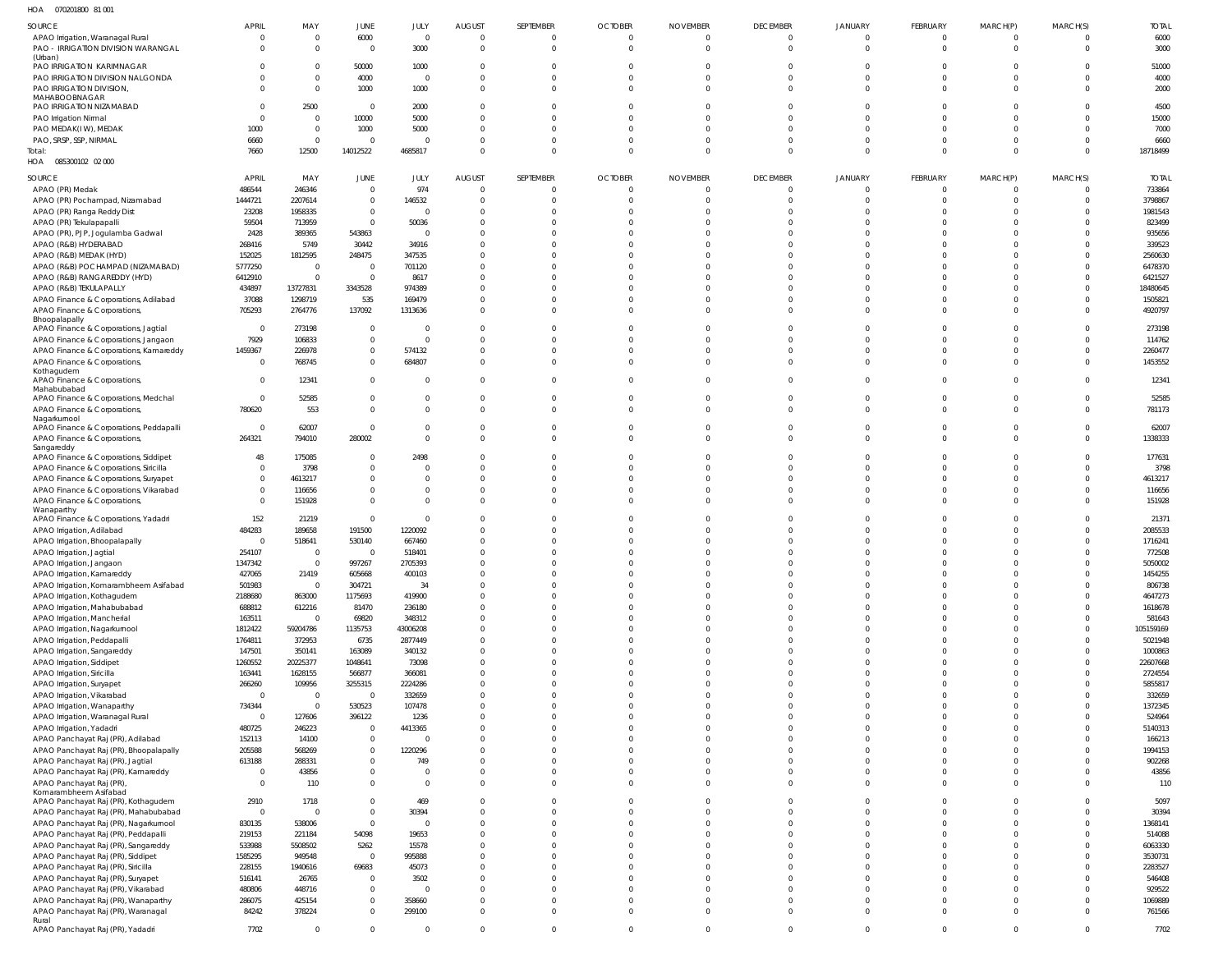HOA 085300102 02 000

| <b>SOURCE</b>                                                                    | <b>APRIL</b>             | MAY                  | JUNE                       | JULY                       | <b>AUGUST</b>        | SEPTEMBER            | <b>OCTOBER</b>       | <b>NOVEMBER</b>      | <b>DECEMBER</b>      | <b>JANUARY</b>       | FEBRUARY             | MARCH(P)             | MARCH(S)             | <b>TOTAL</b>          |
|----------------------------------------------------------------------------------|--------------------------|----------------------|----------------------------|----------------------------|----------------------|----------------------|----------------------|----------------------|----------------------|----------------------|----------------------|----------------------|----------------------|-----------------------|
| APAO Projects, Adilabad                                                          | 1211363                  | 1204087              | 855669                     | 988991                     | $\Omega$             | $\overline{0}$       | $\overline{0}$       | $\overline{0}$       | $\Omega$             | $\Omega$             | $\Omega$             | $\overline{0}$       | $\Omega$             | 4260110               |
| APAO Projects, Jagtial                                                           | 18278                    | $\Omega$<br>$\Omega$ | 1841161                    | $\overline{0}$             | $\Omega$             | $\Omega$             | $\overline{0}$       | $\Omega$<br>$\Omega$ | $\Omega$<br>$\Omega$ | $\Omega$             | $\Omega$             | $\Omega$<br>$\Omega$ | $\Omega$             | 1859439               |
| APAO Projects, Jangaon<br>APAO Projects, Kamareddy                               | 7885                     | 21721                | $\mathbf 0$<br>$\mathbf 0$ | $\overline{0}$<br>$\Omega$ | $\Omega$<br>$\Omega$ | $\Omega$<br>$\Omega$ | $\Omega$<br>$\Omega$ | $\Omega$             | $\cap$               | $\Omega$             | $\Omega$<br>$\cap$   | $\Omega$             |                      | 7885<br>21721         |
| APAO Projects, Mahabubabad                                                       | 4875908                  | $\Omega$             | $\mathbf 0$                | 127887                     | $\Omega$             | $\Omega$             | $\Omega$             | $\Omega$             | $\Omega$             |                      | $\Omega$             | $\Omega$             |                      | 5003795               |
| APAO Projects, Mancherial                                                        | - 0                      | $\Omega$             | 281140                     | $\Omega$                   | $\Omega$             | $\Omega$             | $\Omega$             | $\Omega$             | $\cap$               | $\cap$               | $\cap$               | $\Omega$             |                      | 281140                |
| APAO Projects, Peddapalli                                                        | 850459                   |                      | 42494                      | 137827                     | $\Omega$             | $\Omega$             | $\Omega$             | $\Omega$             | $\cap$               | $\Omega$             | $\cap$               | $\Omega$             |                      | 1030780               |
| APAO Projects, Siricilla                                                         | C                        | 15844224             | $\mathbf{0}$               | 16113426                   | $\Omega$             | $\Omega$             | $\Omega$             | $\Omega$             |                      | $\cap$               | $\cap$               | $\Omega$             |                      | 31957650              |
| APAO Public Health (PH), Adilabad<br>APAO Roads & Buildings (R&B), Adilabad      | $\overline{0}$<br>146272 | 73248<br>1463592     | $\overline{0}$<br>535192   | 0<br>23657                 | $\Omega$<br>$\Omega$ | $\Omega$<br>$\Omega$ | $\Omega$<br>$\Omega$ | $\Omega$<br>$\Omega$ | $\cap$<br>$\cap$     | $\Omega$<br>$\Omega$ | $\Omega$<br>$\Omega$ | $\Omega$<br>$\Omega$ |                      | 73248<br>2168713      |
| APAO Roads & Buildings (R&B)                                                     | 248                      | 255200               | $\overline{0}$             | 239740                     | $\Omega$             | $\Omega$             | $\Omega$             | $\Omega$             | $\Omega$             | $\Omega$             | $\Omega$             | $\Omega$             | $\Omega$             | 495188                |
| Bhoopalapally                                                                    |                          |                      |                            |                            |                      |                      |                      |                      |                      |                      |                      |                      |                      |                       |
| APAO Roads & Buildings (R&B), Jagtial                                            | $\overline{0}$<br>1444   | 637581               | 460916                     | 41356                      | $\Omega$<br>$\Omega$ | $\Omega$<br>$\Omega$ | $\Omega$<br>$\Omega$ | $\Omega$<br>$\Omega$ | $\cap$<br>$\Omega$   | $\Omega$<br>$\Omega$ | $\Omega$<br>$\Omega$ | $\Omega$<br>$\Omega$ | $\Omega$             | 1139853<br>1748669    |
| APAO Roads & Buildings (R&B), Jangaon<br>APAO Roads & Buildings (R&B), Kamareddy | 1752228                  | 85164<br>116273      | 1331474<br>197184          | 330587<br>2395348          | $\Omega$             | $\Omega$             | $\Omega$             | $\Omega$             | $\Omega$             | $\Omega$             | $\Omega$             | $\Omega$             | $\Omega$             | 4461033               |
| APAO Roads & Buildings (R&B),                                                    | $\overline{0}$           | $\Omega$             | 4014                       | 132715                     | $\Omega$             | $\Omega$             | $\Omega$             | $\Omega$             | $\Omega$             | $\Omega$             | $\Omega$             | $\Omega$             | $\Omega$             | 136729                |
| Komarambheem Asifabad                                                            |                          |                      |                            |                            |                      |                      |                      |                      |                      |                      |                      |                      |                      |                       |
| APAO Roads & Buildings (R&B)<br>Kothagudem                                       | 2362549                  | 1814779              | 6900397                    | 1893564                    | $\Omega$             | $\Omega$             | $\Omega$             | $\Omega$             | $\Omega$             | $\Omega$             | $\Omega$             | $\Omega$             | $\Omega$             | 12971289              |
| APAO Roads & Buildings (R&B)                                                     | 537                      | $\Omega$             | $\mathbf{0}$               | 477085                     | $\Omega$             | $\Omega$             | $\Omega$             | $\Omega$             | $\Omega$             | $\Omega$             | $\Omega$             | $\Omega$             | $\Omega$             | 477622                |
| Mahabubabad<br>APAO Roads & Buildings (R&B), Mancherial                          | 821138                   | $\Omega$             | $\overline{0}$             | 616467                     | $\Omega$             | $\Omega$             | $\overline{0}$       | $\Omega$             | $\Omega$             | $\Omega$             | $\Omega$             | $\Omega$             | $\Omega$             | 1437605               |
| APAO Roads & Buildings (R&B), Medchal                                            | $\Omega$                 | 80411                | $\mathbf 0$                | 155554                     | $\Omega$             | $\Omega$             | $\Omega$             | $\Omega$             | $\Omega$             | $\Omega$             | $\Omega$             | $\Omega$             | $\Omega$             | 235965                |
| Malkajigiri                                                                      |                          |                      |                            |                            |                      |                      |                      |                      |                      |                      |                      |                      |                      |                       |
| APAO Roads & Buildings (R&B),<br>Nagarkurnool                                    | 223242                   | 336925               | $\mathbf 0$                | 32300                      | $\Omega$             | $\Omega$             | $\Omega$             | $\Omega$             | $\Omega$             | $\Omega$             | $\Omega$             | $\Omega$             | $\Omega$             | 592467                |
| APAO Roads & Buildings (R&B), Peddapalli                                         | 549125                   | $\Omega$             | 1091062                    | $\overline{0}$             | $\mathbf{0}$         | $\overline{0}$       | $\overline{0}$       | $\overline{0}$       | $\Omega$             | $\Omega$             | $\Omega$             | $\overline{0}$       | $\Omega$             | 1640187               |
| APAO Roads & Buildings (R&B)                                                     | - 0                      | 902450               | 2323310                    | 34260                      | $\Omega$             | $\Omega$             | $\Omega$             | $\Omega$             | $\Omega$             | $\Omega$             | $\Omega$             | $\Omega$             | $\Omega$             | 3260020               |
| Sangareddy<br>APAO Roads & Buildings (R&B), Siddipet                             | 296976                   | 1047009              | 368045                     | 4770282                    | $\Omega$             | $\Omega$             | $\Omega$             | $\Omega$             | $\Omega$             | $\Omega$             | $\Omega$             | $\Omega$             |                      | 6482312               |
| APAO Roads & Buildings (R&B), Siricilla                                          | - 0                      | 219801               | 106405                     | 5400                       | $\Omega$             | $\Omega$             | $\Omega$             | $\Omega$             | $\cap$               | $\cap$               | $\cap$               | $\Omega$             | $\Omega$             | 331606                |
| APAO Roads & Buildings (R&B), Suryapet                                           | 337625                   | 782178               | 362886                     | 149216                     | $\Omega$             | $\Omega$             | $\Omega$             | $\Omega$             | $\Omega$             | $\Omega$             | $\Omega$             | $\Omega$             | $\Omega$             | 1631905               |
| APAO Roads & Buildings (R&B), Vikarabad                                          | 4105244                  | $\overline{0}$       | $\mathbf{0}$               | 3344200                    | $\Omega$             | $\Omega$             | $\Omega$             | $\Omega$             | $\cap$               | $\Omega$             | $\Omega$             | $\Omega$             | $\Omega$             | 7449444               |
| APAO Roads & Buildings (R&B),<br>Wanaparthy                                      | 1210174                  | $\Omega$             | $\overline{0}$             | $\Omega$                   | $\Omega$             | $\Omega$             | $\Omega$             | $\Omega$             | $\Omega$             | $\Omega$             | $\Omega$             | $\Omega$             | $\Omega$             | 1210174               |
| APAO Roads & Buildings (R&B), Waranagal                                          | 521490                   | 600320               | 97233                      | $\mathbf 0$                | $\Omega$             | $\Omega$             | $\Omega$             | $\Omega$             | $\Omega$             | $\Omega$             | $\Omega$             | $\Omega$             | $\Omega$             | 1219043               |
| Rural<br>APAO Roads & Buildings (R&B), Yadadr                                    | 1225115                  | - 0                  | 883864                     | 1958157                    | $\Omega$             | $\Omega$             | $\Omega$             | $\Omega$             | $\Omega$             | $\Omega$             | $\Omega$             | $\Omega$             |                      | 4067136               |
| APAO, PJP (FINANCE), Jogulamba Gadwal                                            | 306706                   | 1246                 | $\mathbf 0$                | $\Omega$                   | $\Omega$             | $\Omega$             | $\Omega$             | $\Omega$             | $\Omega$             | $\Omega$             | $\Omega$             | $\Omega$             | $\Omega$             | 307952                |
| APAO, SRSP (FINANCE), WARANGAL RURAL                                             | 8318                     | 89696                | $\mathbf 0$                | $\Omega$                   | $\Omega$             | $\Omega$             | $\Omega$             | $\Omega$             | $\Omega$             | $\Omega$             | $\Omega$             | $\Omega$             |                      | 98014                 |
| APAO, SRSP SSP, KARIMNAGAR                                                       | 2658849                  | 42470                | $\mathbf 0$                | 659745                     | $\Omega$             | $\Omega$             | $\Omega$<br>$\Omega$ | $\Omega$             |                      | $\Omega$             | $\Omega$             | $\Omega$             |                      | 3361064               |
| APAO, SRSP, NIZAMABAD<br>APAO, SRSP, WARANGAL RURAL                              | 578733<br>- 0            | $\Omega$             | $\mathbf 0$<br>$\mathbf 0$ | 1188742<br>1655870         | $\Omega$<br>$\Omega$ | $\Omega$<br>$\Omega$ | $\Omega$             | $\Omega$<br>$\Omega$ | $\Omega$             | $\Omega$             | $\Omega$             | $\Omega$<br>$\Omega$ |                      | 1767475<br>1655870    |
| APAO, (NH) NIZAMABAD                                                             | 122558                   | $\Omega$             | $\mathbf 0$                | $\Omega$                   | $\Omega$             | $\Omega$             | $\Omega$             | $\Omega$             | $\Omega$             | $\Omega$             | $\Omega$             | $\Omega$             |                      | 122558                |
| PAO (PR) (IW), LMD Colony, Karimnagar                                            | 103519                   | 334530               | $\mathbf 0$                | $\Omega$                   | $\Omega$             | $\Omega$             | $\Omega$             | $\Omega$             |                      | $\cap$               | $\cap$               | $\Omega$             |                      | 438049                |
| PAO (PR) KCC, Warangal (Urban)                                                   | 441571                   | 56159                | $\mathbf 0$                | 132                        | $\Omega$             | $\Omega$             | $\Omega$             | $\Omega$             |                      | $\Omega$             | $\Omega$             |                      |                      | 497862                |
| PAO (PR) MAHABOOBNAGAR                                                           | 38348                    | 1123582              | 594327                     | 907373                     | $\Omega$             | $\Omega$             | $\Omega$             | $\Omega$             |                      | $\cap$               | $\Omega$             | $\Omega$             |                      | 2663630               |
| PAO (PR) Nalgonda                                                                | 34397<br>40563           | 27433                | $\mathbf 0$<br>$\mathbf 0$ | 1067936<br>$\Omega$        | $\Omega$<br>$\Omega$ | $\Omega$<br>$\Omega$ | $\Omega$<br>$\Omega$ | $\Omega$<br>$\Omega$ | $\Omega$             | $\Omega$<br>$\cap$   | $\Omega$<br>$\Omega$ | $\Omega$<br>$\Omega$ |                      | 1129766<br>40563      |
| PAO (PR), Nirmal<br>PAO (R&B) (NIRMAL)                                           | $\Omega$                 | 334317               | $\mathbf 0$                | 960                        | $\Omega$             | $\Omega$             | $\Omega$             | $\Omega$             | $\Omega$             | $\Omega$             | $\Omega$             | $\Omega$             |                      | 335277                |
| PAO (R&B), HANUMAKONDA, Warangal                                                 | 283779                   | $\Omega$             | 424041                     | 230404                     | $\Omega$             | $\Omega$             | $\Omega$             | $\Omega$             | $\Omega$             | $\Omega$             | $\Omega$             | $\Omega$             | $\Omega$             | 938224                |
| (Urban)                                                                          |                          |                      |                            |                            |                      |                      |                      |                      |                      |                      |                      |                      |                      |                       |
| PAO (R&B) LMD<br>PAO (R&B) MAHABOOBNAGAR                                         | 1232038<br>8108          | 2660996<br>1974245   | 207483<br>47903            | 1504782<br>157073          | $\Omega$<br>$\Omega$ | $\Omega$<br>$\Omega$ | $\Omega$<br>$\Omega$ | $\Omega$<br>$\Omega$ | $\Omega$<br>$\Omega$ | $\Omega$<br>$\Omega$ | $\Omega$<br>$\Omega$ | $\Omega$<br>$\Omega$ | $\Omega$             | 5605299<br>2187329    |
| PAO (R&B) NALGONDA                                                               | 0                        | 1112089              | 30268                      | 558023                     | $\Omega$             | $\Omega$             | $\Omega$             | $\Omega$             | $\Omega$             | $\Omega$             | $\Omega$             | $\Omega$             |                      | 1700380               |
| PAO (W&P) NSP, TEKULAPALLY                                                       | $\Omega$                 | $\Omega$             | $\mathbf{0}$               | 699926                     | $\Omega$             | $\Omega$             | $\Omega$             | $\Omega$             | $\Omega$             | $\Omega$             | $\Omega$             | $\Omega$             |                      | 699926                |
| PAO (W&P), Waranagal (Urban)                                                     | 83929                    |                      | $\mathbf 0$                | $\Omega$                   | $\Omega$             | $\overline{0}$       | $\Omega$             | $\overline{0}$       | $\Omega$             | $\Omega$             | $\Omega$             | $\overline{0}$       |                      | 83929                 |
| PAO - IRRIGATION DIVISION WARANGAL<br>(Urban)                                    | 1885367                  | $\Omega$             | $\mathbf{0}$               | 2220                       | $\Omega$             | $\Omega$             | $\Omega$             | $\Omega$             | $\Omega$             | $\Omega$             | $\Omega$             | $\Omega$             | $\Omega$             | 1887587               |
| PAO A M R P (SLBC), NALGONDA                                                     | 844973                   | 667212               | 1917801                    | 486305                     | $\Omega$             | $\Omega$             | $\Omega$             | $\Omega$             | $\Omega$             | $\Omega$             | $\Omega$             | $\Omega$             |                      | 3916291               |
| PAO IRRIGATION KARIMNAGAR                                                        | 1732758                  | 2724017              | 1109901                    | 4555597                    | $\Omega$             | $\Omega$             | $\Omega$             | $\Omega$             | $\Omega$             | $\Omega$             | $\Omega$             | $\Omega$             | $\Omega$             | 10122273              |
| PAO IRRIGATION DIVISION KHAMMAM                                                  | 323378                   | 363403               | 481933                     | 454816                     | $\Omega$             | $\Omega$             | $\Omega$             | $\Omega$             | $\Omega$             | $\Omega$             | $\Omega$             | $\Omega$             | $\Omega$             | 1623530               |
| PAO IRRIGATION DIVISION NALGONDA<br>PAO IRRIGATION DIVISION,                     | 987823<br>590155         | 236405<br>61453937   | 715982<br>79977418         | 16125103<br>42298033       | $\Omega$<br>$\Omega$ | $\Omega$<br>$\Omega$ | $\Omega$<br>$\Omega$ | $\Omega$<br>$\Omega$ | $\Omega$<br>$\Omega$ | $\Omega$<br>$\Omega$ | $\Omega$<br>$\Omega$ | $\Omega$<br>$\Omega$ | $\Omega$<br>$\Omega$ | 18065313<br>184319543 |
| MAHABOOBNAGAR<br>PAO IRRIGATION NIZAMABAD                                        | 9046605                  | 707248               | $\overline{0}$             | 1606683                    | $\Omega$             | $\Omega$             | $\Omega$             | $\Omega$             | $\Omega$             | $\Omega$             | $\Omega$             | $\Omega$             |                      | 11360536              |
| PAO IRRIGATION RANGA REDDY DISTRICT                                              | 1207319                  | 3422                 | 134646                     | 1199202                    | $\Omega$             | $\Omega$             | $\Omega$             | $\Omega$             | $\Omega$             | $\Omega$             | $\Omega$             | $\Omega$             |                      | 2544589               |
| PAO Irrigation Nirmal                                                            | 646122                   | 11000                | 1146248                    | 745752                     | $\Omega$             | $\Omega$             | $\Omega$             | $\Omega$             | $\Omega$             | $\Omega$             | $\Omega$             | $\Omega$             |                      | 2549122               |
| PAO MEDAK(IW), MEDAK                                                             | 274460                   | 343948               | 18974                      | 2140577                    | $\Omega$             | $\Omega$             | $\Omega$             | $\Omega$             | $\Omega$             | $\Omega$             | $\Omega$             | $\Omega$             |                      | 2777959               |
| PAO, AMRP (FINANCE) NALGONDA<br>PAO, FINANCE (W & P) DEPT, HYDERABAD             | 110210<br>144817         | 479313<br>252693     | 1143671<br>1143            | 38683<br>1869223           | $\Omega$<br>$\Omega$ | $\Omega$<br>$\Omega$ | $\Omega$<br>$\Omega$ | $\Omega$<br>$\Omega$ | $\Omega$<br>$\Omega$ | $\Omega$<br>$\Omega$ | $\Omega$<br>$\Omega$ | $\Omega$<br>$\Omega$ |                      | 1771877<br>2267876    |
| PAO, FINANCE (W & P) DEPT, KARIMNAGAR                                            | 6357                     | 356660               | 28115                      | 20044                      | $\Omega$             | $\Omega$             | $\Omega$             | $\Omega$             | $\Omega$             | $\Omega$             | $\Omega$             | $\Omega$             |                      | 411176                |
| PAO, FINANCE (W & P) DEPT, KHAMMAM                                               | 81258                    | 93765                | $\mathbf 0$                | $\Omega$                   | $\Omega$             | $\overline{0}$       | $\Omega$             | $\overline{0}$       | $\Omega$             | $\Omega$             | $\Omega$             | $\overline{0}$       |                      | 175023                |
| PAO, FINANCE (W & P) DEPT,                                                       | 3532                     | 22594                | $\mathbf 0$                | $\Omega$                   | $\Omega$             | $\Omega$             | $\Omega$             | $\Omega$             | $\Omega$             | $\Omega$             | $\Omega$             | $\Omega$             | $\Omega$             | 26126                 |
| MAHABOOBNAGAR<br>PAO, FINANCE (W & P) DEPT, MEDAK                                | 1024                     | 506175               | $\mathbf 0$                | $\Omega$                   | $\Omega$             | $\Omega$             | $\Omega$             | $\Omega$             | $\Omega$             | $\Omega$             | $\Omega$             | $\Omega$             |                      | 507199                |
| PAO, FINANCE (W & P) DEPT, NIRMAL                                                | 10                       | 20393                | $\mathbf 0$                | $\Omega$                   | $\Omega$             | $\Omega$             | $\Omega$             | $\Omega$             | $\Omega$             | $\Omega$             | $\Omega$             | $\Omega$             | $\Omega$             | 20403                 |
| PAO, FINANCE (W & P) DEPT, NIZAMABAD                                             | 25066                    | 422205               | 28137                      | 233333                     | $\Omega$             | $\overline{0}$       | $\Omega$             | $\overline{0}$       | $\Omega$             | $\Omega$             | $\Omega$             | $\overline{0}$       | $\Omega$             | 708741                |
| PAO, FINANCE (W & P) DEPT, RANGA                                                 | 97525                    | 1651048              | 745713                     | 28741                      | $\Omega$             | $\Omega$             | $\Omega$             | $\Omega$             | $\Omega$             | $\Omega$             | $\Omega$             | $\Omega$             | $\Omega$             | 2523027               |
| REDDY<br>PAO, FINANCE (W & P) DEPT, WARANGAL                                     | 19600                    | 496590               | $\mathbf 0$                | 188216                     | $\Omega$             | $\Omega$             | $\Omega$             | $\Omega$             | $\Omega$             | $\Omega$             | $\Omega$             | $\Omega$             |                      | 704406                |
| PAO, PJP, Jogulamba Gadwal                                                       | 3298966                  | 497140               | $\mathbf 0$                | 180963                     | $\Omega$             | $\Omega$             | $\Omega$             | $\Omega$             | $\Omega$             | $\Omega$             | $\Omega$             | $\Omega$             | $\Omega$             | 3977069               |
| PAO, SRSP, SSP, NIRMAL                                                           | 5554                     |                      | $\mathbf 0$                | $\Omega$                   | $\Omega$             | $\overline{0}$       | $\overline{0}$       | $\overline{0}$       | $\mathbf{0}$         | $\mathbf{0}$         | $\mathbf{0}$         | $\overline{0}$       | $\Omega$             | 5554                  |
| Total:                                                                           | 84539646                 | 232878566            | 122208464                  | 183028376                  | $\mathbf{0}$         | $\mathbf 0$          | $\Omega$             | $\mathbf{0}$         | $\Omega$             | $\Omega$             | $\Omega$             | $\overline{0}$       | $\Omega$             | 622655052             |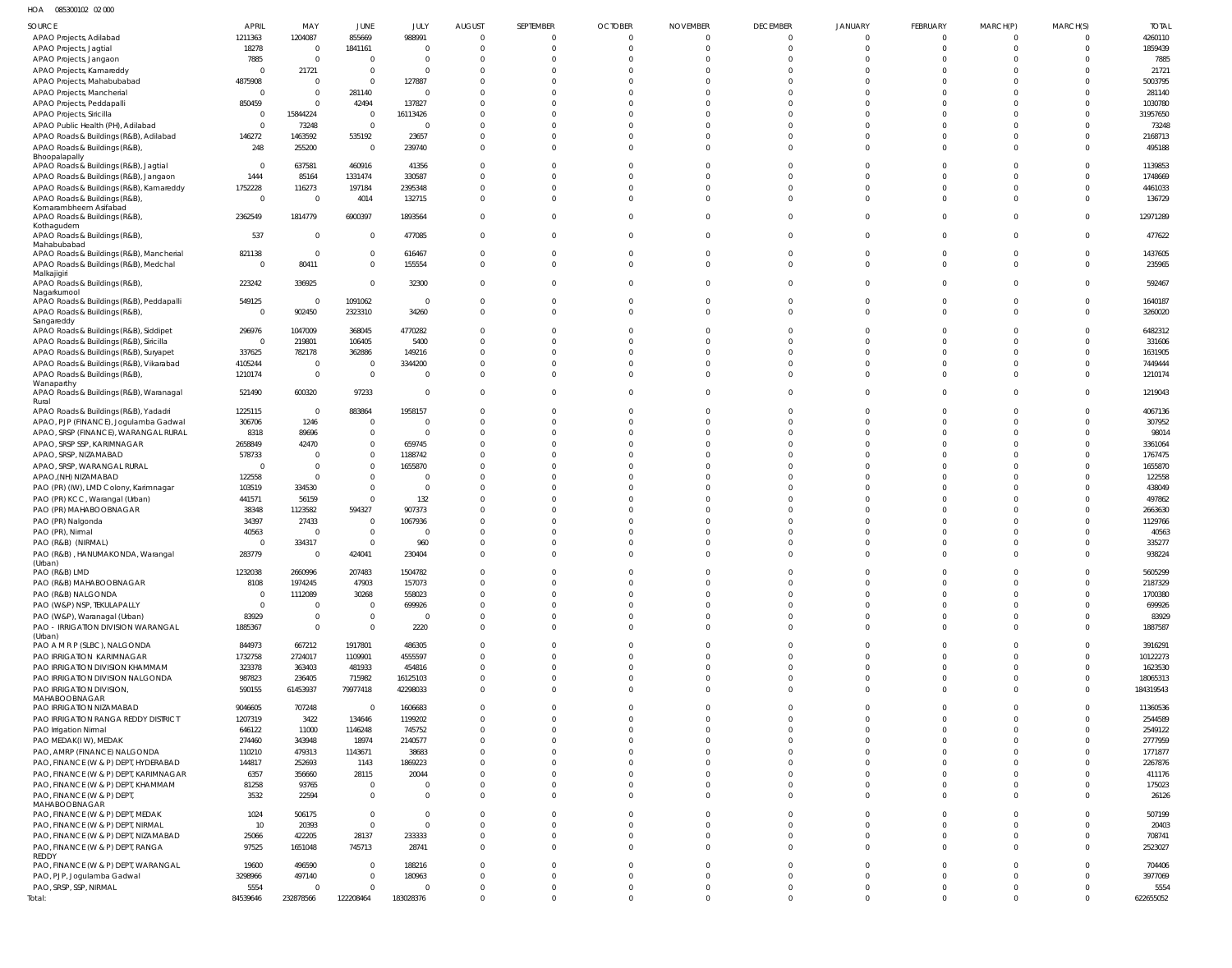| HOA<br>105400101 81 000                                                         |                          |                            |                       |                      |                                  |                      |                                  |                                   |                             |                            |                      |                            |                              |                        |
|---------------------------------------------------------------------------------|--------------------------|----------------------------|-----------------------|----------------------|----------------------------------|----------------------|----------------------------------|-----------------------------------|-----------------------------|----------------------------|----------------------|----------------------------|------------------------------|------------------------|
| SOURCE                                                                          | <b>APRIL</b>             | MAY                        | JUNE                  | JULY                 | <b>AUGUST</b>                    | SEPTEMBER            | <b>OCTOBER</b>                   | <b>NOVEMBER</b>                   | <b>DECEMBER</b>             | <b>JANUARY</b>             | FEBRUARY             | MARCH(P)                   | MARCH(S)                     | <b>TOTAL</b>           |
| APAO Finance & Corporations,<br>Wanaparthy                                      | $\overline{0}$           | 29974                      | $\overline{0}$        | $\Omega$             | $\overline{0}$                   | $\overline{0}$       | $\overline{0}$                   | $\overline{0}$                    | $\Omega$                    | $\Omega$                   | $\Omega$             | $\mathbf{0}$               | $\Omega$                     | 29974                  |
| APAO Roads & Buildings (R&B), Peddapalli                                        | $\mathbf{0}$             | $\mathbf 0$                | $\mathbf 0$           | 10000                | $\overline{0}$                   | $\mathbf{0}$         | $\Omega$                         | 0                                 | $\Omega$                    | $\Omega$                   | $\Omega$             | $\mathbf{0}$               | $\Omega$                     | 10000                  |
| PAO (R&B) LMD<br>PAO National Highways (NH), Khammam                            | $\Omega$<br>$\Omega$     | $\mathbf 0$<br>$\mathbf 0$ | 17000<br>1300         | $\Omega$<br>$\Omega$ | $\overline{0}$<br>$\overline{0}$ | $\Omega$<br>$\Omega$ | $\Omega$<br>$\Omega$             | $\Omega$<br>$\Omega$              | $\Omega$<br>$\Omega$        | $\Omega$<br>$\Omega$       | $\Omega$<br>$\Omega$ | $\Omega$<br>$\Omega$       | $\Omega$<br>$\Omega$         | 17000<br>1300          |
| Total:                                                                          | $\Omega$                 | 29974                      | 18300                 | 10000                | $\overline{0}$                   | $\Omega$             | $\Omega$                         | $\mathbf 0$                       | $\Omega$                    | $\Omega$                   | $\Omega$             | $\overline{0}$             | $\Omega$                     | 58274                  |
| HOA  105400800  01 000                                                          |                          |                            |                       |                      |                                  |                      |                                  |                                   |                             |                            |                      |                            |                              |                        |
| SOURCE                                                                          | <b>APRIL</b>             | MAY                        | <b>JUNE</b>           | JULY                 | <b>AUGUST</b>                    | SEPTEMBER            | <b>OCTOBER</b>                   | <b>NOVEMBER</b>                   | <b>DECEMBER</b>             | <b>JANUARY</b>             | FEBRUARY             | MARCH(P)                   | MARCH(S)                     | <b>TOTAL</b>           |
| APAO (R&B) MEDAK (HYD)<br>APAO (R&B) TEKULAPALLY                                | $\mathbf{0}$<br>$\Omega$ | 1000<br>$\mathbf 0$        | $\mathbf 0$<br>12800  | $\Omega$<br>$\Omega$ | $\overline{0}$<br>$\overline{0}$ | - 0<br>$\Omega$      | - 0<br>$\circ$                   | $\mathbf 0$<br>$\mathbf 0$        | $\Omega$<br>$\Omega$        | $\Omega$<br>$\Omega$       | $\Omega$<br>$\Omega$ | 0<br>$\overline{0}$        | $\Omega$<br>$\Omega$         | 1000<br>12800          |
| APAO Roads & Buildings (R&B), Adilabad                                          | $\Omega$                 | $\mathbf 0$                | 11200                 | $\Omega$             | $\overline{0}$                   |                      | -0                               | 0                                 | $\Omega$                    | $\Omega$                   | $\Omega$             | 0                          | $\Omega$                     | 11200                  |
| APAO Roads & Buildings (R&B),                                                   | $\Omega$                 | $\mathbf 0$                | 10038                 | $\Omega$             | $\overline{0}$                   | $\mathbf{0}$         | $\mathbf{0}$                     | 0                                 | $\Omega$                    | $\Omega$                   | $\Omega$             | $\mathbf{0}$               | $\Omega$                     | 10038                  |
| Bhoopalapally<br>APAO Roads & Buildings (R&B), Jangaon                          | $\mathbf 0$              | $\mathbf 0$                | $\mathbf 0$           | 5000                 | $\overline{0}$                   | $\Omega$             | $\Omega$                         | 0                                 | $\Omega$                    | $\Omega$                   | $\Omega$             | $\mathbf 0$                | $\Omega$                     | 5000                   |
| APAO Roads & Buildings (R&B),                                                   | $\Omega$                 | $\mathbf 0$                | $\overline{0}$        | 1140                 | $\overline{0}$                   | $\Omega$             | $\Omega$                         | $\Omega$                          | $\Omega$                    | $\Omega$                   | $\Omega$             | $\Omega$                   | $\Omega$                     | 1140                   |
| Komarambheem Asifabad<br>APAO Roads & Buildings (R&B),                          | $\mathbf{0}$             | 229640                     | 96325                 | 77864                | $\overline{0}$                   | $\Omega$             | $\Omega$                         | $\mathbf 0$                       | $\Omega$                    | $\Omega$                   | $\Omega$             | $\mathbf{0}$               | $\Omega$                     | 403829                 |
| Kothagudem                                                                      | $\mathbf 0$              |                            |                       |                      |                                  | $\Omega$             |                                  |                                   | $\Omega$                    | $\Omega$                   | $\Omega$             |                            | $\Omega$                     |                        |
| APAO Roads & Buildings (R&B),<br>Nagarkurnool                                   |                          | $\mathbf 0$                | $\overline{0}$        | 50887                | $\overline{0}$                   |                      | $\mathbf 0$                      | $\mathbf 0$                       |                             |                            |                      | $\mathbf{0}$               |                              | 50887                  |
| APAO Roads & Buildings (R&B), Siricilla                                         | 5000                     | $\mathbf 0$                | $\overline{0}$        | $\Omega$             | $\overline{0}$                   | $\Omega$             | $\overline{0}$                   | $\overline{0}$                    | $\Omega$                    | $\overline{0}$             | $\Omega$             | $\mathbf{0}$               | $\Omega$                     | 5000                   |
| APAO Roads & Buildings (R&B), Waranagal<br>Rural                                | 950089                   | $\mathbf 0$                | $\overline{0}$        | 5040                 | $\overline{0}$                   | $\Omega$             | $\Omega$                         | $\mathbf 0$                       | $\Omega$                    | $\Omega$                   | $\Omega$             | $\mathbf{0}$               | $\Omega$                     | 955129                 |
| PAO (R&B) NALGONDA                                                              | $\overline{0}$           | $\mathbf 0$                | $\overline{0}$        | 500                  | $\overline{0}$                   | $\Omega$             | $\overline{0}$                   | $\mathbf 0$                       | $\Omega$                    | $\overline{0}$             | $\Omega$             | $\overline{0}$             | $\Omega$                     | 500                    |
| PAO, FINANCE (W & P) DEPT<br>MAHABOOBNAGAR                                      | 1500                     | $\mathbf 0$                | $\overline{0}$        | $\Omega$             | $\overline{0}$                   | $\Omega$             | $\Omega$                         | $\mathbf 0$                       | $\Omega$                    | $\Omega$                   | $\Omega$             | $\mathbf{0}$               | $\Omega$                     | 1500                   |
| PAO, NH(PROJ) RANGAREDDY                                                        | $\Omega$                 | 532017                     | $\overline{0}$        | $\Omega$             | $\overline{0}$                   | $\Omega$             | - 0                              | $\overline{0}$                    | $\Omega$                    | $\overline{0}$             | $\Omega$             | $\overline{0}$             | $\Omega$                     | 532017                 |
| Total:<br>HOA 761000201 05 001                                                  | 956589                   | 762657                     | 130363                | 140431               | $\overline{0}$                   | $\overline{0}$       | $\overline{0}$                   | $\mathbf 0$                       | $\overline{0}$              | $\overline{0}$             | $\Omega$             | $\overline{0}$             | $\mathbf{0}$                 | 1990040                |
|                                                                                 |                          |                            |                       |                      |                                  |                      |                                  |                                   |                             |                            |                      |                            | MARCH(S)                     |                        |
| SOURCE<br>APAO (R&B) HYDERABAD                                                  | <b>APRIL</b><br>30850    | MAY<br>30850               | JUNE<br>30850         | JULY<br>30850        | <b>AUGUST</b><br>$\overline{0}$  | SEPTEMBER<br>$\circ$ | <b>OCTOBER</b><br>$\overline{0}$ | <b>NOVEMBER</b><br>$\overline{0}$ | <b>DECEMBER</b><br>$\Omega$ | <b>JANUARY</b><br>$\Omega$ | FEBRUARY<br>$\Omega$ | MARCH(P)<br>$\overline{0}$ | $\Omega$                     | <b>TOTAL</b><br>123400 |
| APAO (R&B) RANGAREDDY (HYD)                                                     | 4000                     | 4000                       | 4000                  | 4000                 | $\overline{0}$                   | $\Omega$             | - 0                              | $\mathbf 0$                       | $\Omega$                    | $\Omega$                   | $\Omega$             | $\overline{0}$             | $\Omega$                     | 16000                  |
| APAO Finance & Corporations, Adilabad                                           | 1302                     | 1302                       | 1302                  | 1302                 | $\overline{0}$                   | $\overline{0}$       | $\overline{0}$                   | 0                                 | $\overline{0}$              | $\overline{0}$             | $\Omega$             | 0                          | $\Omega$                     | 5208                   |
| APAO Finance & Corporations,<br>Kothagudem                                      | 2500                     | 2500                       | 2500                  | 2500                 | $\overline{0}$                   | $\Omega$             | $\Omega$                         | $\Omega$                          | $\Omega$                    | $\Omega$                   | $\Omega$             | $\Omega$                   | $\Omega$                     | 10000                  |
| APAO Finance & Corporations, Medchal                                            | 5000                     | $\mathbf 0$                | $\overline{0}$        | - 0                  | $\Omega$                         |                      | $\Omega$                         | $\Omega$                          |                             | $\Omega$                   |                      | $\Omega$                   | <sup>0</sup>                 | 5000                   |
| APAO Finance & Corporations, Siricilla<br>APAO Finance & Corporations, Suryapet | 5000<br>7760             | 5000<br>1940               | 5000<br>1940          | 5000<br>1940         | $\Omega$<br>$\overline{0}$       |                      | $\Omega$<br>$\Omega$             | $\Omega$<br>$\Omega$              | $\Omega$<br>$\Omega$        | $\Omega$<br>$\Omega$       | $\Omega$             | $\Omega$<br>$\Omega$       | $\Omega$<br>$\Omega$         | 20000<br>13580         |
| APAO Finance & Corporations, Yadadri                                            | 5498                     | 5498                       | 5498                  | 5498                 | $\overline{0}$                   |                      | $\Omega$                         | $\Omega$                          | $\Omega$                    | $\Omega$                   | $\Omega$             | $\Omega$                   | $\Omega$                     | 21992                  |
| APAO Irrigation, Bhoopalapally                                                  | 15249                    | 15249                      | 15249                 | 16674                | $\Omega$                         |                      | $\Omega$                         | $\Omega$                          | $\Omega$                    | $\Omega$                   | $\Omega$             | $\Omega$                   | <sup>0</sup>                 | 62421                  |
| APAO Irrigation, Jagtial                                                        | 20900<br>7000            | 20900<br>7000              | 20900<br>7000         | 20900<br>7000        | $\overline{0}$<br>$\overline{0}$ |                      | $\Omega$<br>$\Omega$             | $\Omega$<br>$\Omega$              | $\Omega$<br>$\Omega$        | $\Omega$                   | $\Omega$             | $\Omega$<br>$\Omega$       | $\Omega$<br>$\Omega$         | 83600<br>28000         |
| APAO Irrigation, Jangaon<br>APAO Irrigation, Kamareddy                          | 12300                    | 12300                      | 12300                 | 12300                | $\Omega$                         |                      | $\Omega$                         | $\Omega$                          | $\Omega$                    | $\Omega$                   | $\Omega$             | $\Omega$                   | $\Omega$                     | 49200                  |
| APAO Irrigation, Medchal Malkajigiri                                            | 12300                    | 12300                      | 12300                 | 12300                | $\Omega$                         |                      | $\Omega$                         | $\Omega$                          | $\Omega$                    | $\Omega$                   | $\Omega$             | $\Omega$                   | <sup>0</sup>                 | 49200                  |
| APAO Irrigation, Nagarkurnool                                                   | 8848                     | 8848                       | 8848                  | 8848                 | $\Omega$                         |                      | $\Omega$                         | $\Omega$                          |                             |                            | $\Omega$             | $\Omega$                   | <sup>0</sup>                 | 35392                  |
| APAO Irrigation, Peddapalli<br>APAO Irrigation, Sangareddy                      | 17375<br>6154            | 17375<br>6154              | 17375<br>6154         | 15950<br>6154        | $\Omega$<br>$\Omega$             |                      | $\Omega$<br>$\Omega$             | $\Omega$<br>$\Omega$              | $\Omega$<br>$\Omega$        |                            | $\Omega$<br>$\Omega$ | $\Omega$<br>$\Omega$       | <sup>0</sup><br><sup>0</sup> | 68075<br>24616         |
| APAO Irrigation, Siddipet                                                       | 17500                    | 32500                      | 22500                 | 18500                | $\Omega$                         |                      | $\Omega$                         | $\Omega$                          | $\Omega$                    | $\Omega$                   | $\Omega$             | -C                         |                              | 91000                  |
| APAO Irrigation, Suryapet                                                       | 2808                     | 2808                       | 2808                  | 2808                 | $\Omega$                         |                      | $\Omega$                         | $\Omega$                          | $\Omega$                    | $\Omega$                   | $\Omega$             | $\Omega$                   | $\Omega$                     | 11232                  |
| APAO Irrigation, Wanapartny<br>APAO Irrigation, Waranagal Rural                 | 41030<br>8200            | 41030<br>8200              | 41031<br>$\mathbf{0}$ | 41031<br>16400       | $\overline{0}$                   |                      | $\Omega$                         | $\Omega$                          | $\Omega$                    | $\Omega$                   | $\Omega$             | $\Omega$                   | $\Omega$                     | 164122<br>32800        |
| APAO Irrigation, Yadadri                                                        | 12000                    | 26230                      | 25679                 | 21303                | $\mathbf 0$                      | $\Omega$             | $\Omega$                         | $\Omega$                          | $\overline{0}$              | $\overline{0}$             | $\overline{0}$       | $\Omega$                   | $\Omega$                     | 85212                  |
| APAO Roads & Buildings (R&B),<br>Sangareddy                                     | 2840                     | 2840                       | 2840                  | 2840                 | $\overline{0}$                   | $\Omega$             | $\Omega$                         | $\Omega$                          | $\Omega$                    | $\Omega$                   | $\Omega$             | $\Omega$                   | $\Omega$                     | 11360                  |
| APAO Roads & Buildings (R&B), Suryapet                                          | 5278                     | 5278                       | 5278                  | 5278                 | $\overline{0}$                   | $\Omega$             | $\Omega$                         | $\Omega$                          | $\Omega$                    | $\Omega$                   | $\Omega$             | $\Omega$                   | $\Omega$                     | 21112                  |
| APAO Roads & Buildings (R&B), Vikarabad                                         | 9208                     | 9208                       | 9208                  | 9208                 | $\mathbf{0}$                     | $\Omega$             | $\Omega$                         | $\Omega$                          | $\Omega$                    | $\Omega$                   | $\Omega$             | $\Omega$                   | $\Omega$                     | 36832                  |
| PAO (PR) MAHABOOBNAGAR<br>PAO (R&B) NALGONDA                                    | 2000<br>41361            | 2000<br>44861              | 2000<br>41361         | 2000<br>41361        | $\mathbf{0}$<br>$\mathbf{0}$     | $\Omega$<br>$\Omega$ | $\Omega$<br>$\Omega$             | $\Omega$<br>$\Omega$              | $\Omega$<br>$\Omega$        | $\Omega$<br>$\Omega$       | $\Omega$<br>$\Omega$ | $\Omega$<br>$\Omega$       | $\Omega$<br>$\Omega$         | 8000<br>168944         |
| PAO - IRRIGATION DIVISION WARANGAL                                              | 44015                    | 44015                      | 44015                 | 44015                | $\mathbf{0}$                     | $\Omega$             | $\Omega$                         | $\Omega$                          | $\Omega$                    | $\Omega$                   | $\Omega$             | $\Omega$                   | $\Omega$                     | 176060                 |
| (Urban)<br>PAO IRRIGATION KARIMNAGAR                                            | 43000                    | 50000                      | 46500                 | 46500                | $\overline{0}$                   | $\Omega$             | $\Omega$                         | $\Omega$                          | $\Omega$                    | $\Omega$                   | $\Omega$             | $\Omega$                   | $\Omega$                     | 186000                 |
| PAO IRRIGATION DIVISION HYDERABAD                                               | 141389                   | 168389                     | 144722                | 144389               | $\mathbf{0}$                     | $\Omega$             | $\Omega$                         | $\Omega$                          | $\Omega$                    | $\Omega$                   | $\Omega$             | $\Omega$                   | $\Omega$                     | 598889                 |
| PAO IRRIGATION DIVISION KHAMMAM                                                 | 3575                     | 5900                       | 3575                  | 3575                 | $\mathbf{0}$                     | $\Omega$             | $\Omega$                         | $\Omega$                          | $\Omega$                    | $\Omega$                   | $\Omega$             | $\Omega$                   | $\Omega$                     | 16625                  |
| PAO IRRIGATION DIVISION NALGONDA<br>PAO IRRIGATION DIVISION,                    | 131967<br>12055          | 139027<br>8455             | 127527<br>8455        | 178522<br>8495       | $\mathbf{0}$<br>$\mathbf{0}$     | $\Omega$<br>$\Omega$ | $\Omega$<br>$\Omega$             | $\mathbf 0$<br>$\Omega$           | $\Omega$<br>$\Omega$        | $\Omega$<br>$\Omega$       | $\Omega$<br>$\Omega$ | $\Omega$<br>$\Omega$       | $\Omega$<br>$\Omega$         | 577043<br>37460        |
| MAHABOOBNAGAR                                                                   |                          |                            |                       |                      |                                  |                      |                                  |                                   |                             |                            |                      |                            |                              |                        |
| PAO IRRIGATION NIZAMABAD<br>PAO IRRIGATION RANGA REDDY DISTRICT                 | 6580<br>83949            | 6580<br>72149              | 4000<br>77699         | 9160<br>69369        | $\overline{0}$<br>$\mathbf{0}$   | $\Omega$<br>$\Omega$ | $\Omega$<br>$\Omega$             | $\Omega$<br>$\Omega$              | $\Omega$<br>$\Omega$        | $\Omega$<br>$\Omega$       | $\Omega$<br>$\Omega$ | $\Omega$<br>$\Omega$       | $\Omega$<br>$\Omega$         | 26320<br>303166        |
| PAO Irrigation Nirmal                                                           | 10125                    | 10125                      | 10125                 | 10125                | $\mathbf{0}$                     | $\Omega$             | $\Omega$                         | $\Omega$                          | $\Omega$                    | $\Omega$                   | $\Omega$             | $\Omega$                   | $\Omega$                     | 40500                  |
| PAO, AMRP (FINANCE) NALGONDA                                                    | 2564                     | 2564                       | 2564                  | 2564                 | $\overline{0}$                   | $\Omega$             | $\Omega$                         | $\Omega$                          | $\Omega$                    | $\Omega$                   | $\Omega$             | $\Omega$                   | $\Omega$                     | 10256                  |
| PAO, FINANCE (W & P) DEPT, HYDERABAD                                            | $\overline{0}$           | 12500                      | 6250                  | 6250                 | $\mathbf{0}$                     | $\Omega$             | $\Omega$                         | $\Omega$                          | $\Omega$                    | $\Omega$<br>$\Omega$       | $\Omega$             | $\Omega$                   | $\Omega$                     | 25000                  |
| PAO, FINANCE (W & P) DEPT, RANGA<br>REDDY                                       | 12500                    | 12500                      | 12500                 | 12500                | $\Omega$                         | $\Omega$             | $\Omega$                         | $\Omega$                          | $\Omega$                    |                            | $\Omega$             | $\Omega$                   | $\Omega$                     | 50000                  |
| PAO, FINANCE (W & P) DEPT, WARANGAL                                             | $\overline{0}$           | 2604                       | $\overline{0}$        | $\Omega$             | $\overline{0}$                   | $\Omega$             | $\Omega$                         | $\Omega$                          | $\Omega$                    | $\Omega$                   | $\Omega$             | $\Omega$                   | $\Omega$                     | 2604                   |
| PAO, PJP, Jogulamba Gadwal<br>Total:                                            | 28000<br>823980          | 28000<br>888979            | 28000<br>819853       | 28000<br>875409      | $\mathbf{0}$<br>$\overline{0}$   | $\Omega$<br>$\Omega$ | $\overline{0}$<br>$\Omega$       | $\overline{0}$<br>$\Omega$        | $\Omega$<br>$\Omega$        | $\Omega$<br>$\Omega$       | $\Omega$<br>$\Omega$ | $\Omega$<br>$\Omega$       | $\Omega$<br>$\Omega$         | 112000<br>3408221      |
| HOA 761000202 04 001                                                            |                          |                            |                       |                      |                                  |                      |                                  |                                   |                             |                            |                      |                            |                              |                        |
| SOURCE                                                                          | <b>APRIL</b>             | MAY                        | <b>JUNE</b>           | JULY                 | <b>AUGUST</b>                    | SEPTEMBER            | <b>OCTOBER</b>                   | <b>NOVEMBER</b>                   | <b>DECEMBER</b>             | <b>JANUARY</b>             | FEBRUARY             | MARCH(P)                   | MARCH(S)                     | <b>TOTAL</b>           |
| APAO Irrigation, Jagtial                                                        | 3500                     | 3500                       | 3500                  | 3500                 | $\overline{0}$                   | - 0                  | $\overline{0}$                   | $\mathbf 0$                       | $\overline{0}$              | $\overline{0}$             | $\overline{0}$       | $\overline{0}$             | $\Omega$                     | 14000                  |
| APAO Irrigation, Jangaon                                                        | 5000                     | 5000                       | 5000                  | 5000                 | $\overline{0}$<br>$\overline{0}$ | $\Omega$             | $\overline{0}$                   | $\mathbf 0$                       | $\Omega$                    | $\Omega$<br>$\Omega$       | $\Omega$             | $\overline{0}$             | $\Omega$                     | 20000                  |
| APAO Irrigation, Sangareddy<br>APAO Irrigation, Siddipet                        | 10830<br>8330            | 10830<br>8330              | 10830<br>8330         | 10830<br>8330        | $\mathbf{0}$                     | $\Omega$<br>$\Omega$ | $\Omega$<br>$\Omega$             | $\mathbf 0$<br>$\Omega$           | $\Omega$<br>$\Omega$        | $\Omega$                   | $\Omega$<br>$\Omega$ | $\Omega$<br>$\Omega$       | $\Omega$<br>$\Omega$         | 43320<br>33320         |
| APAO Irrigation, Suryapet                                                       | 5000                     | 5000                       | 5000                  | 5000                 | $\mathbf{0}$                     | $\Omega$             | $\Omega$                         | $\Omega$                          | $\Omega$                    | $\Omega$                   | $\Omega$             | $\Omega$                   | $\Omega$                     | 20000                  |
| PAO (PH) KHAMMAM                                                                | 20000                    | 20000                      | 20000                 | 20000                | $\mathbf{0}$                     | $\Omega$             | $\Omega$                         | $\mathbf 0$                       | $\mathbf{0}$                | $\Omega$                   | $\Omega$             | $\overline{0}$             | $\Omega$                     | 80000                  |
| PAO - IRRIGATION DIVISION WARANGAL                                              | 13000                    | 13000                      | 13000                 | 13000                | $\mathbf{0}$                     | $\Omega$             | $\Omega$                         | $\mathbf 0$                       | $\Omega$                    | $\Omega$                   | $\Omega$             | $\Omega$                   | $\Omega$                     | 52000                  |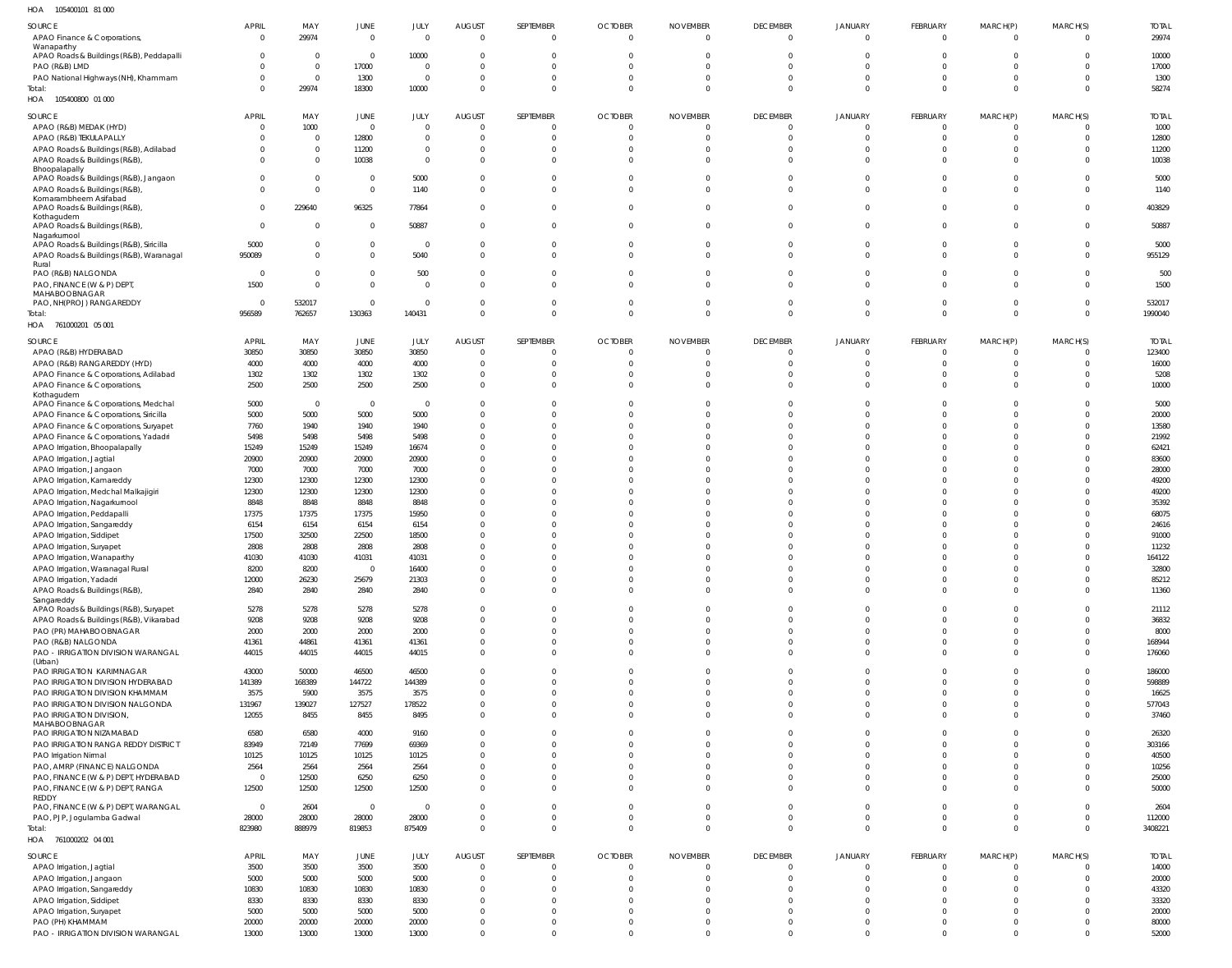761000202 04 001 HOA

| SOURCE                                      | <b>APRIL</b>   | MAY      | <b>JUNE</b>    | JULY           | <b>AUGUST</b>  | SEPTEMBER      | <b>OCTOBER</b> | <b>NOVEMBER</b> | <b>DECEMBER</b> | <b>JANUARY</b> | FEBRUARY       | MARCH(P)       | MARCH(S)       | <b>TOTAL</b> |
|---------------------------------------------|----------------|----------|----------------|----------------|----------------|----------------|----------------|-----------------|-----------------|----------------|----------------|----------------|----------------|--------------|
| (Urban)                                     |                |          |                |                |                |                |                |                 |                 |                |                |                |                |              |
| PAO IRRIGATION KARIMNAGAR                   | 5000           | 5000     | 5000           | 5000           | $\overline{0}$ | $\mathbf{0}$   | $\mathbf{0}$   | $\Omega$        | $\mathbf 0$     | $\overline{0}$ | $\overline{0}$ | $\overline{0}$ | $\overline{0}$ | 20000        |
| PAO IRRIGATION DIVISION HYDERABAD           | 33167          | 33167    | 33167          | 33167          | $\overline{0}$ | $\Omega$       | $\Omega$       |                 | $\Omega$        | $\Omega$       | $\Omega$       | $\Omega$       | $\Omega$       | 132668       |
|                                             |                |          |                |                |                |                |                |                 |                 |                |                |                |                |              |
| PAO IRRIGATION DIVISION KHAMMAM             | 6000           | 12000    | 6000           | 6000           | 0              | $\Omega$       | $\Omega$       |                 | $\Omega$        |                | $\Omega$       | $\Omega$       | $\Omega$       | 30000        |
| PAO IRRIGATION DIVISION NALGONDA            | 29520          | 29520    | 29520          | 29270          | $\mathbf{0}$   | $\Omega$       | $\Omega$       |                 | $\Omega$        | $\Omega$       | $\Omega$       | $\Omega$       | $\Omega$       | 117830       |
| PAO IRRIGATION RANGA REDDY DISTRICT         | 7942           | 7942     | 7942           | 7942           | $\Omega$       | $\Omega$       | $\Omega$       |                 | $\Omega$        |                | $\Omega$       | $\Omega$       | $\Omega$       | 31768        |
| PAO, FINANCE (W & P) DEPT, HYDERABAD        | 5700           | 5700     | 5700           | 5700           | $\mathbf{0}$   | $\mathbf 0$    | $\Omega$       |                 | $\Omega$        | $\Omega$       | $\overline{0}$ | $\mathbf{0}$   | $\Omega$       | 22800        |
| Total:                                      | 152989         | 158989   | 152989         | 152739         | $\Omega$       | $\Omega$       | $\Omega$       | $\Omega$        | $\Omega$        | $\Omega$       | $\Omega$       | $\Omega$       | $\Omega$       | 617706       |
| HOA 761000202 05 001                        |                |          |                |                |                |                |                |                 |                 |                |                |                |                |              |
|                                             |                |          |                |                |                |                |                |                 |                 |                |                |                |                |              |
| SOURCE                                      | <b>APRIL</b>   | MAY      | <b>JUNE</b>    | JULY           | <b>AUGUST</b>  | SEPTEMBER      | <b>OCTOBER</b> | <b>NOVEMBER</b> | <b>DECEMBER</b> | <b>JANUARY</b> | FEBRUARY       | MARCH(P)       | MARCH(S)       | <b>TOTAL</b> |
| APAO Irrigation, Bhoopalapally              | 1750           | 1750     | 1750           | 1750           | $\overline{0}$ | $\overline{0}$ | $\mathbf{0}$   |                 | $\Omega$        | $\overline{0}$ | $\overline{0}$ | $\mathbf{0}$   | $\overline{0}$ | 7000         |
|                                             |                |          | 1000           |                |                | $\Omega$       | $\Omega$       |                 | $\Omega$        | $\Omega$       | $\overline{0}$ |                | $\Omega$       |              |
| APAO Irrigation, Jagtial                    | 1000           | 1000     |                | 1000           | $\overline{0}$ |                |                |                 |                 |                |                | $\mathbf{0}$   |                | 4000         |
| APAO Irrigation, Kamareddy                  | 1000           | 1000     | 1000           | 1000           | $\overline{0}$ | $\Omega$       | 0              |                 | $\Omega$        | $\Omega$       | $\Omega$       | $\Omega$       | $\Omega$       | 4000         |
| APAO Irrigation, Kothagudem                 | 1700           | 1700     | 1700           | 1700           | $\overline{0}$ | $\Omega$       |                |                 |                 |                | $\Omega$       | $\Omega$       |                | 6800         |
| APAO Irrigation, Medchal Malkajigiri        | 2000           | 2000     | 2000           | 2000           | $\overline{0}$ | $\Omega$       |                |                 | $\Omega$        |                | $\Omega$       | $\Omega$       |                | 8000         |
| APAO Irrigation, Nagarkurnool               | 1325           | 1325     | 625            | 625            | $\Omega$       | $\Omega$       | 0              |                 | <sup>0</sup>    |                | $\Omega$       | $\Omega$       | $\Omega$       | 3900         |
| APAO Irrigation, Siddipet                   | 2000           | 2000     | 2000           | 2000           | $\Omega$       | $\Omega$       |                |                 |                 |                | $\Omega$       | $\Omega$       |                | 8000         |
| APAO Irrigation, Siricilla                  | 1000           | 1000     | 1000           | 1000           | $\Omega$       | $\Omega$       | <sup>0</sup>   |                 |                 |                | $\Omega$       | $\Omega$       | <sup>0</sup>   | 4000         |
|                                             |                |          |                |                |                |                |                |                 |                 |                |                |                |                |              |
| APAO Irrigation, Suryapet                   | 1000           | 1000     | 1000           | 1000           | $\Omega$       | $\Omega$       |                |                 | $\Omega$        |                | $\Omega$       | $\Omega$       | $\Omega$       | 4000         |
| APAO Irrigation, Yadadri                    | 1583           | 2983     | 2283           | 2283           | $\Omega$       | $\Omega$       | $\Omega$       |                 | $\Omega$        | $\Omega$       | $\Omega$       | $\Omega$       | $\Omega$       | 9132         |
| PAO - IRRIGATION DIVISION WARANGAL          | 1000           | 1000     | 1000           | 1000           | $\Omega$       | $\Omega$       | $\Omega$       |                 | $\Omega$        | $\Omega$       | $\Omega$       | $\Omega$       | $\Omega$       | 4000         |
| (Urban)                                     |                |          |                |                |                |                |                |                 |                 |                |                |                |                |              |
| PAO IRRIGATION KARIMNAGAR                   | 3958           | 1333     | 583            | 583            | $\Omega$       | $\Omega$       | 0              |                 | $\Omega$        | $\Omega$       | $\Omega$       | $\Omega$       | $\Omega$       | 6457         |
| PAO IRRIGATION DIVISION HYDERABAD           | 11083          | 24083    | 11083          | 11083          | $\mathbf{0}$   | $\Omega$       | $\Omega$       |                 | $\Omega$        | $\Omega$       | $\Omega$       | $\Omega$       | $\Omega$       | 57332        |
| PAO IRRIGATION DIVISION KHAMMAM             | $\overline{0}$ | 2000     | 1000           | 1000           | $\Omega$       | $\Omega$       | 0              |                 | $\Omega$        |                | $\Omega$       | $\Omega$       | $\Omega$       | 4000         |
| PAO IRRIGATION DIVISION NALGONDA            | 4250           | 4250     | 4250           | 17450          | $\Omega$       | $\Omega$       |                |                 | $\Omega$        |                | $\Omega$       | $\Omega$       | $\Omega$       | 30200        |
|                                             |                |          |                |                |                |                |                |                 |                 |                | $\Omega$       |                |                |              |
| PAO IRRIGATION NIZAMABAD                    | 2000           | 4000     | 2000           | 2000           | $\Omega$       | $\Omega$       | 0              |                 |                 |                |                | $\Omega$       | $\Omega$       | 10000        |
| PAO IRRIGATION RANGA REDDY DISTRICT         | 10450          | 9450     | 10450          | 10450          | $\Omega$       | $\Omega$       |                |                 |                 |                | $\Omega$       | $\Omega$       | $\Omega$       | 40800        |
| PAO, FINANCE (W & P) DEPT, HYDERABAD        | 4000           | 4000     | 2000           | 2000           | $\Omega$       | $\Omega$       | 0              |                 |                 |                | $\Omega$       | $\Omega$       | $\Omega$       | 12000        |
| PAO, PJP, Jogulamba Gadwal                  | 1000           | 1000     | 1000           | 1000           | $\mathbf{0}$   | $\mathbf 0$    | $\Omega$       |                 | $\Omega$        | $\Omega$       | $\overline{0}$ | $\mathbf{0}$   | $\Omega$       | 4000         |
| Total:                                      | 52099          | 66874    | 47724          | 60924          | $\Omega$       | $\mathbf{0}$   | $\Omega$       | $\Omega$        | $\Omega$        | $\Omega$       | $\Omega$       | $\mathbf{0}$   | $\Omega$       | 227621       |
| 761000204 12 001<br>HOA                     |                |          |                |                |                |                |                |                 |                 |                |                |                |                |              |
|                                             |                |          |                |                |                |                |                |                 |                 |                |                |                |                |              |
| SOURCE                                      | <b>APRIL</b>   | MAY      | JUNE           | JULY           | <b>AUGUST</b>  | SEPTEMBER      | <b>OCTOBER</b> | <b>NOVEMBER</b> | <b>DECEMBER</b> | <b>JANUARY</b> | FEBRUARY       | MARCH(P)       | MARCH(S)       | <b>TOTAL</b> |
| APAO Irrigation, Suryapet                   | 1000           | 1000     | 1000           | 1000           | $\overline{0}$ | $\Omega$       | $\Omega$       |                 | $\Omega$        | $\Omega$       | $\overline{0}$ | 0              | $\Omega$       | 4000         |
| PAO IRRIGATION DIVISION HYDERABAD           | 2000           | 2000     | 2000           | 2000           | $\overline{0}$ | $\overline{0}$ | $\Omega$       |                 | $\Omega$        | $\Omega$       | $\overline{0}$ | $\mathbf{0}$   | $\Omega$       | 8000         |
|                                             |                |          |                |                |                |                |                |                 |                 |                |                |                |                |              |
| PAO IRRIGATION DIVISION NALGONDA            | 1759           | 7315     | 1759           | 1759           | $\overline{0}$ | $\Omega$       | $\Omega$       |                 | $\Omega$        | $\Omega$       | $\Omega$       | $\Omega$       | $\Omega$       | 12592        |
| PAO, FINANCE (W & P) DEPT, HYDERABAD        | $\overline{0}$ | $\Omega$ | 1000           | 1000           | $\mathbf{0}$   | $\overline{0}$ | $\Omega$       |                 | $\Omega$        | $\overline{0}$ | $\overline{0}$ | $\mathbf{0}$   | $\Omega$       | 2000         |
| Total:                                      | 4759           | 10315    | 5759           | 5759           | $\overline{0}$ | $\Omega$       | $\Omega$       | $\Omega$        | $\Omega$        | $\Omega$       | $\Omega$       | $\Omega$       | $\Omega$       | 26592        |
| HOA 761000800 04 001                        |                |          |                |                |                |                |                |                 |                 |                |                |                |                |              |
|                                             |                |          |                |                |                |                |                |                 |                 |                |                |                |                |              |
| SOURCE                                      | <b>APRIL</b>   | MAY      | <b>JUNE</b>    | JULY           | <b>AUGUST</b>  | SEPTEMBER      | <b>OCTOBER</b> | <b>NOVEMBER</b> | <b>DECEMBER</b> | <b>JANUARY</b> | FEBRUARY       | MARCH(P)       | MARCH(S)       | <b>TOTAL</b> |
| APAO (R&B) HYDERABAD                        | 2500           | 2000     | 1500           | 3500           | $\overline{0}$ | $\mathbf{0}$   | 0              |                 | $\Omega$        | $\Omega$       | $\overline{0}$ | $\mathbf{0}$   | $\Omega$       | 9500         |
| APAO (R&B) POCHAMPAD (NIZAMABAD)            | 8750           | 8750     | 8750           | 8250           | $\overline{0}$ | $\Omega$       | $\Omega$       |                 | $\Omega$        | $\Omega$       | $\overline{0}$ | $\mathbf{0}$   | $\Omega$       | 34500        |
| APAO (R&B) TEKULAPALLY                      | 13250          | 14750    | 13750          | 13250          | $\mathbf{0}$   | $\Omega$       | 0              |                 | $\Omega$        | $\Omega$       | $\Omega$       | $\Omega$       | $\Omega$       | 55000        |
|                                             | 1500           | 1500     | 1500           | 0              | $\mathbf{0}$   | $\Omega$       | 0              |                 | 0               |                | $\Omega$       | $\Omega$       |                | 4500         |
| APAO Finance & Corporations, Jangaon        |                |          |                |                |                |                |                |                 |                 |                |                |                |                |              |
| APAO Finance & Corporations,                | 500            | 500      | $\overline{0}$ | $\overline{0}$ | $\Omega$       | $\Omega$       | $\Omega$       |                 | $\Omega$        | $\Omega$       | $\Omega$       | $\Omega$       | $\Omega$       | 1000         |
| Mahabubabad                                 |                |          |                |                |                |                |                |                 |                 | $\Omega$       | $\Omega$       |                | $\Omega$       |              |
| APAO Finance & Corporations, Medchal        | 750            | 750      | 750            | 750            | $\Omega$       | $\Omega$       | $\Omega$       |                 | $\Omega$        |                |                | $\Omega$       |                | 3000         |
| APAO Finance & Corporations, Peddapalli     | 1250           | 1250     | 1250           | 1250           | $\cap$         |                |                |                 |                 |                |                |                |                | 5000         |
| APAO Finance & Corporations, Siricilla      | 1250           | 1250     | 1250           | 1250           | $\mathbf{0}$   | $\Omega$       |                |                 |                 |                | $\Omega$       | $\Omega$       | $\Omega$       | 5000         |
| APAO Finance & Corporations, Suryapet       | 4000           | 2750     | 2750           | 2750           | $\mathbf 0$    | $\mathbf 0$    | $\mathbf 0$    |                 | $\mathbf 0$     | $\overline{0}$ | $\overline{0}$ | $\mathbf 0$    | $\mathbf 0$    | 12250        |
| APAO Finance & Corporations,                | 2000           | 2000     | 2000           | 2000           | $\mathbf 0$    | $\mathbf{0}$   | $\Omega$       | $\Omega$        | $\Omega$        | $\Omega$       | $\Omega$       | $\Omega$       | $\Omega$       | 8000         |
| Wanaparthy                                  |                |          |                |                |                |                |                |                 |                 |                |                |                |                |              |
| APAO Finance & Corporations, Yadadri        | 750            | 750      | 750            | 750            | $\overline{0}$ | $\mathbf 0$    | $\Omega$       |                 | $\Omega$        | $\Omega$       | $\overline{0}$ | $\Omega$       | $\Omega$       | 3000         |
| APAO Irrigation, Adilabad                   | 26000          | 24250    | 22250          | 21000          | $\mathbf{0}$   | $\mathbf 0$    | $\Omega$       |                 | $\Omega$        | $\Omega$       | $\overline{0}$ | $\Omega$       | $\Omega$       | 93500        |
| APAO Irrigation, Bhoopalapally              | 20000          | 28500    | 23750          | 22750          | $\mathbf{0}$   | $\mathbf 0$    | $\Omega$       |                 | $\Omega$        | $\Omega$       | $\overline{0}$ | $\mathbf 0$    | $\Omega$       | 95000        |
|                                             |                |          |                |                |                | $\mathbf 0$    | $\Omega$       |                 | $\Omega$        | $\Omega$       | $\Omega$       | $\Omega$       | $\Omega$       |              |
| APAO Irrigation, Jagtial                    | 22250          | 21500    | 13250          | 15250          | $\mathbf{0}$   |                |                |                 |                 |                |                |                |                | 72250        |
| APAO Irrigation, Jangaon                    | 17750          | 24250    | 18500          | 19500          | $\mathbf{0}$   | $\Omega$       | $\Omega$       |                 | $\Omega$        | $\Omega$       | $\Omega$       | $\mathbf 0$    | $\Omega$       | 80000        |
| APAO Irrigation, Kamareddy                  | 13250          | 13250    | 12750          | 10000          | $\mathbf{0}$   | $\Omega$       | $\Omega$       |                 | $\Omega$        | $\Omega$       | $\Omega$       | $\Omega$       | $\Omega$       | 49250        |
| APAO Irrigation, Komarambheem Asifabad      | 6250           | 9750     | 7500           | 6750           | $\mathbf{0}$   | $\Omega$       | $\Omega$       |                 | $\Omega$        | $\Omega$       | $\Omega$       | $\Omega$       | $\Omega$       | 30250        |
| APAO Irrigation, Kothagudem                 | 39250          | 39500    | 34000          | 25500          | $\Omega$       | $\Omega$       | 0              |                 |                 | $\Omega$       | $\Omega$       | $\Omega$       | $\Omega$       | 138250       |
| APAO Irrigation, Mahabubabad                | 9000           | 14000    | 10750          | 10000          | $\mathbf{0}$   | $\Omega$       | $\Omega$       |                 | $\Omega$        | $\Omega$       | $\overline{0}$ | $\mathbf 0$    | $\Omega$       | 43750        |
| APAO Irrigation, Mancherial                 | 8250           | 8250     | 8250           | 7250           | $\mathbf{0}$   | $\Omega$       | $\Omega$       |                 | $\Omega$        | $\Omega$       | $\Omega$       | $\Omega$       | $\Omega$       | 32000        |
|                                             |                |          |                |                | $\mathbf{0}$   | $\Omega$       | $\Omega$       |                 | $\Omega$        | $\Omega$       | $\Omega$       | $\Omega$       | $\Omega$       |              |
| APAO Irrigation, Medchal Malkajigiri        | 3000           | 3000     | 3000           | 3000           |                |                |                |                 |                 |                |                |                |                | 12000        |
| APAO Irrigation, Nagarkurnool               | 24500          | 23750    | 26250          | 21750          | $\mathbf{0}$   | $\Omega$       | $\Omega$       |                 | $\Omega$        | $\Omega$       | $\Omega$       | $\Omega$       | $\Omega$       | 96250        |
| APAO Irrigation, Peddapalli                 | 31750          | 33500    | 41250          | 27000          | $\mathbf{0}$   | $\Omega$       | $\Omega$       |                 | $\Omega$        | $\Omega$       | $\Omega$       | $\Omega$       | $\Omega$       | 133500       |
| APAO Irrigation, Sangareddy                 | 11000          | 12000    | 13500          | 13750          | $\mathbf{0}$   | $\mathbf 0$    | $\Omega$       |                 | $\Omega$        | $\Omega$       | $\Omega$       | $\Omega$       | $\Omega$       | 50250        |
| APAO Irrigation, Siddipet                   | 26450          | 32200    | 26200          | 23700          | $\mathbf{0}$   | $\Omega$       | $\Omega$       |                 | $\Omega$        | $\Omega$       | $\Omega$       | $\Omega$       | $\Omega$       | 108550       |
| APAO Irrigation, Siricilla                  | 15000          | 15000    | 16500          | 15750          | $\Omega$       | $\Omega$       | $\Omega$       |                 | $\Omega$        | $\Omega$       | $\Omega$       | $\Omega$       | $\Omega$       | 62250        |
|                                             | 19750          | 20500    | 19750          | 16750          | $\mathbf{0}$   | $\Omega$       | $\Omega$       |                 | $\Omega$        | $\Omega$       | $\overline{0}$ | $\mathbf 0$    | $\Omega$       | 76750        |
| APAO Irrigation, Suryapet                   |                |          |                |                |                |                |                |                 |                 |                |                |                |                |              |
| APAO Irrigation, Vikarabad                  | 1500           | 1500     | 1500           | 5000           | $\mathbf{0}$   | $\Omega$       | $\Omega$       |                 | $\Omega$        | $\Omega$       | $\Omega$       | $\Omega$       | $\Omega$       | 9500         |
| APAO Irrigation, Wanaparthy                 | 5250           | 5250     | 5250           | 4500           | $\mathbf{0}$   | $\Omega$       | $\Omega$       |                 | $\Omega$        | $\Omega$       | $\Omega$       | $\Omega$       | $\Omega$       | 20250        |
| APAO Irrigation, Waranagal Rural            | 500            | 31500    | 16000          | 18000          | $\mathbf{0}$   | $\Omega$       | $\Omega$       |                 |                 | $\Omega$       | $\Omega$       | $\Omega$       | $\Omega$       | 66000        |
| APAO Irrigation, Yadadri                    | 9750           | 16250    | 17000          | 13000          | $\mathbf{0}$   | $\mathbf 0$    | $\Omega$       |                 | $\Omega$        | $\Omega$       | $\Omega$       | $\mathbf 0$    | $\Omega$       | 56000        |
| APAO Roads & Buildings (R&B), Adilabad      | 2000           | 2000     | 1500           | 1500           | $\mathbf{0}$   | $\mathbf 0$    | $\Omega$       |                 | $\Omega$        | $\Omega$       | $\overline{0}$ | $\Omega$       | $\Omega$       | 7000         |
| APAO Roads & Buildings (R&B), Kamareddy     | 4750           | 4750     | 4750           | 4750           | $\mathbf{0}$   | $\mathbf 0$    | $\Omega$       |                 | $\Omega$        | $\Omega$       | $\overline{0}$ | $\mathbf 0$    | $\Omega$       | 19000        |
|                                             | 2500           |          |                |                |                |                |                |                 |                 |                |                |                |                |              |
| APAO Roads & Buildings (R&B),               |                | 2500     | 3500           | 2000           | $\Omega$       | $\mathbf{0}$   | $\Omega$       | $\Omega$        | $\Omega$        | $\Omega$       | $\Omega$       | $\Omega$       | $\Omega$       | 10500        |
| Komarambheem Asifabad                       |                |          |                |                |                |                |                |                 |                 |                |                |                |                |              |
|                                             |                |          |                |                |                |                |                |                 |                 |                |                |                |                |              |
| APAO Roads & Buildings (R&B), Mancherial    | 3500           | 4500     | 4000           | 4000           | $\mathbf{0}$   | $\mathbf 0$    | $\Omega$       |                 | $\mathbf 0$     | $\overline{0}$ | $\overline{0}$ | $\mathbf 0$    | $\mathbf 0$    | 16000        |
| APAO Roads & Buildings (R&B),               | 8250           | 17000    | 8250           | 8250           | $\mathbf 0$    | $\mathbf{0}$   | $\mathbf 0$    | $\Omega$        | $\Omega$        | $\Omega$       | $\overline{0}$ | $\mathbf 0$    | $\Omega$       | 41750        |
| Nagarkurnool                                |                |          |                |                |                |                |                |                 |                 |                |                |                |                |              |
| APAO Roads & Buildings (R&B), Vikarabad     | 12500          | 12500    | 12500          | 11750          | $\overline{0}$ | $\mathbf{0}$   | $\mathbf 0$    | $\Omega$        | $\mathbf 0$     | $\overline{0}$ | $\overline{0}$ | $\overline{0}$ | $\mathbf{0}$   | 49250        |
| APAO Roads & Buildings (R&B),<br>Wanaparthy | 2000           | 2000     | 2000           | 2000           | $\mathbf{0}$   | $\mathbf{0}$   | $\mathbf 0$    | $\Omega$        | $\mathbf{0}$    | $\overline{0}$ | $\overline{0}$ | $\mathbf 0$    | $\mathbf 0$    | 8000         |